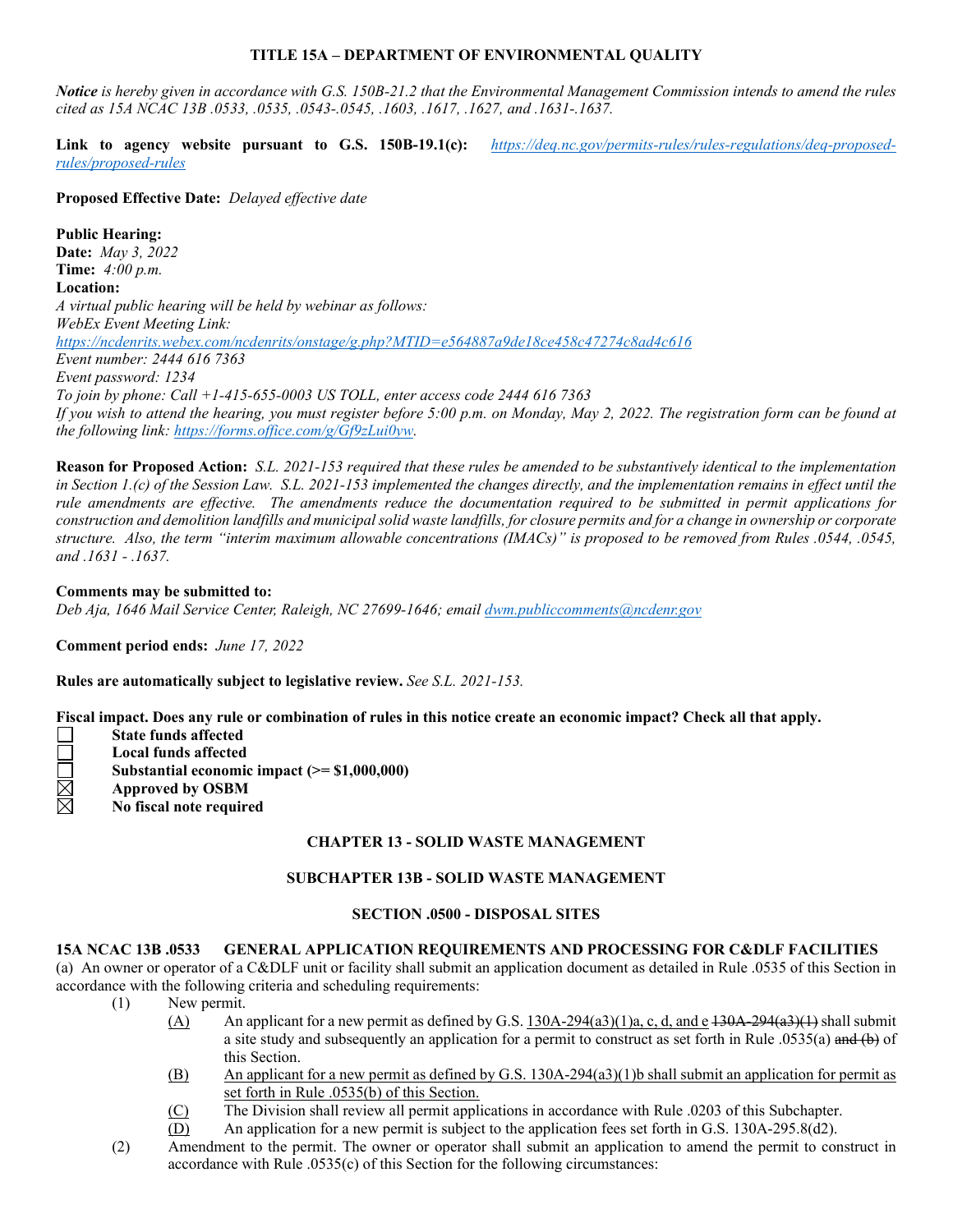- (A) A subsequent stage of landfill development. A permit to construct issued in accordance with Paragraph (c) of this Rule approves the life-of-site development of the C&DLF unit indicated in the facility plan plus a set of plans defined in Rule .0534(b)(1) of this Section as the Division approved plans submitted by the applicant for either the entire C&DLF unit or a portion of the C&DLF unit. For any subsequent stage of landfill development that the applicant has not included in the plans required by Rule .0534(b)(1) of this Section for any prior stage of landfill development, the owner or operator shall submit the amended permit application no less than 180 days prior to the date scheduled for commencing construction.
- (B) A change in ownership or corporate structure of a permitted C&DLF facility in accordance with G.S. 130A-294(a3)(2)b. The owner or operator shall notify the Division within 30 days of a change in ownership or corporate structure in accordance with G.S. 130A-295.2(g).
- (3) Modifications to the permit. An owner or operator proposing changes to the plans approved in the permit shall request prior approval from the Division in accordance with Rule .0535(d) of this Section.
- (4) Permit for Closure and Post-Closure Care. The owner or operator shall submit an application for a closure and postclosure care permit to the Division when the facility reaches its final permitted elevations and prior to initiating closure activities for the final permitted C&DLF unit at the facility in accordance with Rule .0535(e) of this Section. Within 180 days following receipt of the notice submitted to the Division in accordance with Rule .0543(c)(8) of this Section, the Division shall issue a permit for closure and post-closure care that incorporates the plans identified by the owner or operator in the notice. Owners or operators that closed all C&DLF units at the facility prior to the readopted effective date of this Rule shall not be required to submit the notice described in Rule .0543(c)(8) of this Section. If a closure and post-closure care permit has not already been issued, the a permit application for closure and post-closure. The Division shall issue a permit for closure and post-closure care for these facilities based on that incorporates the plans that were incorporated into the most recent permit to operate for the facility. application submittal, if a closure and post-closure permit has not already been issued.

(b) Application format requirements. All applications and plans required by Rules .0531 through .0546 of this Section shall be prepared in accordance with the following:

- (1) The application shall:
	- (A) contain a cover sheet stating the project title and location, the applicant's name and address, and the engineer's name, address, signature, date of signature, and seal;
	- (B) contain a statement defining the purpose of the submittal signed and dated by the applicant;
	- (C) contain a table of contents or index outlining the body of the application and the appendices;<br>(D) be paginated consecutively; and
	- be paginated consecutively; and
	- (E) identify any revised text by noting the date of revision on the page.
- (2) Drawings. The engineering drawings for all landfill facilities shall be submitted using the following format:
	- (A) the cover sheet shall include the project title, applicant's name, sheet index, legend of symbols, and the engineer's name, address, signature, date of signature, and seal; and
		- (B) maps and drawings shall be prepared at a scale that illustrates the subject requirements, and that is legible if printed at a size of 22 inches by 34 inches.
- (3) Number of copies. An applicant shall submit one copy of the application to the Division in an electronic format that is accessible and viewable by the Division. The Division may request that the applicant submit up to three paper copies of the application in three-ring binders.
- (c) Permitting and Public Information Procedures.
	- (1) Purpose and Applicability.
		- (A) Purpose. During the permitting process, the Division shall provide for public review of and input to permit documents containing the applicable design and operating conditions. The Division shall provide for consideration of comments received and notification to the public of the permit design as set forth in Subparagraph (4) of this Paragraph.
		- (B) Applicability. Applications for a new permit as defined in G.S. 130A-294(a3)(1), or for a modification to the permit involving corrective remedy selection required by Rule .0545(g)(1) of this Section shall be subject to the requirements of this Paragraph. Applications submitted in accordance with Subparagraphs (a)(2), (a)(3), and (a)(4) of this Rule are not subject to the requirements of this Paragraph.
	- (2) Draft Permits.
		- (A) The Division shall review all permit applications for compliance with Rules .0531 through .0546 of this Section and Rule .0203 of this Subchapter. Once an application is complete, the Division shall either issue a notice of intent to deny the permit to the applicant or prepare a draft permit.
		- (B) If the Division issues a notice of intent to deny the permit to the applicant, the notice shall include the reasons for permit denial in accordance with Rule .0203(e) of this Subchapter and G.S. 130A-294(a)(4)c.
		- (C) If the Division prepares a draft permit, the draft permit shall contain all applicable terms and conditions for the permit.
		- (D) All draft permits shall be subject to the procedures of Subparagraphs (3) through (9) of this Paragraph, unless otherwise specified in those Subparagraphs.
	- (3) Fact Sheet. The Division shall prepare a fact sheet for every draft permit, and shall send this fact sheet to the applicant and post the fact sheet on the Division website. The fact sheet shall include:
		- (A) a description of the type of facility or activity that is the subject of the draft permit;
		- (B) a description of the area to be served, the volume and characteristics of the waste stream, and a projection of the useful life of the landfill;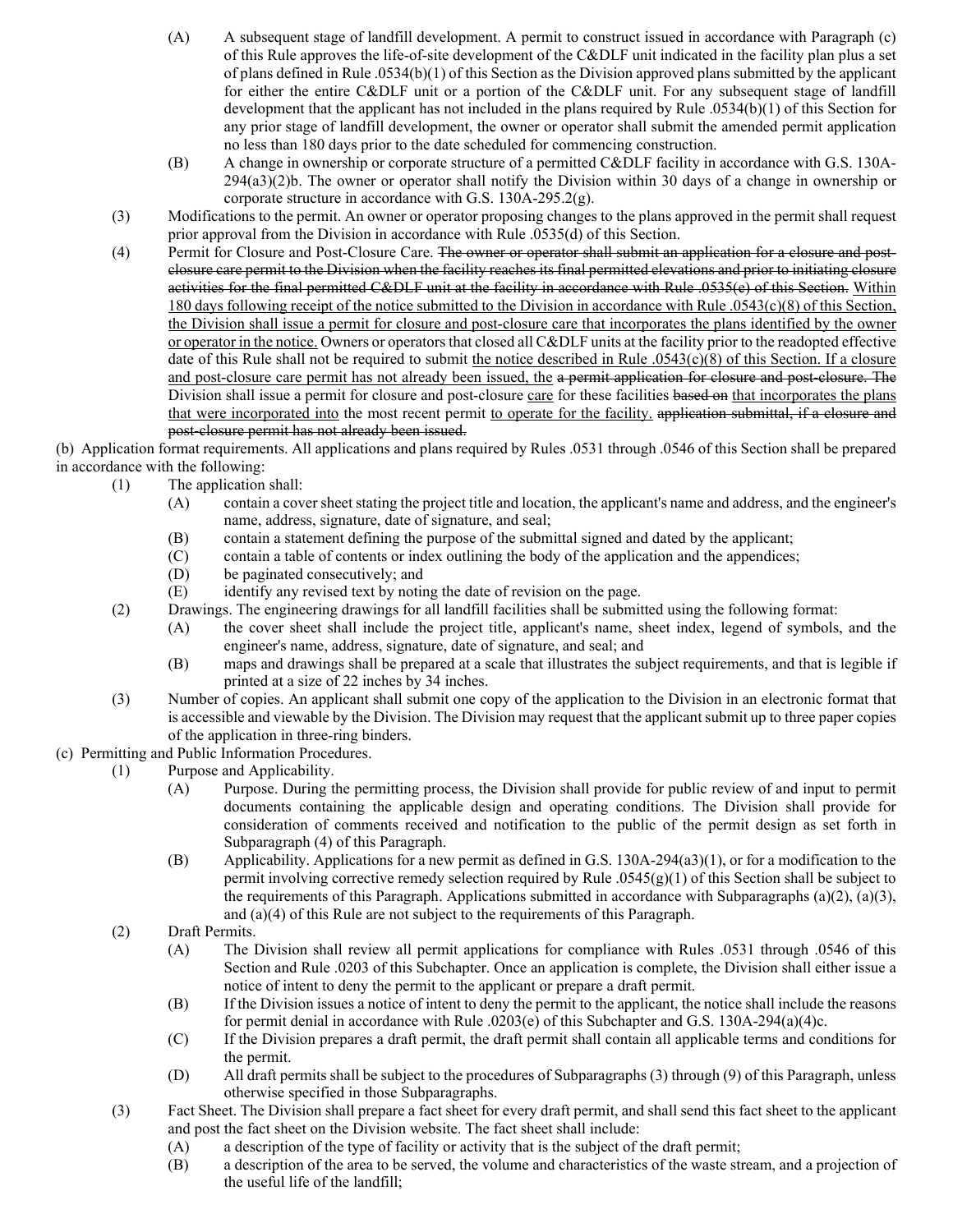- (C) a summary of the basis for the draft permit conditions, including references to statutory or regulatory provisions and supporting references to the permit application;
- (D) the beginning and ending dates of the comment period under Subparagraph (4) of this Paragraph;
- (E) the address where comments will be received;
- (F) the name, phone number, and e-mail address of a person to contact for additional information;
- (G) the procedures for requesting a public hearing; and
- (H) other procedures by which the public may provide comments during the comment period under Subparagraph (4) of this Paragraph, such as social media or a web-based meeting, if the Division or the applicant elects to use such procedures.
- (4) Public Notice of Permit Actions and Public Hearings.
	- (A) The Division shall give public notice of each of the following: a draft permit has been prepared; a public hearing has been scheduled under Subparagraph (6) of this Paragraph; or a notice of intent to deny a permit has been prepared under Part (2)(B) of this Paragraph.
	- (B) No public notice is required when a request for a permit modification is denied.
	- (C) The Division shall give written notice of denial to the applicant.
	- (D) Public notices may describe more than one permit or permit action.
	- (E) Public notice of the preparation of a draft permit or a notice of intent to deny a permit shall allow at least 45 days for public comment.
	- (F) The Division shall give public notice of a public hearing at least 15 days before the hearing; and the notice shall contain the date, time, and place of the public hearing; a description of the nature and purpose of the public hearing, including the applicable rules and procedures; and a statement of the issues raised by the persons requesting the hearing. Public notice of the hearing may be given at the same time as public notice of the draft permit and the two notices may be combined.
	- (G) Public notice of activities described in Part (A) of this Subparagraph shall be given by publication on the Division website, by posting in the post office and public places of the municipalities nearest the site under consideration, or publication by a local news organization. The Division may also provide notice by posting on other State or local government websites or social media to give actual notice of the activities to persons potentially affected.
	- (H) All public notices issued under this Subparagraph shall contain the name, address and phone number of the office processing the permit action for which notice is being given; the name and address of the owner and operator applying for the permit; a description of the business conducted at the facility or activity described in the permit application including the size and location of the facility and type of waste accepted; a description of the comment procedures required by Subparagraphs (5) and (6) of this Paragraph, including a statement of procedures to request a public hearing unless a hearing has already been scheduled, and other procedures by which the public may participate in the permit decision; the name, address, and telephone number of the Division contact from whom interested persons may obtain further information; and a description of the time frame and procedure for making an approval or disapproval decision of the application.
- (5) Public Comments and Requests for Public Hearings. During the public comment period any interested person may submit written comments on the draft permit and may request a public hearing if no hearing has already been scheduled. A request for a public hearing shall be in writing and shall state the nature of the issues proposed to be raised in the hearing. The Division shall consider all comments in making a final permit decision. The Division shall respond to all comments as provided in Subparagraph (9) of this Paragraph.
- (6) Public Hearings.
	- (A) The Division shall hold a public hearing on a draft permit(s) when a hearing is requested. The Division may also hold a public hearing whenever such a hearing might clarify one or more issues involved in the permit decision. Public hearings held pursuant to this Rule shall be at a location accessible to the residents of the municipality closest to the subject facility. Public notice of the hearing shall be given as specified in Subparagraph (4) of this Paragraph.
	- (B) Any person may submit oral or written statements and data concerning the draft permit. The Division shall extend the public comment period under Subparagraph (4) of this Paragraph to the close of any public hearing conducted under this Subparagraph. The Division may also extend the public comment period by so stating at the hearing, when information is presented at the hearing which indicates the importance of extending the period to receive additional comments, to allow potential commenters to gather more information, to allow time for submission of written versions of oral comments made at the hearing, or to allow time for rebuttals of comments made during the hearing. The Division shall publish the end date of the extended comment period on the Division's website prior to the end of the existing public comment period.
	- (C) The Division shall make available to the public a recording or written transcript of the hearing upon request.
- (7) Reopening of the Public Comment Period.
	- (A) In response to data, information, or arguments received during the public comment period, the Division may prepare a revised draft permit under Subparagraph (2) of this Paragraph; Paragraph, prepare a revised fact sheet under Subparagraph (3) of this Paragraph, and reopen or extend the comment period under Subparagraph (4) of this Paragraph.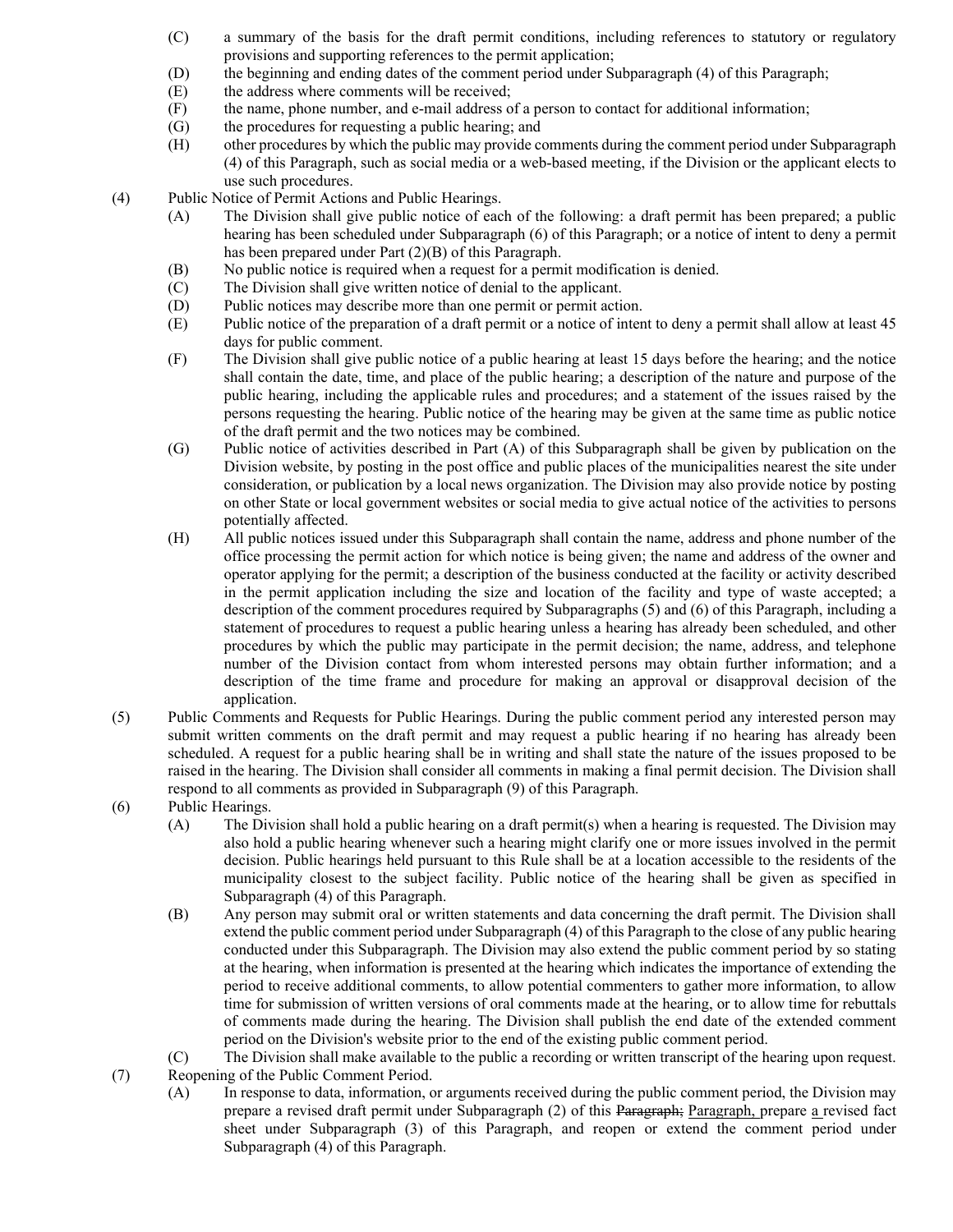- (B) Comments filed during the reopened comment period shall be limited to the information that was revised in the draft permit following the original comment period. The public notice shall be in accordance with Subparagraph (4) of this Paragraph and shall define the scope of the reopening.
- (8) Permit Decision.
	- (A) After the close of the public comment period under Subparagraph (4) of this Paragraph on a draft permit or a notice of intent to deny a permit, the Division shall issue a permit decision. The Division shall notify the applicant and each person who has submitted a written request for notice of the permit decision. For the purposes of this Subparagraph, a permit decision means a decision to issue, deny, or modify a permit in accordance with Paragraph (d) of this Rule.
	- (B) A permit decision shall become effective upon the date of the service of notice of the decision unless a later date is specified in the decision.
- (9) Response to Comments.
	- (A) At the time that a permit decision is issued under Subparagraph (8) of this Paragraph, the Division shall issue a written response to comments. This response shall specify which provisions, if any, of the draft permit have been changed in the permit decision, and the reasons for the change. The response shall also describe and respond to all comments pertaining to the requirements in the draft permit raised during the public comment period, or during any public hearing.
	- (B) The Division shall publish the response to comments on the Division website upon request.

(d) Permit approval or denial. The Division shall review all permit applications in accordance with Rule .0203 of this Subchapter.

*History Note: Authority G.S. 130A-294; Eff. January 1, 2007; Readopted Eff. September 16, 2021. 2021; Amended Eff. Pending Legislative Review.*

#### **15A NCAC 13B .0535 APPLICATION REQUIREMENTS FOR C&DLF FACILITIES**

(a) New permit as defined in G.S. 130A-294(a3)(1)a, c, d, and e. An applicant for a new C&DLF permit as defined in G.S. 130A-294(a3)(1)a, c, d, and e shall meet the requirements of Rule .0536 of this Section prior to submitting an application for a permit to construct.

- (1) Permit to Construct. An application for a permit to construct for a new permit as defined in G.S. 130A-294(a3)(1)a, c, d, and e shall contain the following:
	- (A) a facility plan that describes the comprehensive development of the C&DLF facility prepared in accordance with Rule .0537 of this Section;
	- (B) a design hydrogeologic report prepared in accordance with Rule .0538(b) of this Section;
	- (C) an engineering plan for the initial phase of landfill development prepared in accordance with Rule .0539 of this Section;
	- (D) a construction quality assurance plan prepared in accordance with Rule .0541 of this Section;
	- (E) an operation plan prepared in accordance with Rule .0542 of this Section;
	- (F) a closure and post-closure plan prepared in accordance with Rule .0543 of this Section;
	- (G) monitoring plans prepared in accordance with Rule .0544 of this Section;
	- (H) an environmental compliance history for the applicant in accordance with G.S. 130A-295.3; and
	- (I) for an applicant that is not a federal, State, or local government, an organization chart showing the ownership structure of the applicant.
- (2) Permit to Operate. The owner and operator shall meet the pre-operative requirements of the permit to construct to qualify the constructed C&DLF unit for a permit to operate.

(b) New permit as defined in G.S. 130A-294(a3)(1)b. An application for a new C&DLF permit as defined in G.S. 130A-294(a3)(1)b. 130A-294(a3)(1)b shall identify the proposed expansion and shall contain:

- (1) a facility plan that describes the comprehensive development of the C&DLF facility prepared in accordance with Rule .0537 of this Section;
- (2) local government approval in accordance with Rule  $.0536(c)(11)$  of this Section;
- (3) information that demonstrates compliance with the rules of this Section;
- $(4)(3)$  an environmental compliance history for the applicant in accordance with G.S. 130A-295.3; and
- $(5)(4)$  for an applicant that is not a federal, State, or local government, an organization chart showing the ownership structure of the applicant.
- (c) Amendment to the permit.
	- (1) An application for an amendment to the permit for a subsequent stage of landfill development in accordance with Rule  $.0533(a)(2)(A)$  of this Section shall contain the following: contain-
		- (A)(1) an updated design hydrogeologic report prepared in accordance with Rule .0538(b) of this Section;
		- (B)(2) an updated engineering plan prepared in accordance with Rule .0539 of this Section;
		- $(C)(3)$  an updated construction quality assurance plan prepared in accordance with Rule .0541 of this Section;
		- (D)(4) an updated operation plan prepared in accordance with Rule .0542 of this Section;
		- $(E)(5)$  an updated closure and post-closure plan prepared in accordance with Rule .0543 of this Section;
		- $(F)(6)$  an updated monitoring plan prepared in accordance with Rule .0544 of this Section;
		- $(G)(7)$  an updated environmental compliance history for the applicant in accordance with G.S. 130A-295.3; and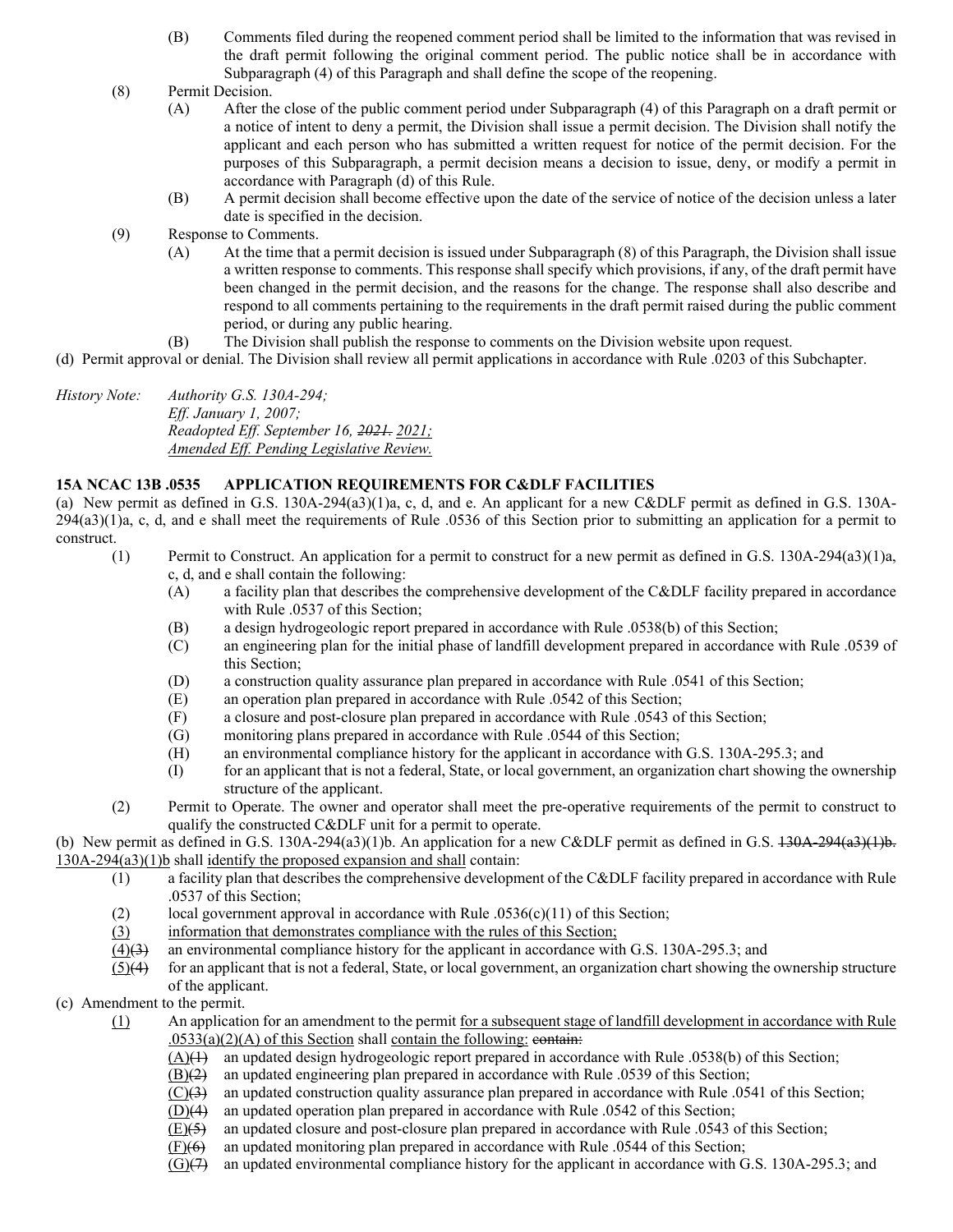- (H)(8) for an applicant that is not a federal, State, or local government, an updated organization chart showing the ownership structure of the applicant.
- (2) An application for an amendment to the permit for a change in ownership or corporate structure in accordance with Rule  $.0533(a)(2)(B)$  of this Section shall contain the following:
	- (A) a description of the proposed ownership change including affected facilities and permit numbers, the schedule for the change in ownership or corporate structure, and contact name and information for the applicant;

(B) any changes to the facility name, property owner, facility operator, or billing contact names and contact information;

- (C) if the property owner changes, a copy of the recorded property deed for the new property owner;
- (D) for an applicant that is not a federal, State, or local government, an organization chart showing the ownership structure of the applicant, which shall be a business entity registered with the NC Secretary of State;
- (E) an environmental compliance history for the applicant in accordance with G.S. 130A-295.3;
- (F) any documentation that the Division may request to determine compliance with the requirements for financial responsibility for the applicant in accordance with G.S. 130A-295.2 and Section .1800 of this Subchapter, including an executed financial assurance mechanism for the applicant;
- (G) any updates to the cost estimates required to be submitted in accordance with Section .1800 of this Subchapter;
- (H) any modifications to the plans incorporated into the permit if changes are proposed by the applicant, or to correct any information included in the plans that has changed because of the change in ownership or corporate structure, such as the owner or operator names and contact information;
- (I) for any plans for which no changes or corrections are being made, a statement that the applicant shall continue to comply with the plans incorporated into the existing permit, which shall be identified in the statement by the date they were incorporated, and the file identification number assigned by the Division to the file containing the incorporated plan;
- (J) copies of any federal, State, or local government permits or approvals that were required for the facility permit approval to operate, and that have been revised because of the change to ownership or corporate structure, or a statement that these documents have not changed; and
- (K) any additional information that the Division may request if it is necessary to determine whether any additional changes to the permit are necessary to comply with the rules of this Section.

(d) Modifications to the permit. The owner or operator may propose to modify plans that were prepared and approved in accordance with the requirements set forth in Rules .0531 through .0546 of this Section. A complete application shall identify the requirement(s) proposed for modification and provide information that demonstrates compliance with Rules .0531 through .0546 of this Section. (e) A permit for closure and post-closure. An application for closure and post-closure permit shall contain:

- (1) an updated engineering plan prepared in accordance with Rule .0539 of this Section;
- 
- (2) an updated construction quality assurance plan prepared in accordance with Rule .0541 of this Section;<br>(3) an updated closure plan and updated post closure plan prepared in accordance with Rule .0543 of this S  $(3)$  an updated closure plan and updated post-closure plan prepared in accordance with Rule .0543 of this Section; and  $(4)$  for an applicant that is not a federal. State, or local government, an updated organization cha
- for an applicant that is not a federal, State, or local government, an updated organization chart showing the ownership structure of the applicant.
- *History Note: Authority G.S. 130A-294; Eff. January 1, 2007; Readopted Eff. September 16, 2021. 2021; Amended Eff. Pending Legislative Review.*

# **15A NCAC 13B .0543 CLOSURE AND POST-CLOSURE REQUIREMENTS FOR C&DLF FACILITIES**

(a) Purpose. This Rule shall establish criteria for the closure of all C&DLF units and subsequent requirements for post-closure compliance. The owner and operator shall develop specific plans for the closure and post-closure of the C&DLF facility or units that comply with this Rule and submit them to the Division for review and approval.

- (b) Scope.
	- (1) This Rule shall establish standards for the scheduling and documenting of closure of all C&DLF units and design of the cap system. Construction requirements for the cap system shall incorporate requirements from Rules .0540 and .0541 of this Section.
	- (2) This Rule shall establish standards for the monitoring and maintenance of the C&DLF unit(s) following closure.

# (c) Closure criteria.

- (1) A C&DLF unit shall have a cap system installed that shall be designed and constructed to:
	- (A) have a permeability less than or equal to soils underlying the landfill, or the permeability specified for the final cover in the effective permit, or a permeability no greater than  $1.0 \times 10^{-5}$  cm/sec, whichever is less;
	- (B) minimize infiltration through the closed C&DLF unit by the use of a low-permeability barrier that contains a minimum 18 inches of earthen material; and
	- (C) minimize erosion of the cap system and protect the low-permeability barrier from root penetration by use of an erosion layer that contains no less than 18 inches of earthen material that is capable of sustaining native plant growth.
- (2) Construction of the cap system for all C&DLF units shall conform to the plans prepared in accordance with Rules .0539 and .0541 of this Section and the following requirements:
	- (A) post-settlement surface slopes shall be a minimum of five percent and a maximum of 25 percent; and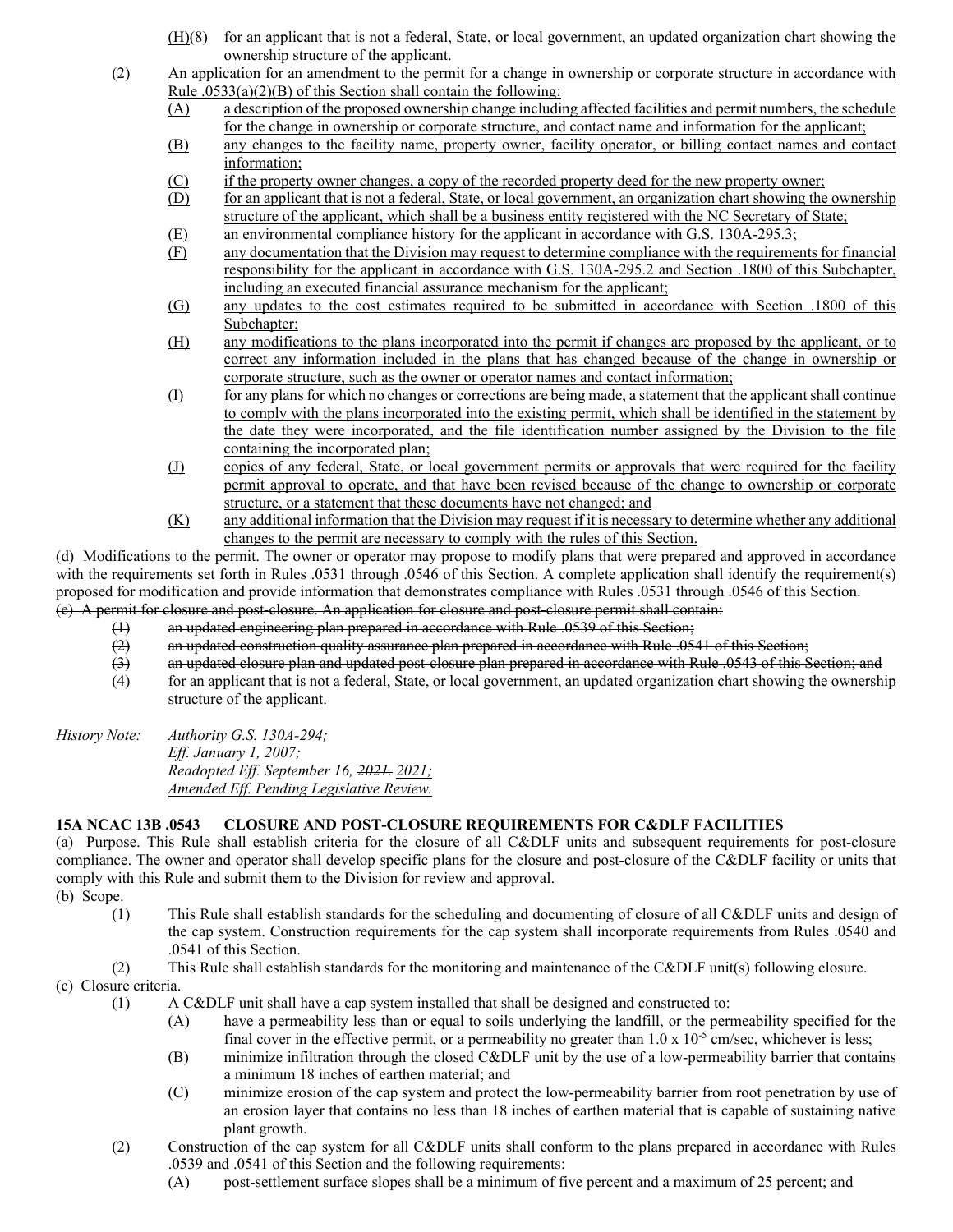- (B) a gas venting or collection system shall be installed below the low-permeability barrier to minimize pressures exerted on the barrier.
- (3) The owner or operator may submit a request for an alternative cap system or alternative post-settlement slopes in the closure and post-closure care plan required to be submitted by Rule .0535 of this Section. The request shall include a demonstration of the following:
	- (A) the alternative cap system will achieve a reduction in infiltration equivalent to or greater than the lowpermeability barrier specified in Subparagraph (1) of this Paragraph;
	- (B) the erosion layer will provide protection equivalent to or greater than the erosion layer specified in Subparagraph (1) of this Paragraph; and
	- (C) the alternative post-settlement slopes will be stable, encourage runoff, be safe to operate, and be safe to construct during operation and closure activities.
- (4) Prior to beginning closure of each C&DLF unit as specified in Subparagraph (5) of this Paragraph, an owner or operator shall notify the Division in writing that a notice of the intent to close the unit has been placed in the operating record.
- (5) The owner or operator shall begin closure activities for that portion of each C&DLF unit meeting one or more of the following requirements, unless an extension has been granted by the Division:
	- (A) no later than 30 days after the date on which the C&DLF unit receives the known final receipt of wastes;
	- (B) no later than 30 days after the date that a 10 acre or greater area of waste is within 15 feet of final design grades; or
	- (C) no later than one year after the most recent receipt of wastes, if the C&DLF unit has remaining capacity.

Extensions beyond the deadline for beginning closure may be granted by the Division if the owner or operator demonstrates that the portion of the C&DLF unit has the capacity to receive additional wastes and the owner or operator has and will continue to prevent threats to human health and the environment from the unclosed C&DLF unit.

- (6) The owner and operator of all C&DLF units shall complete closure activities of each C&DLF unit in accordance with the closure plan within 180 days following the beginning of closure as specified in Subparagraph (5) of this Paragraph. Extensions of the closure period may be granted by the Division if the owner or operator demonstrates that closure will, of necessity, take longer than 180 days and they have and will continue to prevent threats to human health and the environment from the unclosed C&DLF unit.
- (7) Following closure of each C&DLF unit, the owner or operator shall notify the Division that a certification, signed by the project engineer verifying that closure has been completed in accordance with the closure plan, has been placed in the operating record.
- (8) One hundred and eighty days prior to beginning closure of the final permitted C&DLF unit, an owner or operator shall submit to the Division in writing a notice of intent to close the final unit; and place a copy of the notice in the operating record. The notice shall include the anticipated date that the facility will cease waste acceptance, and a statement identifying the plans that were incorporated into the permit that the owner or operator shall comply with during the closure and post-closure care period. The notice shall include the dates that the plans were incorporated into the facility's permit and the file identification numbers that were assigned by the Division to the files containing these plans. If the owner or operator determines that updates or revisions to the plans are necessary, the owner or operator shall submit any changes to the plans to the Division as a permit modification in accordance with Rules  $.0533(a)(3)$ and .0535(d) of this Section.
- $(9)$ (8) Recordation. Following closure of all C&DLF units, the owner or operator shall record a notice for the landfill facility property at the local county Register of Deeds office; and notify the Division that the notice has been recorded and a copy has been placed in the operating record. The notice may be a notation on the deed to the landfill facility property, or may be some other instrument such as a declaration of restrictions on the property that is discoverable during a title search for the landfill facility property. The notice shall notify any potential purchaser of the property that the land has been used as a landfill facility and future use is restricted under the closure plan approved by the Division. The owner or operator may request approval from the Division to remove the notice. The Division shall approve removal of the notice if all wastes are removed from the landfill facility property.

(d) Closure plan contents. The owner and operator shall prepare a written closure plan that describes the steps necessary to close all C&DLF units at any point during their active life in accordance with the cap system requirements in Paragraph (c) of this Rule. The closure plan shall include the following information:

- (1) a description of the cap system and the methods and procedures to be used to install the cap that conforms to the requirements set forth in Paragraph (c) of this Rule;
- (2) an estimate of the largest area of the C&DLF unit requiring the specified cap system at any time during the active life that is consistent with the drawings prepared for the operation plan for an existing C&DLF unit, or the engineering plan or facility plan for a lateral expansion or new C&DLF unit;
- (3) an estimate of the maximum inventory of wastes on-site over the active life of the landfill facility;
- (4) a schedule for completing all activities necessary to satisfy the closure criteria set forth in Paragraph (c) of this Rule; and
- (5) the cost estimate for closure activities as required under Section .1800 of this Subchapter.

### (e) Post-closure criteria.

(1) Following closure of each C&DLF unit, the owner and operator shall conduct post-closure care. Post-closure care shall be conducted for 30 years, except as provided under Subparagraph (2) of this Paragraph, and consist of the following: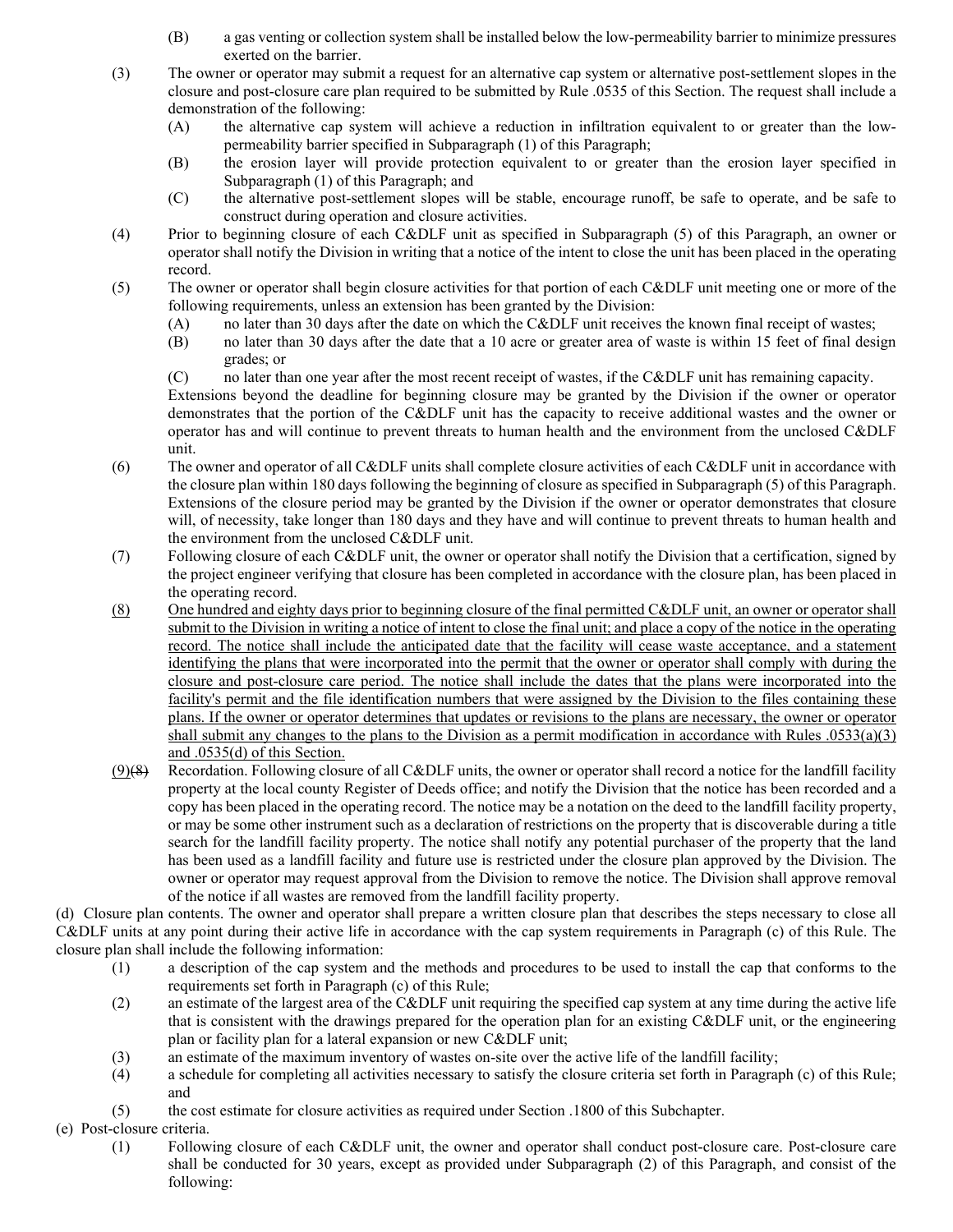- (A) maintaining the integrity and effectiveness of any cap system including making repairs to the cover as necessary to correct the effects of settlement, subsidence, erosion, or other events, and preventing rainwater that drains over land from or onto any part of the facility or unit from eroding or damaging the cap system;
- (B) monitoring the surface water and groundwater in accordance with the requirements of Rules .0544 and .0545 of this Section and maintaining the groundwater monitoring system;
- (C) maintaining and operating the gas monitoring system in accordance with the requirements of Rule .0544 of this Section; and
- (D) maintaining, operating, and decommissioning the leachate collection system, if present, in accordance with the requirements of Rule .0544 of this Section. The owner and operator may submit a request to stop managing leachate in writing to the Division. The request shall include a demonstration with supporting documentation that the operation and maintenance of leachate management systems during the active life, closure, and any post-closure care period of the C&DLF unit complied with the permit including the plans incorporated into the permit, the rules of this Subchapter, and 15A NCAC 02B and 02L; and that the current and projected volume of leachate generated and the results of leachate sample analysis during the post-closure care period indicate that the leachate no longer poses a threat to human health and the environment. The demonstration shall also include the certifications required by Subparagraph (3) of this Paragraph. The Division shall consider the information required to be submitted in the demonstration and the owner or operator's compliance history to make a determination on approval of the request.
- (2) The length of the post-closure care period may be:
	- (A) decreased by the Division if the owner or operator demonstrates that the reduced period is protective of human health and the environment and this demonstration is approved by the Division; or
	- (B) increased by the Division if the Division determines that the lengthened period is necessary to protect human health and the environment.
- (3) Every five years during the post-closure care period and following completion of the post-closure care period for each C&DLF unit, the owner or operator shall notify the Division that a certification verifying that post-closure care has been conducted in accordance with the post-closure plan plan, has been placed in the operating record. If required by G.S. 89C, the certification shall be signed by a licensed professional engineer.

(f) Post-closure plan contents. The owner and operator of all C&DLF units shall submit a written post-closure plan to the Division that includes the following information:

- (1) a description of the monitoring and maintenance activities required for each C&DLF unit, and the frequency at which these activities shall be performed;
- (2) name, address, and telephone number of the person or office responsible for the facility during the post-closure period;
- (3) a description of the planned uses of the property during the post-closure period. Post-closure use of the property shall not disturb the integrity of the cap system, base liner system, or any other components of the containment system, or the function of the monitoring systems unless necessary to comply with the requirements in Rules .0531 through .0546 of this Section. The owner or operator may submit a request in writing to the Division for a disturbance. The request shall include a demonstration that disturbance of the cap system, base liner system, or other component of the containment system, including any removal of waste, will not increase the potential for fires, vector attraction, damage to these systems, or the release of dust, odors, waste, or leachate to the environment; and
- (4) the cost estimate for post-closure activities required under Section .1800 of this Subchapter.

| History Note: | Authority G.S. $130A-294$ ;              |
|---------------|------------------------------------------|
|               | <i>Eff. January 1, 2007;</i>             |
|               | Readopted Eff. September 16, 2021, 2021; |
|               | Amended Eff. Pending Legislative Review. |

### **15A NCAC 13B .0544 MONITORING PLANS AND REQUIREMENTS FOR C&DLF FACILITIES**

(a) The owner or operator of a C&DLF unit shall submit a water quality monitoring plan to the Division in the application for the permit to construct in accordance with Rule .0535(a)(1) of this Section that shall apply to all C&DLF units. The water quality monitoring plan shall be prepared in accordance with this Rule, and shall include information on the proposed groundwater monitoring systems, surface water sampling locations, sampling and analysis requirements, and detection monitoring requirements provided in Paragraphs (b) and (c) of this Rule.

- (b) Groundwater monitoring shall be as follows:
	- (1) A groundwater monitoring system shall be installed that consists of no less than one background and three downgradient wells installed at locations and depths that yield groundwater samples from the uppermost aquifer that:
		- (A) represent the quality of the background groundwater that has not been affected by leakage from the unit. Determination of background water quality shall be based on sampling of a well or wells that are hydraulically upgradient of the waste management area. However, the determination of background water quality may include sampling of wells that are not hydraulically upgradient of the waste management area where hydrogeologic conditions do not allow the owner and operator to determine which wells are hydraulically upgradient, or hydrogeologic conditions do not allow the owner and operator to place a well in a hydraulically upgradient location, or sampling at other wells will provide an indication of background groundwater quality that is as representative as that provided by the upgradient well(s); and
		- (B) represent the quality of groundwater passing the relevant point of compliance as approved by the Division. The downgradient monitoring system shall be installed at the relevant point of compliance to ensure detection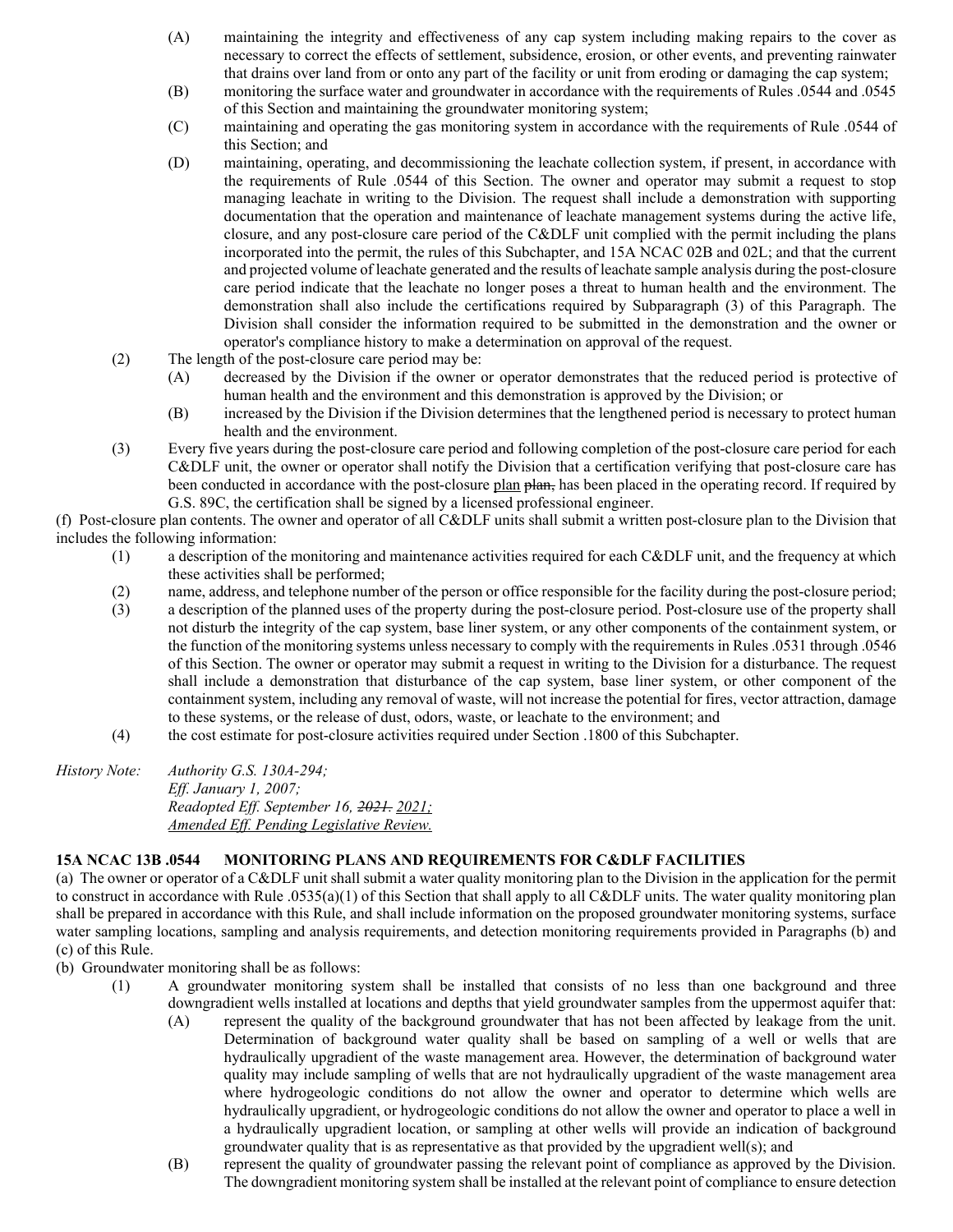of groundwater contamination in the uppermost aquifer. The relevant point of compliance shall be established no more than 250 feet from a waste boundary, or shall be at least 50 feet within the facility property boundary, whichever point is closer to the waste boundary. In determining the relevant point of compliance, the Division shall consider recommendations made by the owner and operator based upon consideration of at least the hydrogeologic characteristics of the facility and surrounding land; the quantity, quality, and direction of flow of the groundwater; the proximity and withdrawal rate of the groundwater users; the existing quality of the groundwater, including other sources of contamination and their cumulative impacts on the groundwater, and whether the groundwater is currently used or expected to be used for drinking water; public health, safety, and welfare effects; and practicable capability of the owner and operator.

- (C) A water quality monitoring plan shall include consistent sampling and analysis procedures that are designed to ensure monitoring results that provide an accurate representation of groundwater quality at the background and downgradient wells. The plan shall include procedures and techniques for sample collection; sample preservation and shipment; chain-of-custody control; and quality assurance and quality control.
- (D) The detection groundwater monitoring program shall include sampling and analytical methods for groundwater sampling that accurately measure target constituents and other monitoring parameters in groundwater samples. Detection monitoring shall be conducted at C&DLF units at all groundwater monitoring wells that are part of the detection monitoring system as established in the approved water quality monitoring plan. The detection groundwater monitoring program shall include monitoring for the constituents listed in Appendix I of 40 CFR 258, and the following constituents: mercury, chloride, manganese, sulfate, iron, specific conductance, pH, temperature, alkalinity, and total dissolved solids. The monitoring frequency for all detection monitoring constituents shall be no less than annual during the active life of the facility, and during closure and the post-closure period. To establish baseline, no less than four independent samples from each background and downgradient monitoring well shall be collected within a twelve-month period and analyzed for the constituents required in this Paragraph, with no less than one sample collected from each new monitoring well before waste placement in each new cell or phase. The water quality monitoring plan shall include a description of the procedures used to establish baseline at the C&DLF unit. No less than one sample from each background and downgradient monitoring well shall be collected and analyzed during subsequent annual sampling events. C&DLF units shall comply with the groundwater quality standards and interim maximum allowable concentrations (IMACs) set forth in 15A NCAC 02L .0202 and the groundwater protection standards established in Rule .0545(c) of this Section.
- (E) The sampling procedures and frequency shall be protective of human health and the environment.
- (2) Each time groundwater is sampled, elevations shall be measured in each well prior to purging. Groundwater elevations in wells which monitor the same waste management area shall be measured within a 24-hour 24 hour period of time to avoid temporal variations in groundwater flow that could preclude accurate determination of groundwater flow rate and direction. In order to determine accurate groundwater elevations for each monitoring well, the wells shall have been surveyed by a licensed professional land surveyor if required by G.S. 89C. The survey of the wells shall conform to the following levels of accuracy: horizontal location to the nearest 0.1 foot, vertical control for the ground surface elevation to the nearest 0.01 foot, and vertical control for the measuring reference point on the top of the inner well casing to the nearest 0.01 foot. In order to determine the rate of groundwater flow, the owner or operator shall provide data for hydraulic conductivity and porosity for the formation materials at each of the well locations.
- (3) The owner or operator shall establish existing conditions of groundwater quality in hydraulically upgradient or background well(s) for each of the monitoring parameters or constituents required in Part (1)(D) of this Paragraph. Statistical analysis used to establish existing conditions of groundwater quality shall be in accordance with Subparagraphs (4) and (5) of this Paragraph and the minimum number of samples required by the statistical method used shall be met.
- (4) Should the owner or operator choose to perform statistical analysis of groundwater quality data for the purpose of establishing background concentrations or to determine if there is an exceedance of the groundwater quality standards and IMACs established in 15A NCAC 02L .0202 or the groundwater protection standards established in Rule .0545(c) of this Section, the owner or operator shall select one of the following statistical methods to be used in evaluating groundwater monitoring data for each constituent of concern. The statistical test chosen shall be conducted separately for each constituent of concern in each well.
	- (A) A parametric analysis of variance (ANOVA) followed by multiple comparisons procedures to identify statistically significant evidence of contamination. The method shall include estimation and testing of the contrasts between each compliance well's mean and the background mean levels for each constituent.
	- (B) A parametric analysis of variance (ANOVA) based on ranks followed by multiple comparisons procedures to identify statistically significant evidence of contamination. The method shall include estimation and testing of the contrasts between each compliance well's median and the background median levels for each constituent.
	- (C) A tolerance or prediction interval procedure in which an interval for each constituent is established from the distribution of the background data, and the level of each constituent in each compliance well is compared to the upper tolerance or prediction limit.
	- (D) A control chart approach that gives control limits for each constituent.
	- (E) Another statistical test method that meets the performance standards of this Rule. The owner or operator shall submit a justification for an alternative test method to the Division for approval to determine compliance with this Rule. The justification shall demonstrate that the alternative statistical test method meets the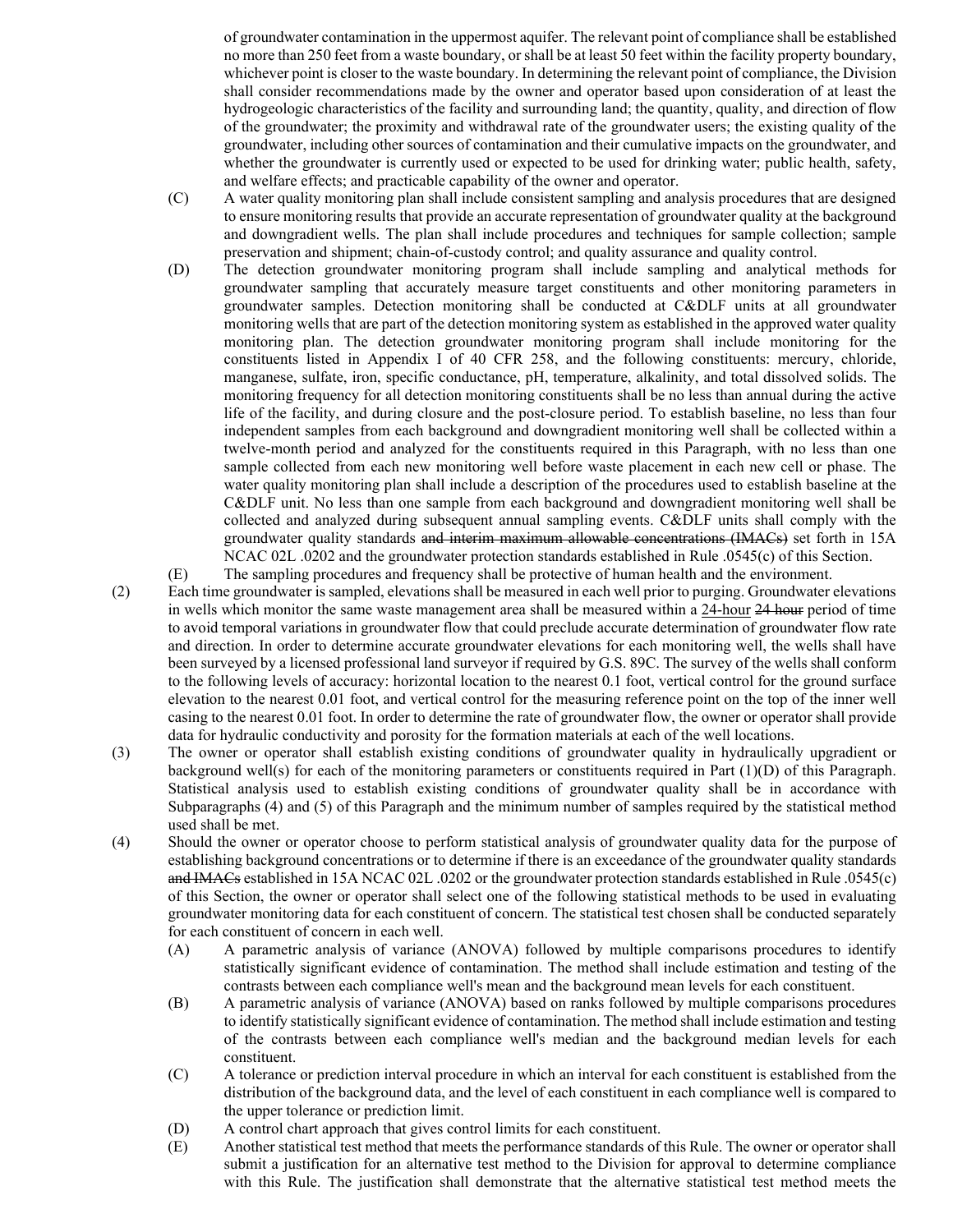performance standards in Subparagraph (5) of this Paragraph. If approved, the owner or operator shall place a copy of the justification for an alternative test method in the operating record.

- (5) Any statistical method chosen to evaluate groundwater monitoring data shall comply with the following performance standards:
	- (A) The statistical method used to evaluate groundwater monitoring data shall be appropriate for the distribution of chemical parameters or constituents of concern. If the distribution of the chemical parameters or constituents of concern is shown by the owner or operator or the Division to be inappropriate for a normal theory test, then the data shall be transformed or a distribution-free theory test shall be used. If the distributions for the constituents differ, more than one statistical method shall be considered.
	- (B) If an individual well comparison procedure is used to compare an individual compliance well constituent concentration with background constituent concentrations or a groundwater protection standard, the test shall be done at a Type I error level no less than 0.01 for each testing period. If a multiple comparisons procedure is used, the Type I experiment wise error rate for each testing period shall be no less than 0.05. However, the Type I error of no less than 0.01 for individual well comparisons shall be maintained. This performance standard does not apply to tolerance intervals, prediction intervals, or control charts.
	- (C) If a control chart approach is used to evaluate groundwater monitoring data, the specific type of control chart and its associated parameter values shall be protective of human health and the environment. The parameters shall be determined by the analyst after considering the number of samples in the background data base, the data distribution, and the range of the concentration values for each constituent of concern.
	- (D) If a tolerance interval or a prediction interval is used to evaluate groundwater monitoring data, the levels of confidence and, for tolerance intervals, the percentage of the population that the interval shall contain, shall be protective of human health and the environment. These parameters shall be determined by the analyst after considering the number of samples in the background data base, the data distribution, and the range of the concentration values for each constituent of concern.
	- (E) The statistical method shall account for data below the limit of detection with one or more statistical procedures that are protective of human health and the environment. Any practical quantitation limit (pql) that is used in the statistical method shall be the lowest concentration level that can be reliably achieved within specified limits of precision and accuracy during routine laboratory operating conditions that are available to the facility.
	- (F) If necessary, the statistical method shall include procedures to control or correct for seasonal and spatial variability as well as temporal correlation in the data.
- (6) Within 120 days of completing a groundwater sampling event, the owner or operator shall submit to the Division a monitoring report in an electronic format that is accessible and viewable by the Division that includes information from the sampling event including field observations relating to the condition of the monitoring wells; field data; a summary of the laboratory analytical data report; statistical analysis (if utilized), field sampling methods and quality assurance and quality control data; information on groundwater flow direction; calculations of groundwater flow rate; and for each well, any constituents that exceed groundwater quality standards and IMACs set forth in 15A NCAC 02L .0202 or the groundwater protection standards established in Rule .0545(c) of this Section.
- (7) If the owner or operator determines upon evaluation of laboratory data or by a verification sampling event that there is an exceedance of the groundwater quality standards and IMACs established in accordance with 15A NCAC 02L .0202, or the groundwater protection standards established in accordance with Rule .0545(c) of this Section for one or more of the constituents being monitored at any monitoring well, the owner or operator:
	- (A) shall, within 14 days of this finding, report to the Division and place a notice in the operating record indicating which constituents have exceeded groundwater quality standards and IMACs established in accordance with 15A NCAC 02L .0202, or the groundwater protection standards established in accordance with Rule .0545(c) of this Section;
	- (B) shall establish an assessment monitoring program in accordance with Rule .0545 of this Section except as provided for in Part (C) of this Subparagraph; and
	- (C) may demonstrate that a source other than a C&DLF unit caused the exceedance, or the exceedance resulted from an error in sampling, analysis, statistical evaluation, or natural variation in groundwater quality. A report documenting this demonstration shall be submitted to the Division for review. If required by G.S. 89C or G.S. 89E, a licensed professional engineer or licensed geologist shall prepare these documents. [Note: The North Carolina Board of Examiners for Engineers and Surveyors and the Board of Licensing of Geologist has determined, via letters dated July 16, 2010 and November 30, 2010 respectively, that preparation of documents pursuant to this Paragraph constitutes practicing engineering or geology under G.S. 89C and G.S. 89E.] A copy of this report shall also be placed in the operating record. If a successful demonstration is made, documented, and approved by the Division, the owner or operator may continue detection monitoring. If after 90 days of the initial determination of exceedance, a successful demonstration is not made, the owner or operator shall initiate an assessment monitoring program as required by Rule .0545 of this Section.
- (8) Monitoring wells shall be designed and constructed in accordance with 15A NCAC 02C.
	- (A) Owners and operators shall obtain approval from the Division for the design, installation, development, and decommission of any monitoring well or piezometer. Documentation shall be placed in the operating record and provided to the Division.
	- (B) The monitoring wells and piezometers shall be operated, maintained, and accessible so that they perform to design specifications throughout the life of the monitoring program.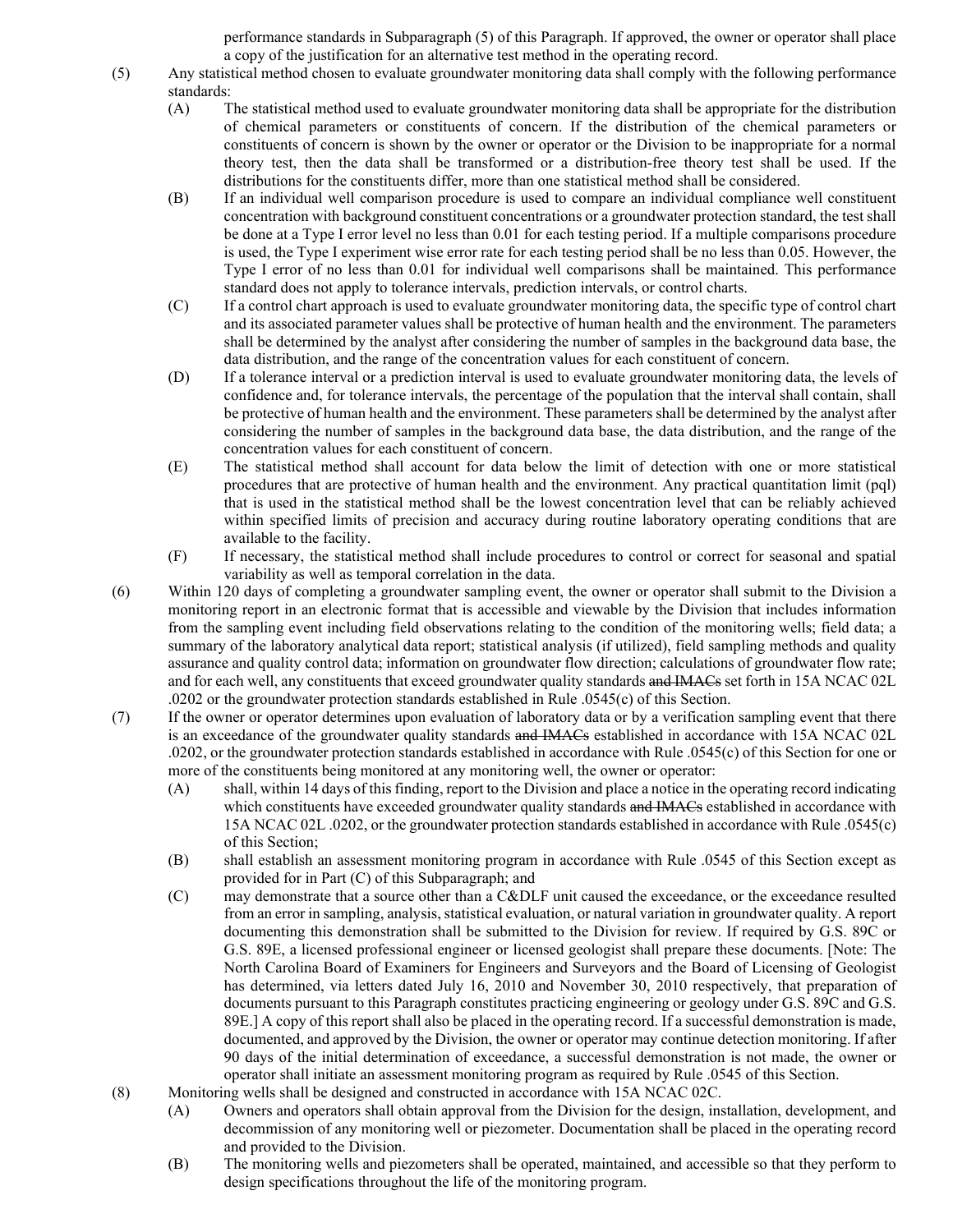- (9) The number, spacing, and depths of groundwater monitoring points shall be determined based upon site-specific technical information that shall include an investigation of:
	- (A) aquifer thickness, groundwater flow rate, and groundwater flow direction, including seasonal and temporal fluctuations in groundwater flow; and
	- (B) thickness, stratigraphy, lithology, hydraulic conductivities, porosities, and effective porosities of the saturated and unsaturated geologic units, including fill materials materials, overlying and comprising the uppermost aquifer. aquifer,
- (10) In addition to groundwater monitoring wells, the use of alternative monitoring systems may be:
	- (A) required by the Division at sites where the owner or operator does not control the property from any landfill unit to the groundwater discharge features; or
	- (B) allowed by the Division at sites with hydrogeologic conditions favorable to detection monitoring by alternative methods.
- (11) Owners and operators of C&DLF units shall comply with the groundwater monitoring, assessment, and corrective action requirements under Rules .0544 and .0545 of this Section according to the following schedule:
	- (A) new C&DLF units shall be in compliance with the requirements before waste can be placed in the unit; and
	- (B) lateral expansions to existing C&DLF units shall be in compliance with the requirements before waste can be placed in the expansion area.
- (12) Groundwater quality standards and IMACs established under 15A NCAC 02L .0202 and groundwater protection standards established in accordance with Rule .0545(c) of this Section shall not be exceeded.

(c) Surface water monitoring shall meet the following criteria:

- (1) The monitoring shall include sample collection from surface water features on or bordering the facility property and include no less than one upstream and one downstream sampling location. Surface water samples shall be analyzed for constituents that include those listed in Part (b)(1)(D) of this Rule. The monitoring frequency shall be no less than annual during the active life of the facility, and no less than annual during the closure and post-closure care period.
- (2) Responsibility for sample collection and analysis shall be defined as a part of the monitoring plan.
- (3) Information used for the development of the surface water monitoring system shall include:
	- (A) drainage patterns and other hydrological conditions in the area;
	- (B) proximity of surface water to the facility;
	- (C) uses that are being or may be made of any surface water that may be affected by the facility; and
	- (D) any other factors that relate to the potential for surface water impacts from the facility.
- (4) The C&DLF unit shall not cause an exceedance of the surface water standards established under 15A NCAC 02B .0200.

(d) The owner or operator of a C&DLF unit shall submit a landfill gas monitoring plan to the Division prepared in accordance with this Rule that shall apply to all C&DLF units. Landfill gas monitoring shall be as follows:

- (1) Owners and operators of C&DLF units shall ensure that:
	- (A) the concentration of explosive gases generated by the facility does not exceed 25 percent of the lower explosive limit in on-site facility structures, excluding gas control or recovery system components; and
	- (B) the concentration of explosive gases does not exceed the lower explosive limit at the facility property boundary.
- (2) Owners and operators of all C&DLF units shall implement a routine landfill gas monitoring program to ensure that the standards of Subparagraph (1) of this Paragraph are met as follows:
	- (A) The type of monitoring shall be determined based on soil conditions, the hydrogeologic conditions under and surrounding the facility, the hydraulic conditions on and surrounding the facility, the location of facility structures and property boundaries, and the location of all off-site structures adjacent to property boundaries.
	- (B) The concentration of methane in landfill gas shall be monitored. The monitoring shall be conducted at a frequency of no less than quarterly.
	- (C) The Division may also require quarterly monitoring of landfill gas for explosive gases other than methane, such as hydrogen sulfide, if it is necessary to ensure compliance with Subparagraph (1) of this Paragraph. If the Division requires monitoring of additional explosive gases, the Division shall provide written notice to the facility of the requirement.
- (3) If explosive gas levels exceeding the limits specified in Subparagraph (1) of this Paragraph are detected, the owner and operator shall:
	- (A) upon discovery of detection, notify the Division and take any steps that may be necessary to ensure protection of human health, such as evacuation or monitoring of offsite structures for explosive gases;
	- (B) within seven days of detection, place in the operating record the explosive gas levels detected and a description of the steps taken to protect human health; and
	- (C) within 60 days of detection, implement a remediation plan for the explosive gas releases, place a copy of the plan in the operating record, and notify the Division that the plan has been implemented. The plan shall describe the nature and extent of the problem and the proposed remedy.
- (4) The owner or operator may submit a request in writing to the Division for an extension or alternate schedule for compliance with Parts (3)(B) and (3)(C) of this Paragraph, and the request shall include a justification for the alternate schedule. In making the determination on approval of the request, the Division shall consider the following factors:
	- (A) the justification submitted by the owner or operator;
	- (B) actions taken by the owner or operator upon discovery of the exceedances;
	- (C) the explosive gas levels measured and reported; and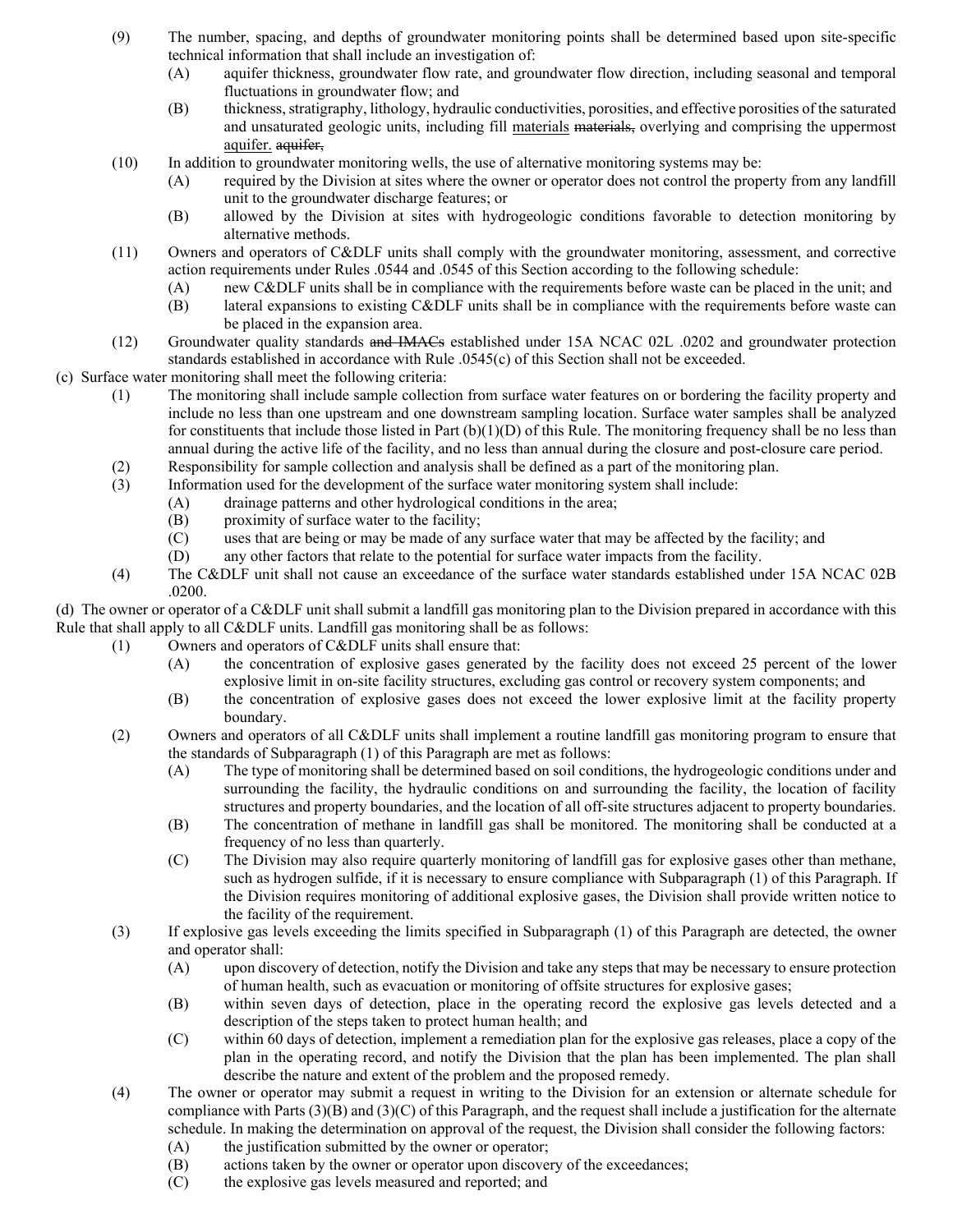(D) the circumstances and use of properties surrounding the facility.

(e) Owners or operators of C&DLF units shall develop and implement a waste screening plan as required by G.S. 130A-295.6(g) in accordance with the effective date and applicability requirements of S.L. 2007-550, s. 9.(b). The plan shall meet the same requirements as municipal solid waste landfills set forth in 40 CFR 258.20 and shall include screening for the wastes prohibited by Rule .0542(e) of this Section. Owners and operators of C&DLF MSWLF units that are not subject to G.S. 130A-295.6(g) shall develop and implement a waste screening plan that shall comply with 40 CFR 258.20, and shall include screening and a contingency plan for the wastes prohibited by Rule .0542(e) of this Section.

(f) The water quality monitoring plan shall include any other monitoring plan or program which is necessary according to the operating plan or the effective permit.

(g) Water quality monitoring plans and landfill gas monitoring plans shall be prepared under the charge of and bear the seal of a licensed professional engineer or licensed geologist if required by G.S. 89C or 89E, respectively.

(h) Water quality monitoring plans and landfill gas monitoring plans shall be capable of providing detection of any release of monitored constituents from any point in a disposal cell or leachate surface impoundment to the uppermost aquifer, air, surface waters, or proximal area.

(i) Water quality monitoring plans and landfill gas monitoring plans shall be submitted to the Division for review. The Division shall date and stamp the water quality monitoring plan and landfill gas monitoring plan "approved" if they meet the requirements of this Rule. A copy of the approved monitoring plan shall be placed in the operating record.

(j) Once established at a C&DLF facility, all monitoring shall be conducted throughout the active life and post-closure care period for all C&DLF units.

*History Note: Authority G.S. 130A-294; Eff. January 1, 2007; Readopted Eff. September 16, 2021. 2021; Amended Eff. Pending Legislative Review.*

### **15A NCAC 13B .0545 ASSESSMENT AND CORRECTIVE ACTION PROGRAM FOR C&DLF FACILITIES AND UNITS**

(a) Assessment Program. Assessment monitoring shall be required if, in any sampling event, one or more constituents being monitored in any monitoring well are detected above the groundwater quality standards or interim maximum allowable concentrations (IMACs) established in accordance with 15A NCAC 02L .0202, or the groundwater protection standard standards established in accordance with Paragraph (c) of this Rule. The owner and operator shall: shall

- (1) within Within 30 days of obtaining the results of any sampling event, notify all persons who own land or reside on land that directly overlies any part of the plume of contamination if contaminants have migrated off-site or are thought to have migrated off-site; and off site;
- (2) within Within 90 days of triggering an assessment monitoring program in accordance with this Paragraph, the owner and operator shall submit an assessment monitoring work plan for Division review. The Division shall date and stamp the assessment monitoring plan "approved" if the requirements in Paragraph (b) of this Rule are met. The owner and operator shall place the approved program in the operation record, and notify appropriate local government officials, such as the county manager, city manager, and county health department.
- (b) Assessment Monitoring Work Plan. The assessment monitoring work plan shall be in accordance with the following:
	- (1) Install additional wells downgradient of the compliance wells where exceedances have been detected to characterize the nature and extent of the contamination. The additional wells shall include no less than one additional groundwater monitoring well or methane gas monitoring well at the facility's property boundary or the compliance boundary, as defined in 15A NCAC 02L .0102, in the direction of contaminant migration most likely to show impact based on the established geology and hydrogeology. The additional monitoring wells shall characterize the nature and extent of the release by determining the following factors:
		- (A) lithology of the aquifer and unsaturated zone;
		- (B) hydraulic conductivity of the aquifer and unsaturated zone;
		- (C) groundwater flow rates;
		- (D) horizontal and vertical extent of the release;
		- (E) resource value of the aquifer; and
		- (F) nature, fate, and transport of any detected constituents.
	- (2) No less than one sample from each monitoring well, including any well installed in accordance with Subparagraph (1) of this Paragraph, shall be collected and analyzed for the constituents listed in 40 CFR 258 Appendix II during the initial sampling event for assessment monitoring. After the initial sampling event, for any constituent detected in the downgradient wells as the result of the Appendix II analysis, no less than three additional independent samples from each background and downgradient monitoring well shall be collected and analyzed to establish a baseline for the new detected constituents. Once determined, baseline data for the new detected constituents shall be reported to the Division.

(c) For constituents that do not have a groundwater quality standard or IMAC established in accordance with 15A NCAC 02L .0202, the Division shall establish a groundwater protection standard standards as follows:

- (1) The groundwater protection standard shall be the most protective of the following:
	- (A) for constituents for which a maximum contaminant level (MCL) has been promulgated under 40 CFR 141, the MCL for that constituent;
	- (B) for constituents for which a public water quality standard has been established under 15A NCAC 18C, the public water quality standard for that constituent;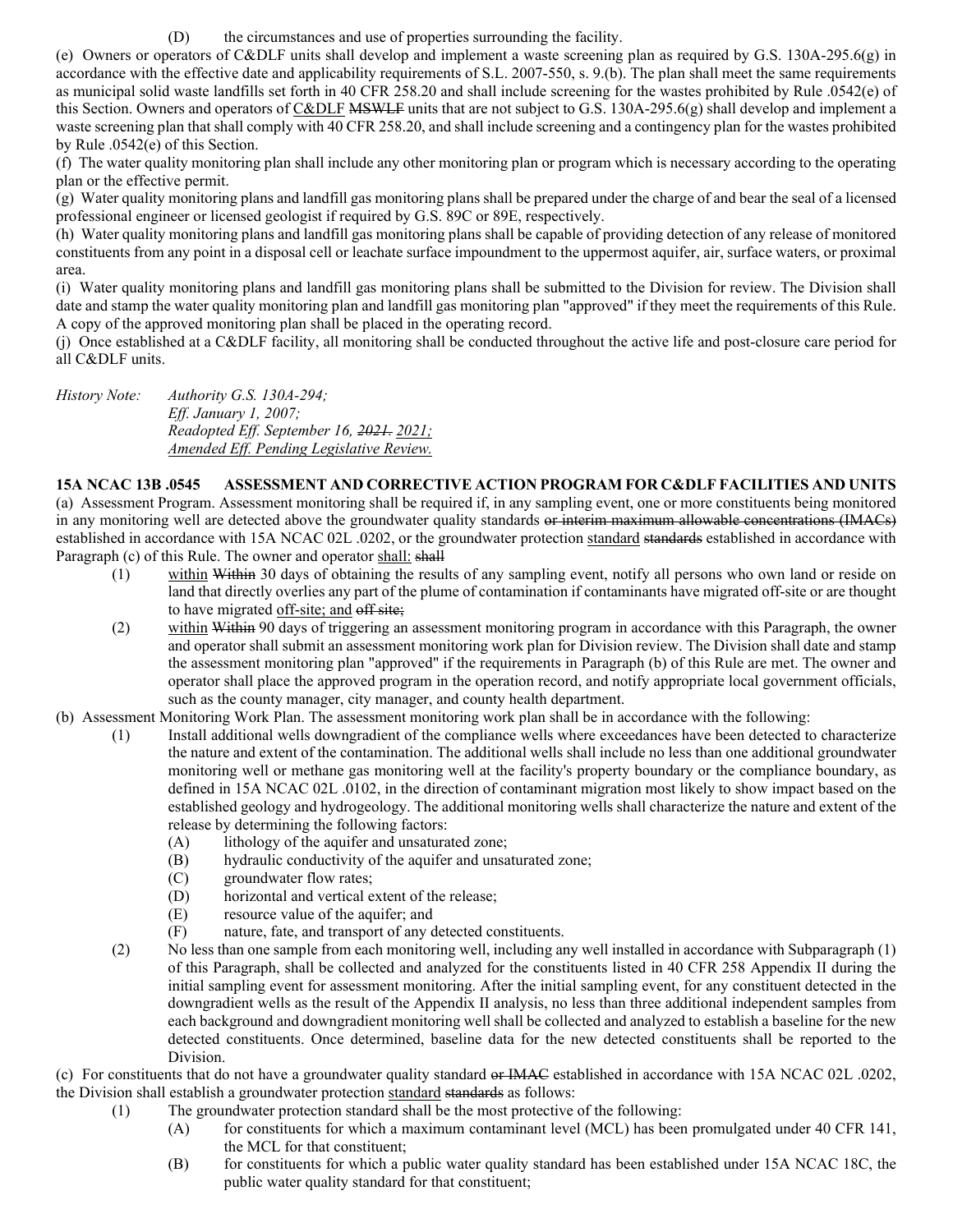- (C) for constituents for which no MCLs or public water quality standards have been promulgated, the background concentration for the constituent established from the monitoring wells required in accordance with Rule  $.0544(b)(1)(A)$ , (b)(4), and (b)(5) of this Section; or
- (2) The Division may establish an alternative groundwater protection standard for constituents for which no MCL or water quality standard have been established. These groundwater protection standards shall be health-based levels that satisfy the following criteria:
	- (A) The level is derived in a manner consistent with U.S. E.P.A. guidelines provided in 40 CFR 258.55(i)(1) for assessing the health risks of environmental pollutants;
	- (B) The level is based on scientifically valid studies conducted in accordance with 40 CFR 792, or equivalent;
	- (C) For carcinogens, the level represents a concentration associated with an excess lifetime cancer risk level due to continuous lifetime exposure of 1 x  $10^{-6}$ ;  $1 \times 10^{-6}$ ;
	- (D) For systemic toxicants, the level represents a concentration to which the human population, including sensitive subgroups, could be exposed on a daily basis that is likely to be without appreciable risk of deleterious effects during a lifetime. For the purposes of this Rule, systemic toxicants include toxic chemicals that cause effects other than cancer or mutation.
- (3) In establishing groundwater protection standards under this Paragraph the Division may consider the following:
	- (A) multiple contaminants in the groundwater;
	- (B) exposure threats to sensitive environmental receptors; and (C) other site-specific exposure or potential exposure to ground
	- other site-specific exposure or potential exposure to groundwater.
- (4) The owner or operator may request the Division approve a background level for the unit that is higher than the standard established in 15A NCAC 02L .0202, or the standard established in Subparagraph (1) of this Paragraph, or healthbased levels identified under Subparagraph (2) of this Paragraph. The background level shall be established in accordance with Rule .0544(b)(1)(A), (b)(4), and (b)(5) of this Section. The approved background level shall be the established groundwater protection standard.

(d) Assessment Monitoring. After obtaining the results from the initial sampling event required in Subparagraph (b)(2) of this Rule, the owner and operator shall perform assessment monitoring in accordance with the following:

- (1) For each assessment monitoring event, including the sampling required in Subparagraph (b)(2) of this Rule, the owner or operator shall submit an assessment monitoring report to the Division that complies with Rule .0544(b)(6) of this Section. If required by G.S. 89E, the report shall be certified by a licensed geologist.
- (2) Within 14 days of receipt of analytical results, the owner or operator shall submit notice to the Division in writing and place the notice in the operating record identifying the 40 CFR 258 Appendix II constituents that have not previously been detected and reported to the Division.
- (3) Within 90 days, and no less than semiannually thereafter until the Division approves a return to detection monitoring in accordance with Subparagraphs (6) or (7) of this Paragraph, the owner or operator shall sample all of the monitoring wells for the unit in the detection monitoring system established in Rule .0544 of this Section for all constituents listed in 40 CFR 258 Appendix I and for those constituents in Appendix II not listed in Appendix I that have been detected. Any well with a reported groundwater standard exceedance shall be sampled for all constituents in 40 CFR 258 Appendix II at least annually unless otherwise approved in accordance with Subparagraphs (4) or (5) of this Paragraph. A report from each sampling event shall be submitted to the Division as specified in Subparagraph (1) of this Paragraph and placed in the facility operating record.
- (4) The Division may approve a subset of wells to be sampled and analyzed during assessment monitoring if the owner or operator demonstrates that the proposed wells to be sampled meet the requirements for assessment monitoring in accordance with this Paragraph. The Division may remove any of the additional monitoring parameters not listed in Rule .0544(b)(1)(D) of this Section from the monitoring list for a C&DLF unit if the owner or operator can show that the constituents proposed for removal are not expected to be in or derived from the waste contained in the unit.
- (5) The Division may approve an alternate frequency or subset of wells for repeated sampling and analysis for 40 CFR 258 Appendix II constituents, not listed in Appendix I, required during the active life and post-closure care of the unit considering all of the following factors:
	- (A) lithology of the aquifer and unsaturated zone;
	- (B) hydraulic conductivity of the aquifer and unsaturated zone;
	- (C) groundwater flow rates;
	- (D) minimum distance between the upgradient edge of the C&DLF unit and the downgradient monitor well screened interval;
	- (E) resource value of the aquifer; and
	- (F) nature, fate, and transport of any detected constituents.
- (6) During assessment monitoring, the owner or operator may demonstrate, in accordance with Rule .0544(b)(7) of this Section for any constituent not previously reported to have a groundwater standard exceedance, that a source other than a C&DLF unit caused the exceedance of the groundwater quality standards and IMACs established in accordance with 15A NCAC 02L .0202 or the groundwater protection standards established in accordance with Paragraph (c) of this Rule, or that the exceedance resulted from error in sampling, analysis, or natural variation in groundwater quality. If a successful demonstration is made for each exceedance, the owner or operator shall continue the existing assessment monitoring that was required by this Paragraph unless and until the requirements of Subparagraph (7) of this Paragraph are met.
- (7) The Division shall give approval to the owner or operator to return to detection monitoring in accordance with Rule  $.0544(b)(1)(D)$  of this Section if all of the following are met: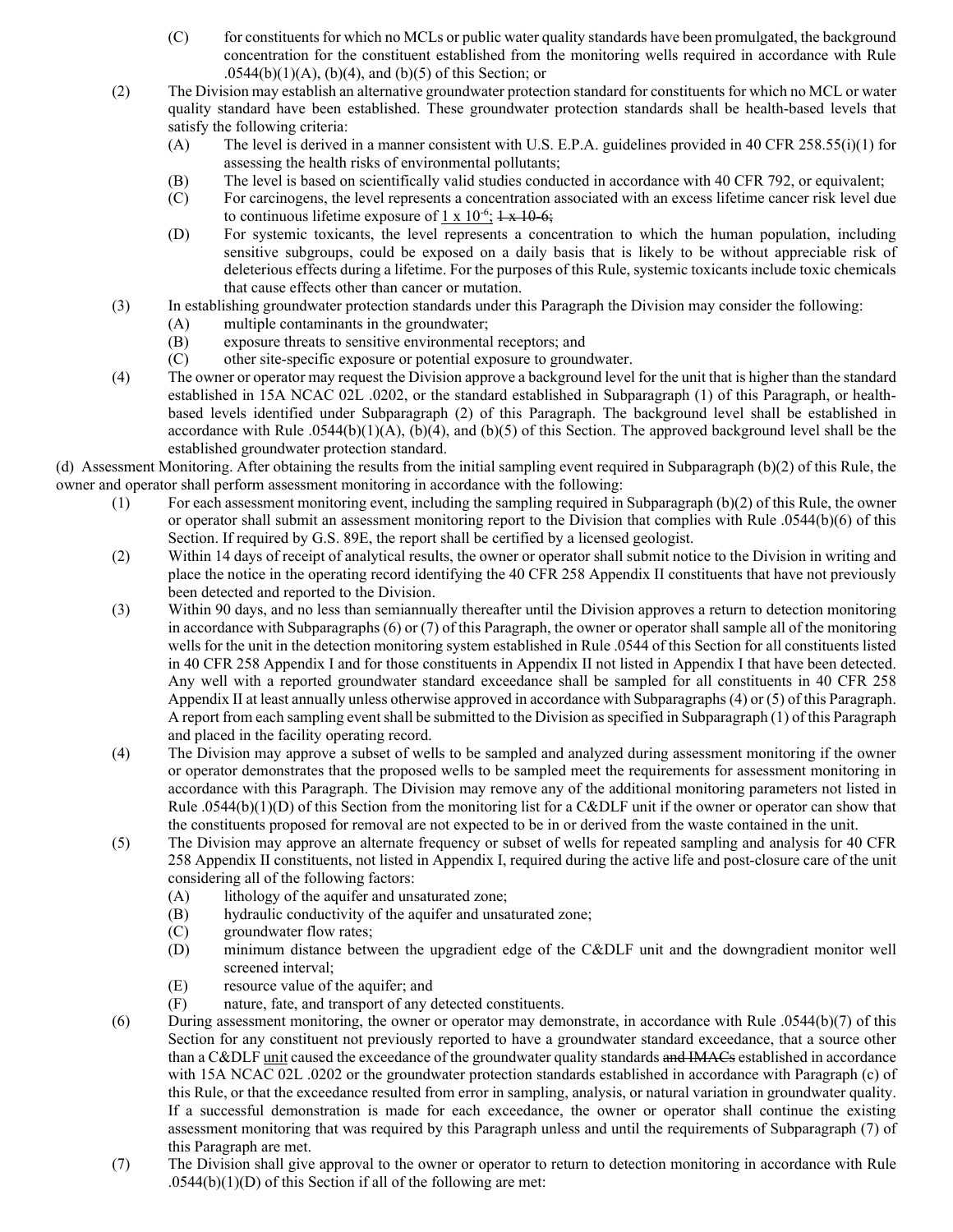- (A) for two consecutive sampling events, the concentrations of the constituents are shown to be at or below groundwater quality standards and IMACs established in accordance with 15A NCAC 02L .0202, or the groundwater protection standards established in accordance with Paragraph (c) of this Rule;
- (B) the plume is not migrating horizontally or vertically; and
- (C) the plume has not exceeded the compliance boundary.
- (8) After completion of Paragraphs (a) and (b) of this Rule and if one or more constituents are detected for two consecutive semiannual sampling events above background, the groundwater quality standards established in 15A NCAC 02L .0202, or the groundwater protection standards established in accordance with Paragraph (c) of this Rule, the owner or operator shall initiate within 90 days an Assessment of Corrective Measures in accordance with Paragraph (e) of this Rule, and shall continue to monitor in accordance with the approved assessment monitoring program.

(e) Assessment of Corrective Measures. If the assessment of corrective measures is required in accordance with Subparagraph (d)(8) of this Rule, the assessment of corrective measures shall include an analysis of the effectiveness of potential corrective measures in meeting all of the requirements and objectives of the remedy as described under this Rule. An assessment of corrective measures document shall be completed within 120 days, or as approved by the Division, and shall address the following:

- (1) the performance, reliability, ease of implementation, and potential impacts of potential remedies, including safety impacts, cross-media impacts, and control of exposure to any residual contamination;
- (2) the time required to begin and to complete the remedy;
- (3) the costs of remedy implementation; and<br>(4) the institutional requirements such as St
- the institutional requirements such as State and local permit requirements or other environmental or public health requirements that may affect implementation of the remedy(s).

(f) Within 120 days of completion of the assessment of corrective measures in accordance with Paragraph (e) of this Rule, the owner and operator shall discuss the results of the assessment of corrective measures, prior to the selection of the remedy, in a public meeting with interested and affected parties. The owner and operator shall provide a public notice of the meeting at least 30 days prior to the meeting. The notice shall include the time, place, date, and purpose of the public meeting. A copy of the public notice shall be forwarded to the Division at least five days prior to publication. The owner and operator shall mail a copy of the public notice to those persons requesting notification. Public notice shall be in accordance with Rule .0533(c)(4) of this Section.

(g) Selection of Remedy. Based on the results of the Assessment of Corrective Actions, the owner and operator shall select a remedy as follows:

- (1) Within 30 days of selecting a remedy, the permittee shall submit an application to modify the permit describing the selected remedy to the Division for evaluation and approval. The application shall be subject to the processing requirements set forth in Rule .0533(c) of this Section. The application shall include the demonstrations necessary to comply with the financial assurance requirements in accordance with Rule .0546 of this Section and Section .1800 of this Subchapter.
- (2) Remedies shall:
	- (A) be protective of human health and the environment;
	- (B) attain the approved groundwater protection standards in accordance with Rule .0544(b)(12) of this Section;
	- (C) control the source(s) of releases to reduce or eliminate, to the maximum extent practicable, further releases of 40 CFR 258 Appendix II constituents into the environment; and
	- (D) comply with standards for management of wastes as specified in Paragraph (n) of this Rule.
- (3) In selecting a remedy that meets the standards of Subparagraph (2) of this Paragraph, the owner and operator shall consider the following factors:
	- (A) The long-term and short-term effectiveness and protectiveness of the potential remedy(s), along with the degree of certainty that the remedy will prove successful based on consideration of the magnitude of reduction of existing risks; magnitude of residual risks in terms of likelihood of further releases due to wastes remaining following implementation of a remedy; the type and degree of long-term management required, including monitoring, operation, and maintenance; short-term risks that might be posed to the community, to workers, or to the environment during implementation of such a remedy, including potential threats to human health and the environment associated with excavation, transportation, and redisposal or containment; time until full protection is achieved; potential for exposure of humans and environmental receptors to remaining wastes, considering the potential threat to human health and the environment associated with excavation, transportation, redisposal, or containment; long-term reliability of the engineering and institutional controls; and potential need for replacement of the remedy.
	- (B) The effectiveness of the remedy in controlling the source to reduce further releases, based on consideration of the extent to which containment practices will reduce further releases, and the extent to which treatment technologies may be used.
	- (C) The ease or difficulty of implementing a potential remedy, based on consideration of the degree of difficulty associated with constructing the technology; the expected operational reliability of the technologies; the need to coordinate with and obtain necessary approvals and permits from other agencies; the availability of necessary equipment and specialists; and available capacity and location of needed treatment, storage, and disposal services.
	- (D) The practicable capability of the owner and operator, including a consideration of the technical and economic capability.
- (4) The owner and operator shall specify as part of the selected remedy a schedule for initiating and completing remedial activities included in a corrective action plan. This schedule shall be submitted to the Division for review and approval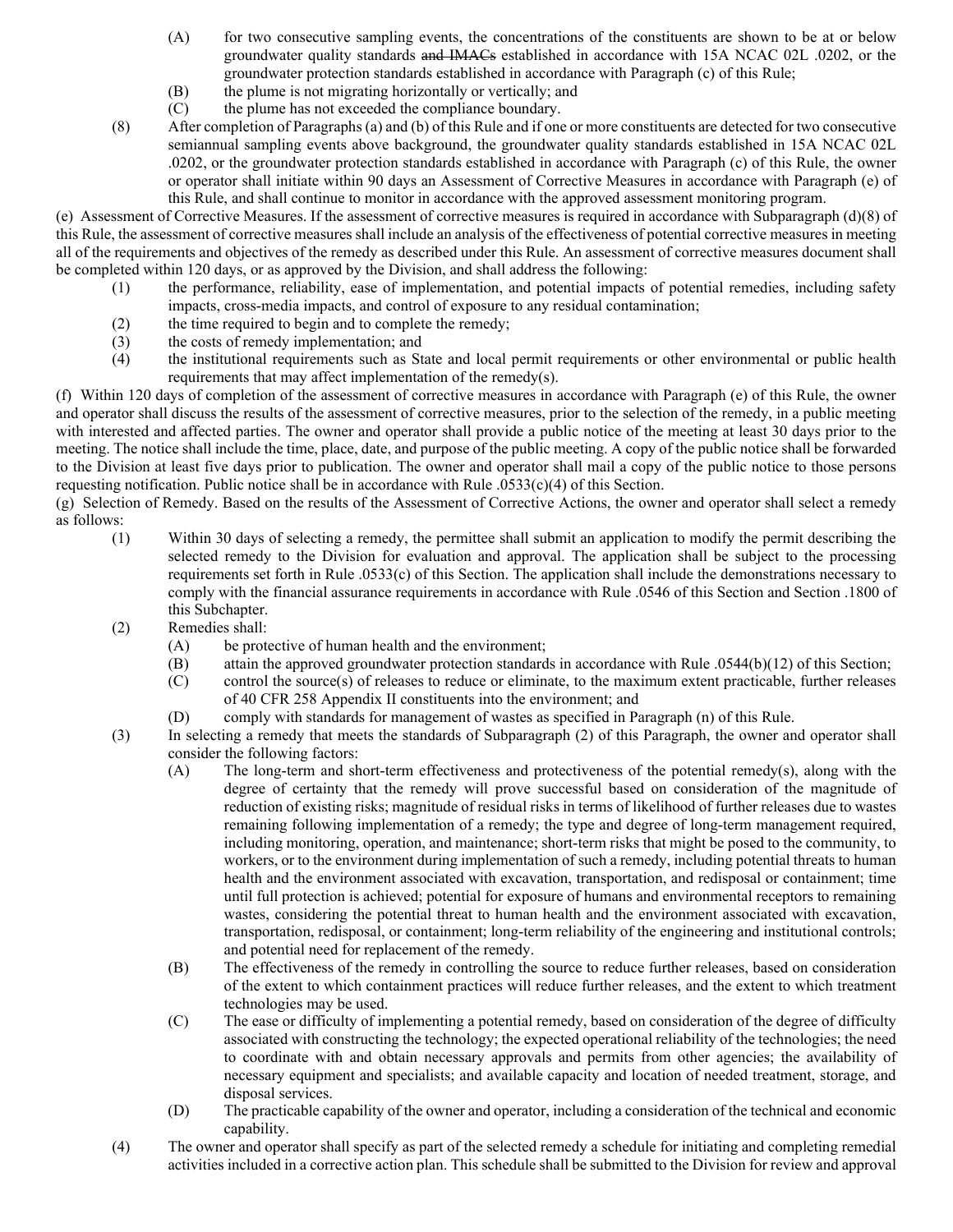to determine compliance with this Rule. The owner and operator shall consider the following factors in determining the schedule of remedial activities:

(A) nature and extent of contamination;

- (B) practical capabilities of remedial technologies in achieving compliance with the approved groundwater protection standards and other objectives of the remedy;
- (C) availability of treatment or disposal capacity for wastes managed during implementation of the remedy;
- (D) desirability of utilizing technologies that are not currently available, but which may offer advantages over already available technologies in terms of effectiveness, reliability, safety, or ability to achieve remedial objectives;
- (E) potential risks to human health and the environment from exposure to contamination prior to completion of the remedy;
- (F) resource value of the aquifer, including current and future uses; proximity and withdrawal rate of users; groundwater quantity and quality; the potential damage to wildlife, crops, vegetation, and physical structures caused by exposure to contaminants; the hydrogeologic characteristics of the facility and surrounding land; groundwater removal and treatment costs; the costs and availability of alternative water supplies; and
- (G) practical capability of the owner and operator.

(h) The Division may determine that active remediation of a release of any detected constituent from a C&DLF unit is not necessary if the owner or operator demonstrates to the Division that:

- $(1)$  the groundwater is contaminated by substances that have originated from a source other than a C&DLF unit and those substances are present in concentrations such that active cleanup of the release from the C&DLF unit would provide no reduction in risk to actual or potential receptors;  $\Theta$
- (2) the constituent or constituents are present in groundwater that is not currently or expected to be a source of drinking water and is not hydraulically connected with water to which the constituents are migrating or are likely to migrate in concentrations that would exceed the approved groundwater protection standards;
- (3) remediation of the release is technically impracticable; or
- (4) remediation results in unacceptable cross-media impacts.

(i) A determination by the Division pursuant to this Paragraph shall not affect the authority of the State to require the owner and operator to undertake source control measures or other measures that may be necessary to eliminate or minimize further releases to the groundwater, to prevent exposure to the groundwater, or to remediate groundwater to concentrations that are technically practicable and reduce threats to human health or the environment.

(j) Implementation of the Corrective Action Program. Based on the approved schedule for initiation and completion of remedial activities, the owner and operator shall:

- (1) within 120 days after the approval of the selected remedy or as approved by the Division, submit a corrective action plan that establishes and implements a corrective action groundwater monitoring program that:
	- (A) meets the requirements of an assessment monitoring program under Paragraphs (a), (b), and (d) of this Rule;
	- (B) indicates the effectiveness of the corrective action remedy; and
	- (C) demonstrates compliance with groundwater quality standards or IMACs established in accordance with 15A NCAC 02L .0202 and groundwater protection standard standards established in accordance with Paragraph (c) of this Rule, pursuant to Paragraph (o) of this Rule; Rule.
- (2) implement the approved corrective action remedy; and
- (3) take any interim measures necessary to ensure the protection of human health and the environment. Interim measures shall be consistent with the objectives of and contribute to the performance of any remedy that may be required. The following factors shall be considered by an owner and operator in determining whether interim measures are necessary:
	- (A) time required to develop and implement a final remedy;
	- (B) actual or potential exposure of nearby populations or environmental receptors to constituents;
	- (C) actual or potential contamination of drinking water supplies or sensitive ecosystems;
	- (D) further degradation of the groundwater that may occur if remedial action is not initiated;
	- (E) weather conditions that may cause constituents of concern to migrate or be released;
	- (F) risks of fire or explosion, or potential for exposure to constituents of concern resulting from an accident or failure of a container or handling system; and
	- (G) other situations that may pose threats to human health or the environment.

(k) The owner or operator shall submit a corrective action evaluation report to the Division in an electronic format that is accessible and viewable by the Division no less than once every five calendar years until the owner and operator are released from the corrective action program in accordance with Paragraph (q) of this Rule. The report shall contain a description of the corrective measure remedies that have been implemented or completed since the initiation of the corrective action program; and an evaluation of the effectiveness of the corrective action program. The owner or operator may request to submit the corrective action evaluation report to the Division on an alternate schedule. The owner or operator shall submit the request in writing to the Division, and the request shall include a justification for the alternate schedule. In making the determination on approval of the request, the Division shall consider the following factors:

- (1) the schedules for corrective action established in the corrective action plan and changes to corrective actions;
- (2) the justification submitted by the owner or operator;
- (3) the size, direction, and rate of travel of the contaminant plume;<br>(4) the circumstances and use of properties, groundwater, and surfa
- the circumstances and use of properties, groundwater, and surface water downgradient of the contaminant plume; and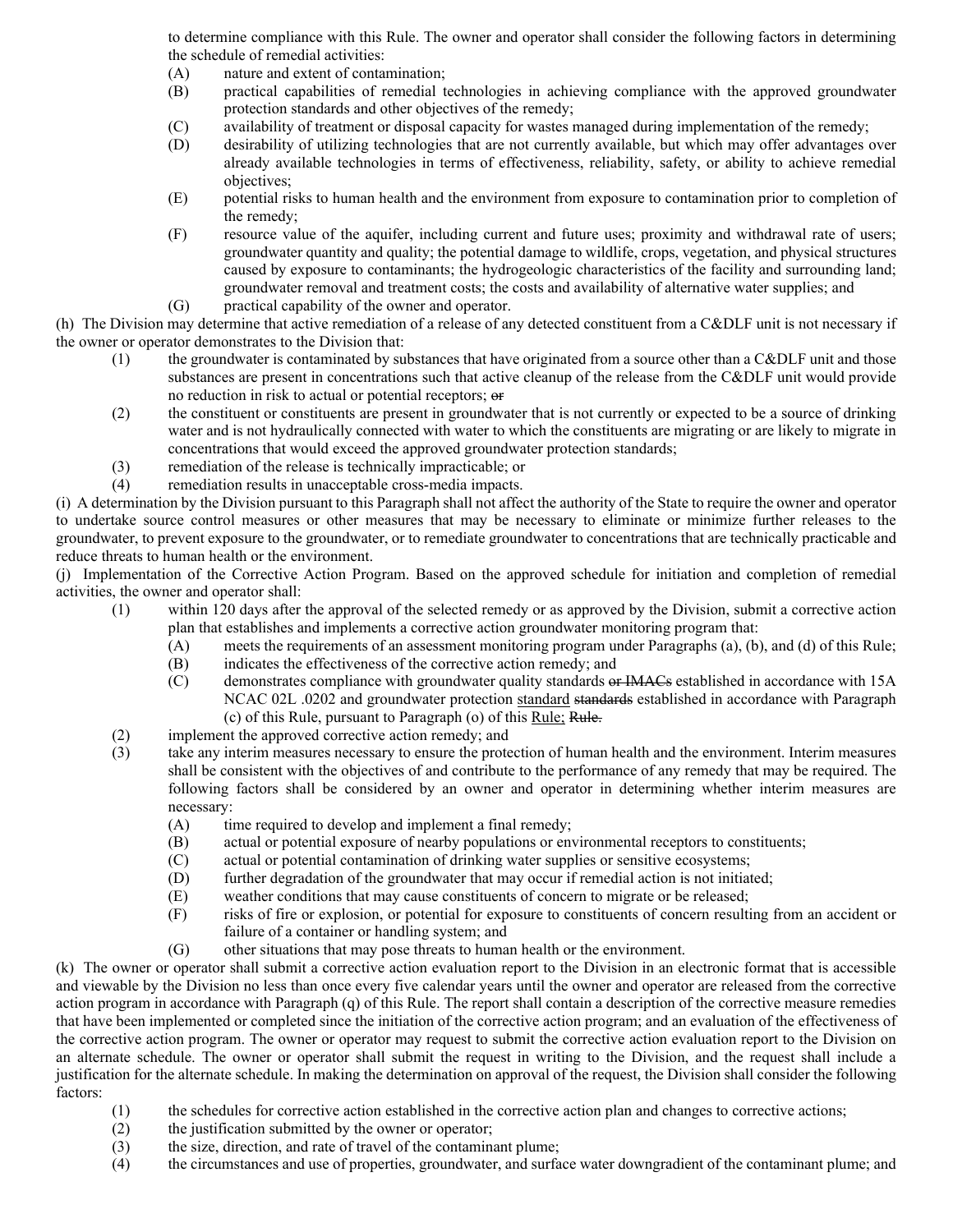(5) whether the alternate schedule complies with Article 9 of Chapter 130A of the General Statutes and the rules adopted thereunder.

(l) The owner or operator or the Division may determine, based on information developed after implementation of the remedy has begun or other information, that compliance with requirements of Subparagraph (f)(2) of this Rule are not being achieved through the remedy selected. In such cases, the owner and operator shall implement other methods or techniques to comply with Paragraph (g) of this Rule unless the Division determines that active remediation is not necessary in accordance with Paragraph (h) of this Rule.

(m) If the owner or operator determines that compliance with requirements of Subparagraph (g)(2) of this Rule cannot be achieved with any currently available methods, the owner and operator shall:

- (1) obtain certification of a licensed professional engineer or licensed geologist, if required by G.S. 89C or 89E, and approval from the Division that compliance with the requirements under Subparagraph (g)(2) of this Rule cannot be achieved with any currently available methods;
- (2) implement alternate measures to control exposure of humans or the environment to residual contamination, as necessary to protect human health and the environment;
- (3) implement alternate measures for control of the sources of contamination, or for removal or decontamination of equipment, units, devices, or structures that are technically practicable and consistent with the overall objective of the remedy; and
- (4) submit a report justifying the alternative measures to the Division for review. The Division shall date and stamp the report "approved" if the conditions of this Paragraph are satisfied. The approved report shall be placed in the operating record prior to implementing the alternative measures.

(n) All solid wastes that are managed pursuant to a remedy required under Paragraph (g) of this Rule, or an interim measure required under Paragraph (g) of this Rule, shall be managed in a manner that is protective of human health and the environment, and that complies with applicable State and federal requirements.

(o) Remedies selected pursuant to Paragraph (g) of this Rule shall be considered complete when:

- (1) the owner and operator complies with the groundwater quality and groundwater protection standards at all points within the plume of contamination that lie beyond the relevant point of compliance;
- (2) compliance with the groundwater quality and groundwater protection standards has been achieved by demonstrating that concentrations of constituents have not exceeded these standards for a period of three consecutive years, consistent with performance standards in Subparagraph  $(g)(2)$  of this Rule; and
- (3) all actions required to complete the remedy have been satisfied.

(p) Upon completion of the remedy, the owner and operator shall submit a report to the Division documenting that the remedy has been completed in compliance with Paragraph (o) of this Rule. If required by G.S. 89C or 89E, a licensed professional engineer or licensed geologist shall prepare and sign these documents. This report shall also be signed by the owner or operator. Upon approval by the Division, this report shall be placed in the operating record.

(q) When, upon completion of the certification, the Division determines that the corrective action remedy has been completed in accordance with Paragraph (o) of this Rule, the owner and operator shall be released from the requirements for financial assurance for the corrective action program under Rule .0546 of this Section and Section .1800 of this Subchapter. Nothing in this Paragraph shall release the owner or operator from the requirements for financial assurance for closure, post-closure care, or potential assessment and corrective action in accordance with Rule .0546 of this Section and Section .1800 of this Subchapter.

*History Note: Authority G.S. 130A-294; Eff. January 1, 2007; Readopted Eff. September 16, 2021. 2021; Amended Eff. Pending Legislative Review.*

### **SECTION .1600 - REQUIREMENTS FOR MUNICIPAL SOLID WASTE LANDFILL FACILITIES (MSWLFS)**

### **15A NCAC 13B .1603 GENERAL APPLICATION REQUIREMENTS AND PROCESSING**

(a) An owner or operator of a MSWLF unit or facility shall submit an application document as detailed in Rule .1617 of this Section in accordance with the following criteria and scheduling requirements:

- (1) New permit.
	- (A) An applicant for a new permit as defined by G.S.  $130A-294(a3)(1)a$ , c., d., and e.  $130A-294(a3)(1)$  shall submit a site study and subsequently an application for a permit to construct as set forth in Rule .1617(a) of this Section.
	- (B) An applicant for a new permit as defined by G.S. 130A-294(a3)(1)b. shall submit an application for permit as set forth in Rule .1617(b) of this Section.
	- (C) The Division shall review all permit applications in accordance with Rule .0203 of this Subchapter.
	- (D) An application for a new permit is subject to the application fees set forth in G.S. 130A-295.8(d2).
- (2) Amendment to the permit. The owner or operator shall submit an application to amend the permit to construct in accordance with Rule .1617(c) of this Section for the following circumstances:
	- (A) A subsequent stage of landfill development. A permit to construct issued in accordance with Paragraph (c) of this Rule approves the life-of-site development of the MSWLF unit indicated in the facility plan plus a set of plans, defined in Rule .1604(b)(1) of this Section as the Division approved plans submitted by the applicant for either the entire MSWLF unit or a portion of the MSWLF unit. For any subsequent stage of landfill development that the applicant has not included in the plans required by Rule .1604(b)(1) of this Section for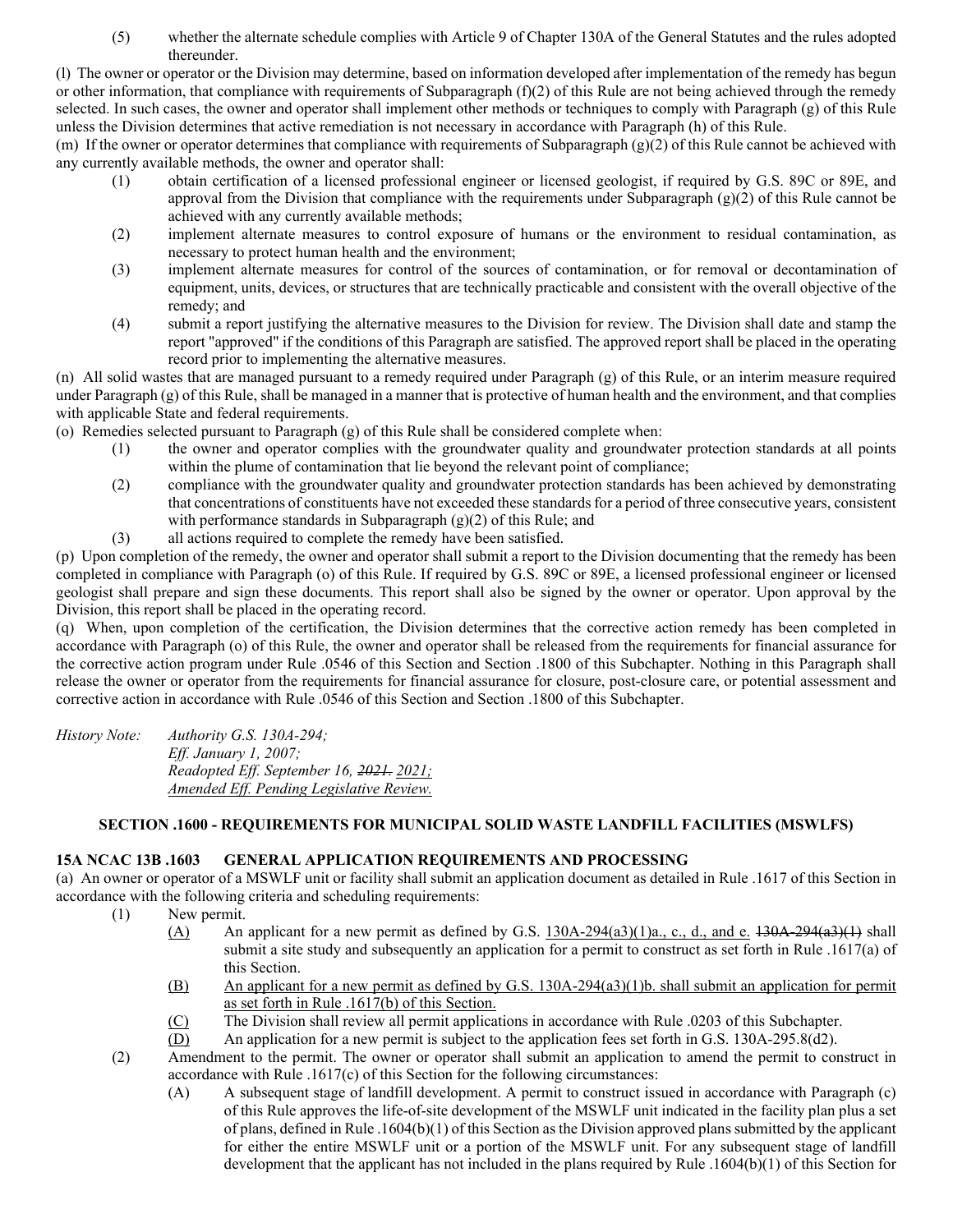any prior stage of landfill development, the owner or operator shall submit the amended permit application no less than 180 days prior to the date scheduled for commencing construction.

- (B) A change in ownership or corporate structure of a permitted MSWLF facility in accordance with G.S. 130A-294(a3)(2)b. The owner or operator shall notify the Division in writing within 30 days of a change in ownership or corporate structure in accordance with G.S. 130A-295.2(g).
- (3) Modifications to the permit. An owner or operator proposing changes to the plans approved in the permit shall request prior approval from the Division in accordance with Rule .1617(d) of this Section.
- (4) Permit for Closure and Post-Closure Care. The owner or operator shall submit an application for a closure and postclosure care permit to the Division when the facility reaches its final permitted elevations and prior to initiating closure activities for the final permitted MSWLF unit at the facility in accordance with Rule .1617(e) of this Section. Within 180 days following receipt of the notice submitted to the Division in accordance with Rule .1627(c)(8) of this Section, the Division shall issue a permit for closure and post-closure care that incorporates the plans identified by the owner or operator in the notice. Owners or operators that closed all MSWLF units at the facility prior to the readopted effective date of this Rule shall not be required to submit the notice described in Rule  $.1627(c)(8)$  of this Section. If a closure and post-closure care permit has not already been issued, the a permit application for closure and post-closure. The Division shall issue a permit for closure and post-closure care for these facilities based on that incorporates the plans that were incorporated into the most recent permit to operate for the facility. application submittal, if a closure and post-closure permit has not already been issued.

### (b) Application format requirements. All applications and plans required by this Section shall be prepared in accordance with the following:

- (1) The application shall:
	- (A) contain a cover sheet, stating the project title and location, the applicant's name, and the engineer's name, address, signature, date of signature, and seal;
	- (B) contain a statement defining the purpose of the submittal signed and dated by the applicant;<br>(C) contain a table of contents or index outlining the body of the application and the appendices.
	- contain a table of contents or index outlining the body of the application and the appendices;
	- (D) be paginated consecutively; and
	- (E) identify any revised text by noting the date of revision on the page.
- (2) Drawings. The engineering drawings for all landfill facilities shall be submitted using the following format:
	- (A) the cover sheet shall include the project title, applicant's name, sheet index, legend of symbols, and the engineer's name, address, signature, date of signature, and seal; and
	- (B) maps and drawings shall be prepared at a scale that illustrates the subject requirements, and that is legible if printed at a size of 22 inches by 34 inches.
- (3) Number of copies. An applicant shall submit one copy of the application to the Division in an electronic format that is accessible and viewable by the Division. The Division may request that the applicant submit up to three paper copies of the application in three-ring binders.
- (c) Permitting and public information procedures.
	- (1) Purpose and Applicability.
		- (A) Purpose. During the permitting process, the Division shall provide for public review of and input to permit documents containing the applicable design and operating conditions. The Division shall provide for consideration of comments received and notification to the public of the permit design as set forth in Subparagraph (4) of this Paragraph.
		- (B) Applicability. Applications for a new permit as defined in G.S. 130A-294(a3)(1), or for a modification to the permit involving corrective remedy selection required by Rule .1636 of this Section shall be subject to the requirements of this Paragraph. Applications submitted in accordance with Subparagraphs (a)(2), (a)(3), and (a)(4) of this Rule are not subject to the requirements of this Paragraph.
		- (2) Draft Permits.
			- (A) The Division shall review all permit applications for compliance with the rules of this Section and Rule .0203 of this Subchapter. Once an application is complete, the Division shall either issue a notice of intent to deny the permit to the applicant or prepare a draft permit.
			- (B) If the Division issues a notice of intent to deny the permit to the applicant, the notice shall include the reasons for permit denial in accordance with Rule .0203(e) of this Subchapter and G.S. 130A-294(a)(4)c.
			- (C) If the Division prepares a draft permit, the draft permit shall contain all applicable terms and conditions for the permit.
			- (D) All draft permits shall be subject to the procedures of Subparagraphs (3) through (9) of this Paragraph, unless otherwise specified in those Subparagraphs.
		- (3) Fact Sheets. The Division shall prepare a fact sheet for every draft permit, and shall send this fact sheet to the applicant and post the fact sheet on the Division website. The fact sheet shall include:
			- (A) a description of the type of facility or activity that is the subject of the draft permit;
			- (B) a description of the area to be served, the volume and characteristics of the waste stream, and a projection of the useful life of the landfill;
			- (C) a summary of the basis for the draft permit conditions, including references to statutory or regulatory provisions and supporting references to the permit application;
			- (D) the beginning and ending dates of the comment period under Subparagraph (4) of this Paragraph;
			- (E) the address where comments will be received;
			- (F) the name, phone number, and e-mail address of a person to contact for additional information;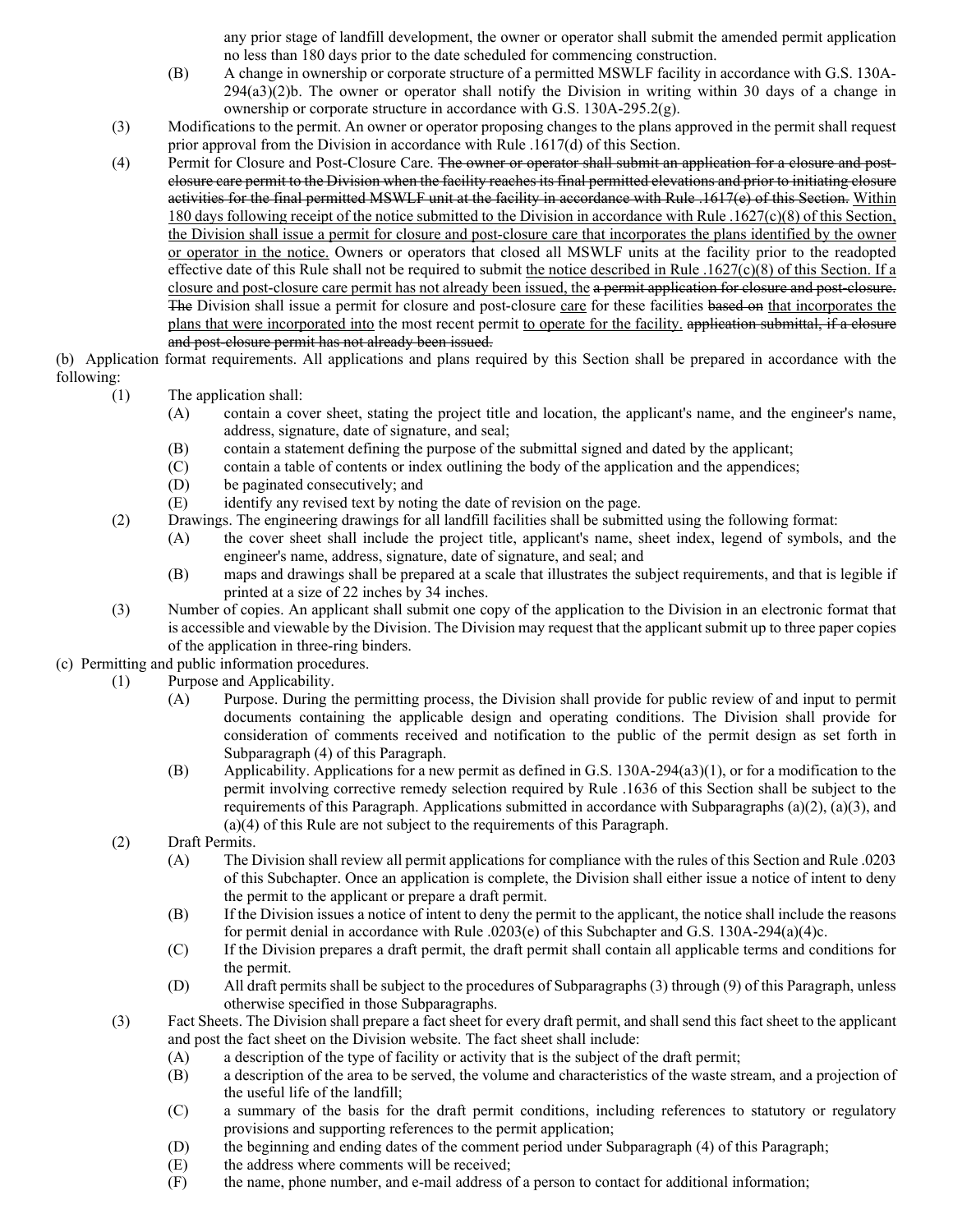- (G) the procedures for requesting a public hearing; and
- (H) other procedures by which the public may provide comments during the comment period under Subparagraph (4) of this Paragraph, such as social media or a web-based meeting, if the Division or the applicant elects to use such procedures.
- (4) Public Notice of Permit Actions and Public Hearings.
	- (A) The Division shall give public notice of each of the following: a draft permit has been prepared; a public hearing has been scheduled under Subparagraph (6) of this Paragraph; or a notice of intent to deny a permit has been prepared under Part (2)(B) of this Paragraph.
	- (B) No public notice is required when a request for a permit modification is denied.
	- (C) The Division shall give written notice of denial to the applicant.
	- (D) Public notices may describe more than one permit or permit action.
	- (E) Public notice of the preparation of a draft permit or a notice of intent to deny a permit shall allow at least 45 days for public comment.
	- (F) The Division shall give public notice of a public hearing at least 15 days before the hearing; and the notice shall contain the date, time, and place of the public hearing; a description of the nature and purpose of the public hearing, including the applicable rules and procedures; and a statement of the issues raised by the persons requesting the hearing. Public notice of the hearing may be given at the same time as public notice of the draft permit and the two notices may be combined.
	- (G) Public notice of activities described in Part (A) of this Subparagraph shall be given by publication on the Division website, by posting in the post office and public places of the municipalities nearest the site under consideration, or publication by a local news organization. The Division may also provide notice by posting on other State or local government websites or social media to give actual notice of the activities to persons potentially affected.
	- (H) All public notices issued under this Subparagraph shall contain the name, address and phone number of the office processing the permit action for which notice is being given; name and address of the owner and the operator applying for the permit; a description of the business conducted at the facility or activity described in the permit application including the size and location of the facility and type of waste accepted; a description of the comment procedures required by Subparagraphs (5) and (6) of this Paragraph, including a statement of procedures to request a public hearing unless a hearing has already been scheduled, and other procedures by which the public may participate in the permit decision; the name, address, and telephone number of the Division contact from whom interested persons may obtain further information; and a description of the time frame and procedure for making an approval or disapproval decision of the application.
- (5) Public Comments and Requests for Public Hearings. During the public comment period provided, any interested person may submit written comments on the draft permit and may request a public hearing, if no hearing has already been scheduled. A request for a public hearing shall be in writing and shall state the nature of the issues proposed to be raised in the hearing. The Division shall consider all comments in making a final permit decision. The Division shall respond to all comments as provided in Subparagraph (9) of this Paragraph.
- (6) Public Hearings.
	- (A) The Division shall hold a public hearing on a draft permit(s) when a hearing is requested. The Division may also hold a public hearing whenever such a hearing might clarify one or more issues involved in the permit decision. Public hearings held pursuant to this Rule shall be at a location accessible to the residents of the municipality closest to the subject facility. Public notice of the hearing shall be given as specified in Subparagraph (4) of this Paragraph.
	- (B) Any person may submit oral or written statements and data concerning the draft permit. The Division may set the time allowed for oral statements; and may require the submission of statements in writing. The Division shall extend the public comment period under Subparagraph (4) of this Paragraph to the close of any public hearing under this Subparagraph. The Division may also extend the comment period by so stating at the hearing, when information is presented at the hearing which indicates the importance of extending the period to receive additional comments, to allow potential commenters to gather more information, to allow time for submission of written versions of oral comments made at the hearing, or to allow time for rebuttals of comments made during the hearing. The Division shall publish the end date of the extended comment period on the Division's website prior to the end of the existing public comment period.
	- (C) The Division shall make available to the public a recording or written transcript of the hearing upon request.
- (7) Reopening of the Public Comment Period.
	- (A) In response to data, information, or arguments received during the public comment period, the Division may prepare a revised draft permit under Subparagraph (2) of this Paragraph; Paragraph, prepare a revised fact sheet under Subparagraph (3) of this Paragraph, and reopen or extend the comment period under Subparagraph (4) of this Paragraph.
	- (B) Comments filed during the reopened comment period shall be limited to the information that was revised in the draft permit following the original comment period. The public notice shall be in accordance with Subparagraph (4) of this Paragraph and shall define the scope of the reopening.
- (8) Permit Decision.
	- (A) After the close of the public comment period under Subparagraph (4) of this Paragraph on a draft permit or a notice of intent to deny a permit, the Division shall issue a permit decision. The Division shall notify the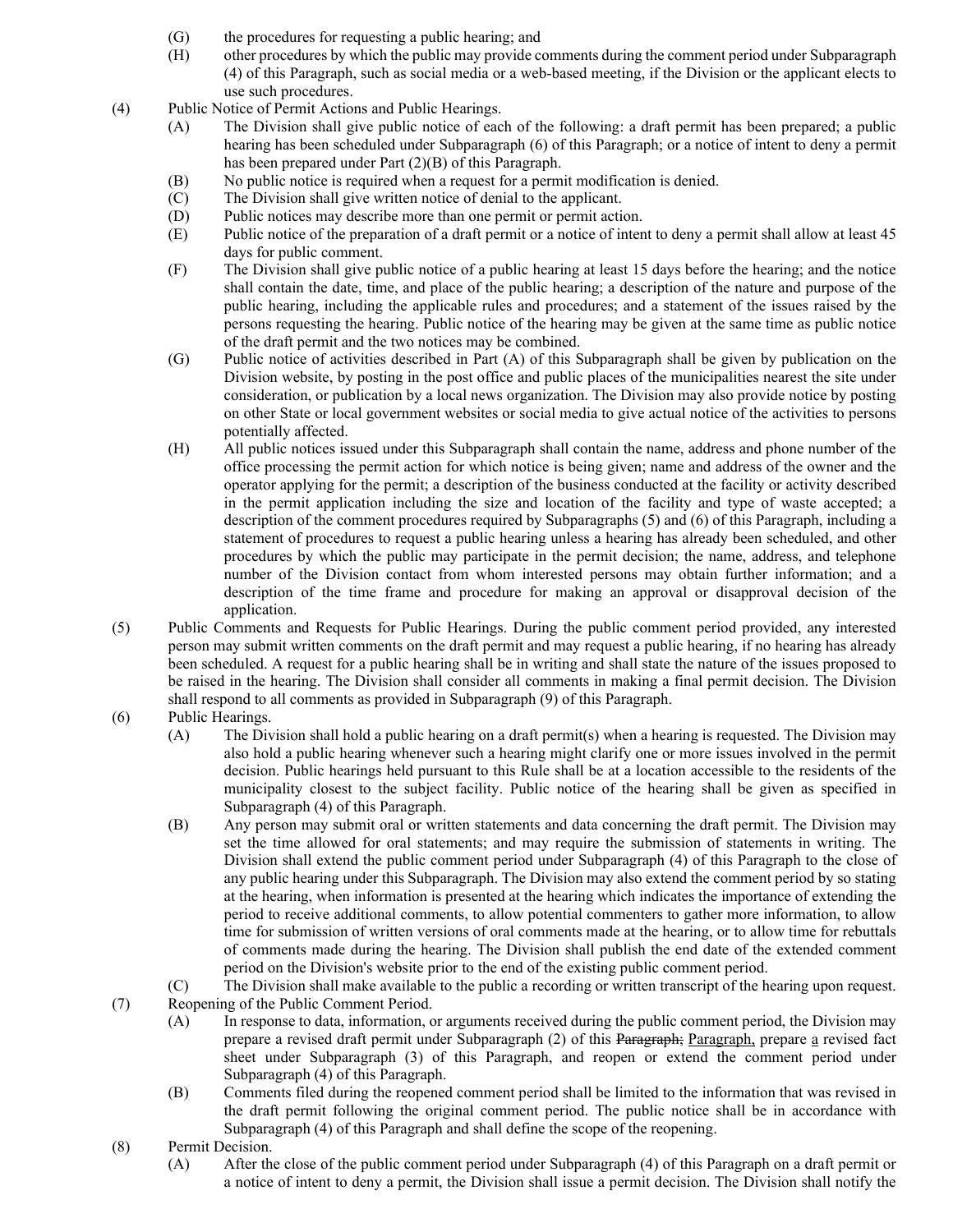applicant and each person who has submitted a written request for notice of the permit decision. For the purposes of this Subparagraph, a permit decision means a decision to issue, deny, or modify a permit in accordance with Paragraph (d) of this Rule.

- (B) A permit decision shall become effective upon the date of the service of notice of the decision unless a later date is specified in the decision.
- (9) Response to Comments.
	- (A) At the time that a permit decision is issued under Subparagraph (8) of this Paragraph, the Division shall issue a response to comments. This response shall specify which provisions, if any, of the draft permit have been changed in the permit decision, and the reasons for the change. The response shall also describe and respond to all comments pertaining to the requirements in the draft permit raised during the public comment period, or during any public hearing.
	- (B) The Division shall publish the response to comments on the Division website upon request.
- (d) Permit approval or denial. The Division shall review all permit applications in accordance with Rule .0203 of this Subchapter.

*History Note: Authority G.S. 130A-294; Eff. October 9, 1993; Readopted Eff. September 16, 2021. 2021; Amended Eff. Pending Legislative Review.*

#### **15A NCAC 13B .1617 APPLICATION REQUIREMENTS FOR MSWLF FACILITIES**

(a) New permit as defined in G.S. 130A-294(a3)(1)a, c, d, and e. An applicant for a new MSWLF permit as defined in G.S. 130A- $294(a3)(1)$ a, c, d, and e shall meet the requirements of Rule .1618 of this Section prior to submitting an application for a permit to construct.

- (1) Permit to Construct. A complete application for a permit to construct for a new permit as defined in G.S. 130A- $294(a3)(1)a$ , c, d, and e shall contain the following:
	- (A) a facility plan that describes comprehensive development of the MSWLF facility prepared in accordance with Rule .1619 of this Section;
	- (B) an engineering plan that is prepared for the initial phase of landfill development prepared in accordance with Rule .1620 of this Section;
	- (C) a construction quality assurance plan prepared in accordance with Rule .1621 of this Section;
	- (D) an operation plan prepared in accordance with Rule .1625 of this Section;
	- (E) a closure and post-closure plan prepared in accordance with Rule .1629 of this Section;
	- (F) the design hydrogeologic report and monitoring plans prepared in accordance with Rule .1623(b) of this Section;
	- (G) an environmental compliance history for the applicant in accordance with G.S. 130A-295.3; and
	- (H) for an applicant that is not a federal, State, or local government, an organization chart showing the ownership structure of the applicant.
- (2) Permit to Operate. The owner or operator shall meet the pre-operative requirements of the permit to construct to qualify the constructed MSWLF unit for a permit to operate.

(b) New permit as defined in G.S. 130A-294(a3)(1)b. A complete application for a new MSWLF permit as defined in G.S. 130A- $294(a3)(1)$ b shall identify the proposed expansion and shall contain:

- (1) a facility plan that describes the comprehensive development of the MSWLF facility prepared in accordance with Rule .1619 of this Section;
- (2) local government approval in accordance with Rule .1618(c)(6) of this Section;
- (3) information that demonstrates compliance with the rules of this Section;
- $(4)(3)$  an environmental compliance history for the applicant in accordance with G.S. 130A-295.3; and
- $(5)(4)$  for an applicant that is not a federal, State, or local government, an organization chart showing the ownership structure of the applicant.
- (c) Amendment to the permit.
	- (1) An application for an amendment to the permit for a subsequent stage of landfill development in accordance with Rule  $.1603(a)(2)(A)$  of this Section shall contain the following: contain:
		- (A)(1) an updated engineering plan prepared in accordance with Rule .1620 of this Section;
		- $\underline{(B)(2)}$  an updated construction quality assurance plan prepared in accordance with Rule .1621 of this Section;
		- $(C)(3)$  an updated operation plan prepared in accordance with Rule .1625 of this Section;
		- (D)(4) an updated closure and post-closure plan prepared in accordance with Rule .1629 of this Section;
		- $(E)(5)$  an updated design hydrogeologic report and monitoring plans prepared in accordance with Rule .1623(b) of this Section;
		- (F)(6) an updated environmental compliance history for the applicant in accordance with G.S. 130A-295.3; and
		- $(G)(7)$  for an applicant that is not a federal, State, or local government, an updated organization chart showing the ownership structure of the applicant.
	- (2) An application for an amendment to the permit for a change in ownership or corporate structure in accordance with Rule  $.1603(a)(2)(B)$  of this Section shall contain the following:
		- (A) a description of the proposed ownership change including affected facilities and permit numbers, the schedule for the change in ownership or corporate structure, and contact name and information for the applicant;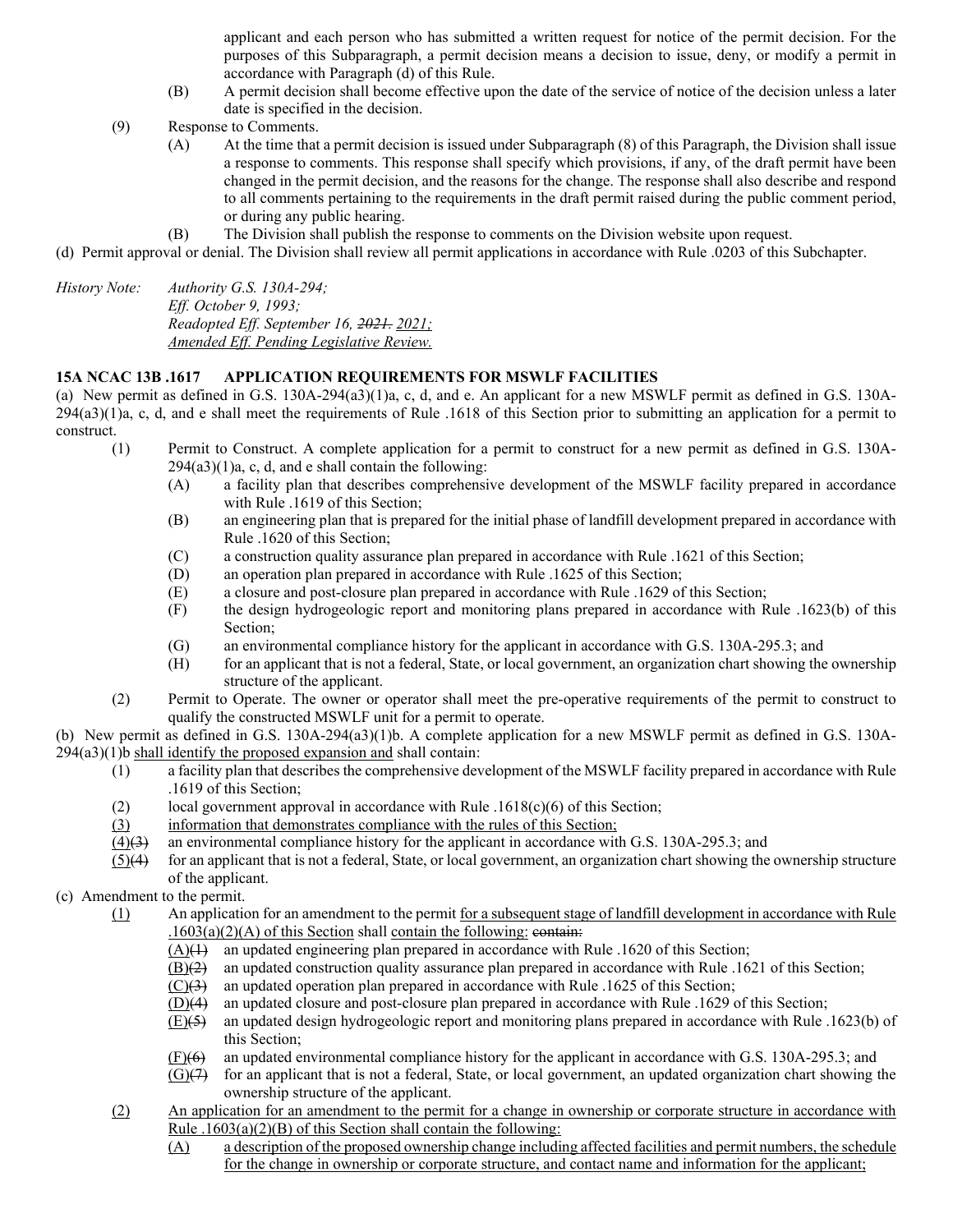- (B) any changes to the facility name, property owner, facility operator, or billing contact names and contact information;
- (C) if the property owner changes, a copy of the recorded property deed for the new property owner;
- (D) for an applicant that is not a federal, State, or local government, an organization chart showing the ownership structure of the applicant, which shall be a business entity registered with the NC Secretary of State;
- $\frac{E}{F}$  an environmental compliance history for the applicant in accordance with G.S. 130A-295.3;<br>
any documentation that the Division may request to determine compliance with the requireme
- any documentation that the Division may request to determine compliance with the requirements for financial responsibility for the applicant in accordance with G.S. 130A-295.2 and Section .1800 of this Subchapter, including an executed financial assurance mechanism for the applicant;
- (G) any updates to the cost estimates required to be submitted in accordance with Section .1800 of this Subchapter;
- (H) any modifications to the plans incorporated into the permit if changes are proposed by the applicant, or to correct any information included in the plans that has changed because of the change in ownership or corporate structure, such as the owner or operator names and contact information;
- (I) for any plans for which no changes or corrections are being made, a statement that the applicant shall continue to comply with the plans incorporated into the existing permit, which shall be identified in the statement by the date they were incorporated, and the file identification number assigned by the Division to the file containing the incorporated plan;
- (J) copies of any federal, State, or local government permits or approvals that were required for the facility permit approval to operate, and that have been revised because of the change to ownership or corporate structure, or a statement that these documents have not changed; and
- (K) any additional information that the Division may request if it is necessary to determine whether any additional changes to the permit are necessary to comply with the rules of this Section.

(d) Modifications to the permit. The owner or operator may propose to modify plans that were prepared and approved in accordance with the requirements set forth in this Section. A complete application shall identify the requirement(s) proposed for modification and provide information that demonstrates compliance with the rules of this Section.

(e) A permit for closure and post-closure. An application for closure and post-closure shall contain:

- (1) an updated engineering plan prepared in accordance with Rule .1620 of this Section;<br>(2) an updated construction quality assurance plan prepared in accordance with Rule .16
	- an updated construction quality assurance plan prepared in accordance with Rule .1621 of this Section;
- $(3)$  an updated closure plan and updated post-closure plan prepared in accordance with Rule .1629 of this Section; and<br> $(4)$  for an applicant that is not a federal. State, or local government, an updated organization cha
- for an applicant that is not a federal, State, or local government, an updated organization chart showing the ownership structure of the applicant.

*History Note: Authority G.S. 130A-294; Eff. October 9, 1993; Readopted Eff. September 16, 2021. 2021; Amended Eff. Pending Legislative Review.*

# **15A NCAC 13B .1627 CLOSURE AND POST-CLOSURE REQUIREMENTS FOR MSWLF FACILITIES**

(a) Purpose. This Rule shall establish criteria for the closure of all MSWLF units and subsequent requirements for post-closure compliance. The owner or operator shall develop specific plans for the closure and post-closure of the MSWLF facility or units that comply with Rule .1629 of this Section, and submit them to the Division for review and approval.

- (b) Scope.
	- (1) This Rule shall establish standards for the scheduling and documenting closure of all MSWLF units, and design of the cap system. Construction requirements for the cap system shall incorporate specific requirements from Rule .1624 of this Section.
	- (2) This Rule shall establish standards for the monitoring and maintenance of the MSWLF unit(s) following closure.

(c) Closure criteria.

- (1) An MSWLF unit shall have a cap system installed that shall be designed and constructed to:
	- (A) have a permeability less than or equal to the permeability of any base liner system or the in-situ subsoils underlying the landfill, or the permeability specified for the final cover in the effective permit, or a permeability no greater than  $1 \times 10^{-5}$  cm/sec, whichever is less;
	- (B) minimize infiltration through the closed MSWLF unit by the use of a low-permeability barrier that contains a minimum 18 inches of earthen material; and
	- (C) minimize erosion of the cap system and protect the low-permeability barrier from root penetration by use of an erosion layer that contains no less than six inches of earthen material that is capable of sustaining native plant growth.
- (2) The owner or operator may submit a request for an alternative cap system or alternative post-settlement slopes in the closure and post-closure care plan submitted in accordance with Rule .1629 of the Section. The request shall include a demonstration of the following:
	- (A) the alternative cap system will achieve a reduction in infiltration equivalent to or greater than the lowpermeability barrier specified in Subparagraph (1) of this Paragraph; and
	- (B) the erosion layer will provide protection equivalent to or greater than the erosion layer specified in Subparagraph  $(3)(1)$  of this Paragraph.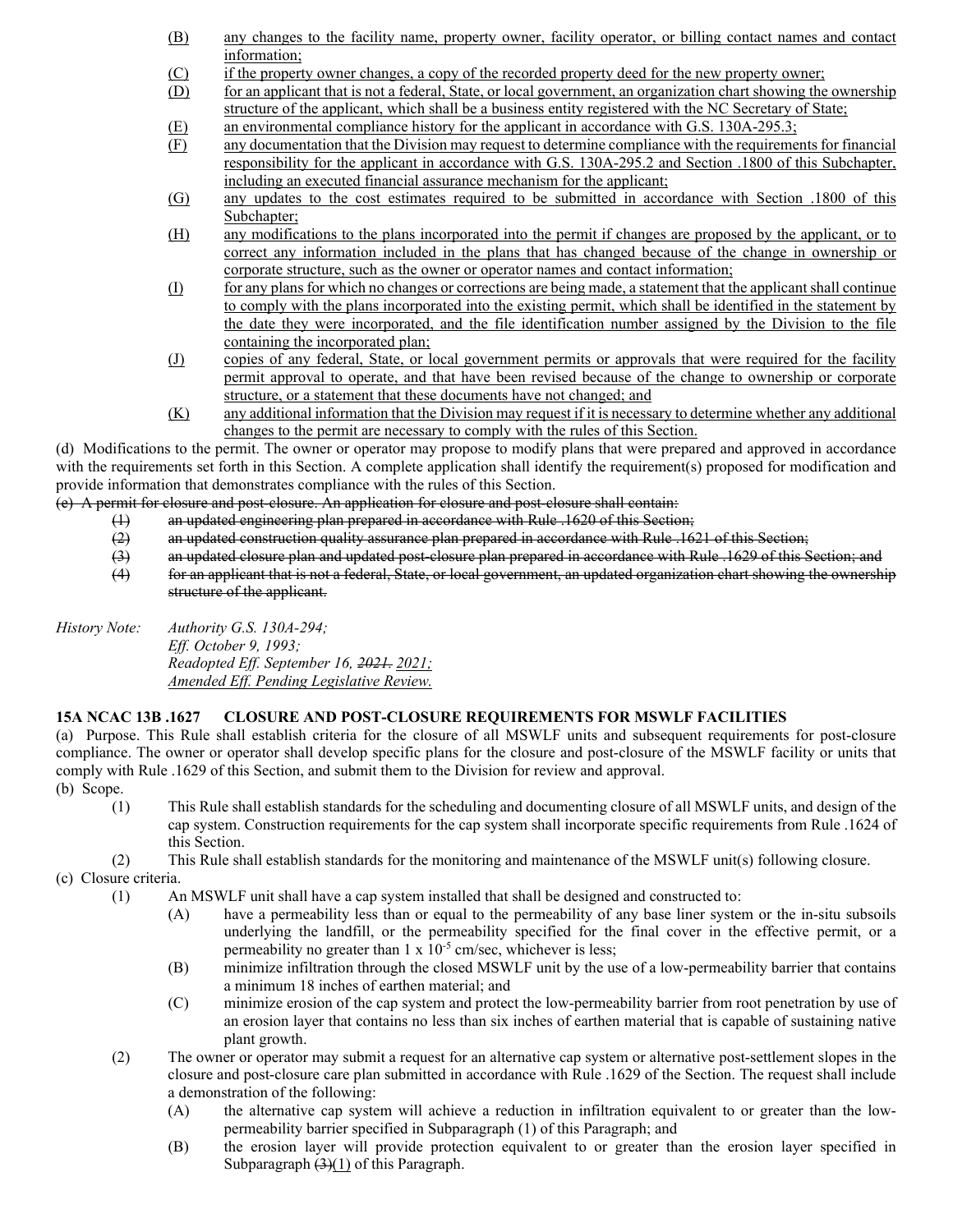- (3) Construction of the cap system for all MSWLF units shall conform to the requirements set forth in Rule .1624(b)(8),  $(b)(9)$ ,  $(b)(10)$ ,  $(b)(14)$ , and  $(b)(15)$  of this Section and the following requirements:
	- (A) post-settlement surface slopes shall be a minimum of five percent and a maximum of 25 percent; and
	- (B) a gas venting or collection system shall be installed below the low-permeability barrier to minimize pressures exerted on the barrier.
- (4) Prior to beginning closure of each MSWLF unit as specified in Subparagraph (5) of this Paragraph, an owner or operator shall notify the Division in writing that a notice of the intent to close the unit has been placed in the operating record.
- (5) The owner or operator shall begin closure activities of each MSWLF unit no later than 30 days after the date on which the MSWLF unit receives the known final receipt of wastes or no later than one year after the most recent receipt of wastes, if the MSWLF unit has remaining capacity. Extensions beyond the deadline for beginning closure may be granted by the Division if the owner or operator demonstrates that the MSWLF unit has the capacity to receive additional wastes and the owner or operator has and will continue to prevent threats to human health and the environment from the unclosed MSWLF unit.
- (6) The owner or operator of all MSWLF units shall complete closure activities of each MSWLF unit in accordance with the closure plan within 180 days following the beginning of closure as specified in Subparagraph (5) of this Paragraph. Extensions of the closure period may be granted by the Division if the owner or operator demonstrates that closure will, of necessity, take longer than 180 days and they have and will continue to prevent threats to human health and the environment from the unclosed MSWLF unit.
- (7) Following closure of each MSWLF unit, the owner or operator shall notify the Division that a certification, signed by the project engineer verifying that closure has been completed in accordance with the closure plan, has been placed in the operating record.
- (8) One hundred and eighty days prior to beginning closure of the final permitted MSWLF unit, an owner or operator shall submit to the Division in writing a notice of intent to close the final unit; and place a copy of the notice in the operating record. The notice shall include the anticipated date that the facility will cease waste acceptance, and a statement identifying the plans that were incorporated into the permit that the owner or operator shall comply with during the closure and post-closure care period. The notice shall include the dates that the plans were incorporated into the facility's permit and the file identification numbers that were assigned by the Division to the files containing these plans. If the owner or operator determines that updates or revisions to the plans are necessary, the owner or operator shall submit any changes to the plans to the Division as a permit modification in accordance with Rules .1603(a)(3) and .1617(d) of this Section.
- $(9)$ (8) Recordation. Following closure of all MSWLF units, the owner or operator shall record a notice for the landfill facility property at the local county Register of Deeds office; and notify the Division that the notice has been recorded and a copy has been placed in the operating record. The notice may be a notation on the deed to the landfill facility property, or may be some other instrument such as a declaration of restrictions on the property that is discoverable during a title search for the landfill facility property. The notice shall notify any potential purchaser of the property that the land has been used as a landfill facility and future use is restricted under the closure plan approved by the Division. The owner or operator may request approval from the Division to remove the notice. The Division shall approve removal of the notice if all wastes are removed from the landfill facility property.

### (d) Post-closure criteria.

- (1) Following closure of each MSWLF unit, the owner or operator shall conduct post-closure care. Post-closure care shall be conducted for 30 years, except as provided under Subparagraph (2) of this Paragraph, and consist of the following:
	- (A) maintaining the integrity and effectiveness of any cap system, including making repairs to the cover as necessary to correct the effects of settlement, subsidence, erosion, or other events, and preventing rainwater that drains over land from or onto any part of the facility or unit from eroding or damaging the cap system;
	- (B) monitoring the surface water and groundwater in accordance with the requirements of Rules .1623(b)(3)(B) and .1630 through .1637 of this Section, and maintaining the groundwater monitoring system;
	- (C) maintaining and operating the gas monitoring system in accordance with the requirements of Rule .1626 of this Section; and
	- (D) maintaining, operating, and decommissioning the leachate collection system in accordance with the requirements in Rules .1624 and .1626 of this Section. The owner or operator may submit a request to stop managing leachate in writing to the Division. The request shall include a demonstration with supporting documentation that the operation and maintenance of leachate management systems during the active life, closure, and post-closure care period of the MSWLF unit complied with the permit including the plans incorporated into the permit, the rules of this Subchapter, and 15A NCAC 02B and 02L; and that the current and projected volume of leachate generated and the results of leachate sample analysis during the post-closure care period indicate that the leachate no longer poses a threat to human health and the environment. The demonstration shall also include the certifications required by Subparagraph (3) of this Paragraph. The Division shall consider the information required to be submitted in the demonstration and the owner or operator's compliance history to make a determination on approval of the request.
- (2) The length of the post-closure care period may be:
	- (A) decreased by the Division if the owner or operator demonstrates that the reduced period is protective of human health and the environment and this demonstration is approved by the Division; or
	- (B) increased by the Division if the Division determines that the lengthened period is necessary to protect human health and the environment.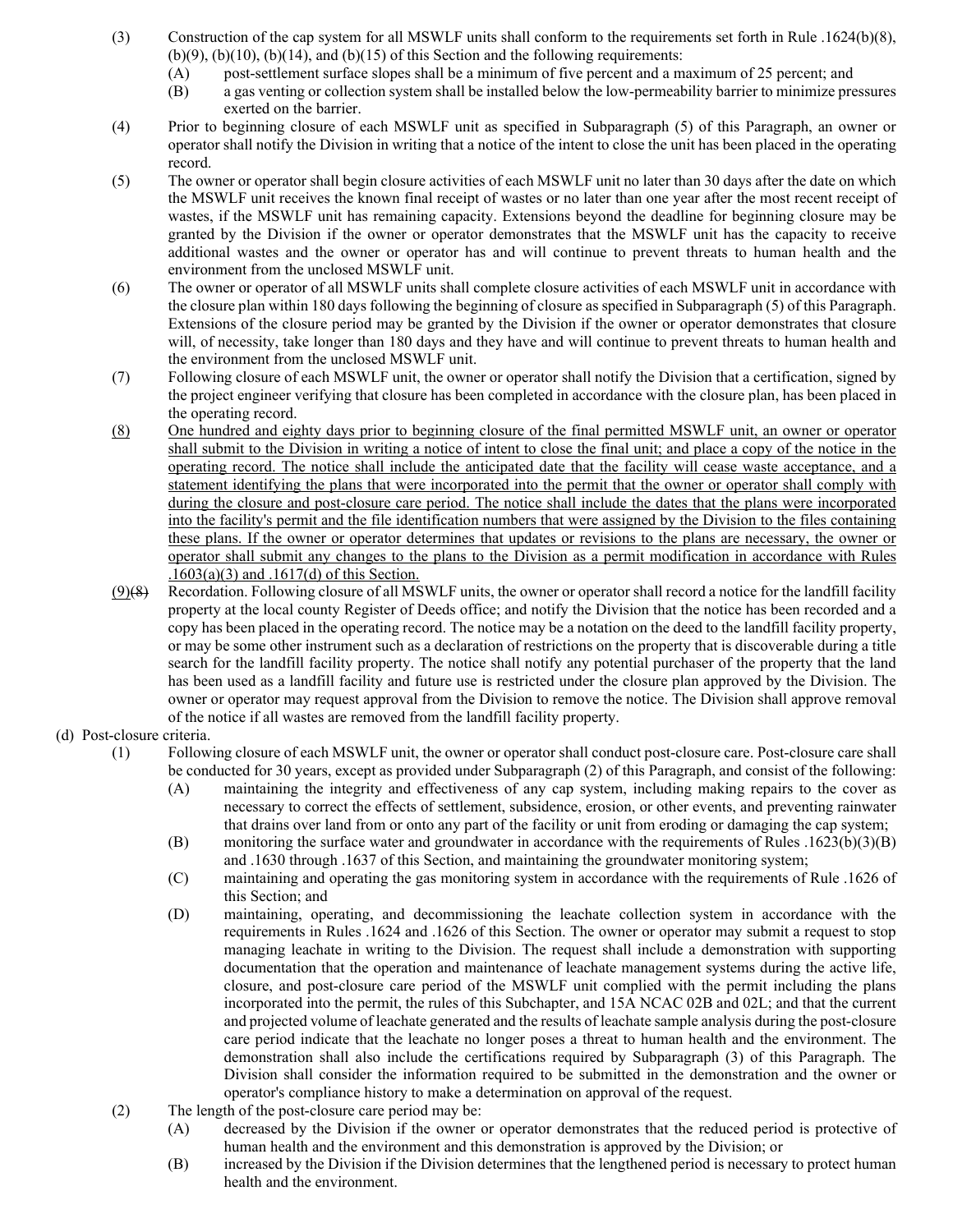- (3) Every five years during the post-closure care period and following completion of the post-closure care period for each MSWLF unit, the owner or operator shall notify the Division that a certification verifying that post-closure care has been conducted in accordance with the post-closure plan plan, has been placed in the operating record. If required by G.S. 89C, the certification shall be signed by a licensed professional engineer.
- *History Note: Authority G.S. 130A-294; Eff. October 9, 1993; Readopted Eff. September 16, 2021. 2021; Amended Eff. Pending Legislative Review.*

#### **15A NCAC 13B .1631 GROUNDWATER MONITORING SYSTEMS**

(a) A groundwater monitoring system shall be installed that consists of no less than one background and three downgradient wells installed at locations and depths that yield groundwater samples from the uppermost aquifer that:

- (1) Represent the quality of the background groundwater that has not been affected by leakage from the unit. Determination of background groundwater quality shall be based on sampling of a well or wells that are hydraulically upgradient of the waste management area. However, the determination of background water quality may include sampling of wells that are not hydraulically upgradient of the waste management area where:
	- (A) hydrogeologic conditions do not allow the owner or operator to determine which wells are hydraulically upgradient; or
	- (B) hydrogeologic conditions do not allow the owner or operator to place a well in a hydraulically upgradient location; or
	- (C) sampling at other wells will provide an indication of background groundwater quality that is as representative as that provided by the upgradient well(s); and
- (2) Represent the quality of groundwater passing the relevant point of compliance as approved by the Division. The downgradient monitoring system shall be installed at the relevant point of compliance to ensure detection of groundwater contamination in the uppermost aquifer. The relevant point of compliance shall be established no more than 250 feet from a waste boundary, and shall be at least 50 feet within the facility property boundary. In determining the relevant point of compliance, the Division shall consider recommendations made by the owner or operator based upon consideration of the following factors:
	- (A) the hydrogeologic characteristics of the facility and surrounding land;<br>(B) the volume and physical and chemical characteristics of the leachate;
	- the volume and physical and chemical characteristics of the leachate;
	- (C) the quantity, quality, and direction of groundwater flow;
	- (D) the proximity and withdrawal rate of the groundwater users;
	- (E) the availability of alternative drinking water supplies;
	- (F) the existing quality of the groundwater, including other sources of contamination and their cumulative impacts on the groundwater, and whether the groundwater is currently used or expected to be used for drinking water;
	- (G) any potential effects on public health, safety, and welfare; and
	- (H) practicable capability of the owner or operator.
- (b) Monitoring wells shall be designed and constructed in accordance with 15A NCAC 02C.
	- (1) Owner or operators shall obtain approval from the Division for the design, installation, development, and decommission of any monitoring well or piezometer. Documentation shall be placed in the operating record and provided to the Division in a timely manner.
	- (2) The monitoring wells and piezometers shall be operated and maintained so that they perform to design specifications throughout the life of the monitoring program.

(c) The number, spacing, and depths of monitoring systems shall be determined based upon site-specific technical information that shall include investigation of:

- (1) aquifer thickness; groundwater flow rate; groundwater flow direction; and seasonal and temporal fluctuations in groundwater flow and water table; and
- (2) unsaturated and saturated geologic units and any fill materials within the uppermost aquifer; including thicknesses, stratigraphy, lithology, hydraulic conductivities, porosities, and effective porosities.

(d) The proposed monitoring system and the water quality monitoring plan required in Paragraph (f) of this Rule shall be capable of providing detection of any release of monitored constituents from any point in a disposal cell or leachate surface impoundment to the uppermost aquifer. If required by G.S. 89C or 89E, the proposed monitoring system and water quality monitoring plan shall be certified by a licensed professional engineer or a licensed geologist.

- (e) In addition to groundwater monitoring wells, the use of alternative monitoring systems may be:
	- (1) required by the Division at sites where the owner or operator does not control the property from any landfill unit to the groundwater discharge feature(s); or
	- (2) allowed by the Division at sites where hydrogeologic conditions are favorable for detection monitoring by alternative methods.

(f) The owner or operator shall submit a water quality monitoring plan for review and approval by the Division as required by Rules .1603 and .1617 of this Section. The water quality monitoring plan Water Quality Monitoring Plan shall contain information on the groundwater monitoring system(s) and locations, surface water sampling locations, sampling and analysis requirements, and monitoring required under Rules .1630 through .1637 of this Section. The Division shall date and stamp the water quality monitoring plan Water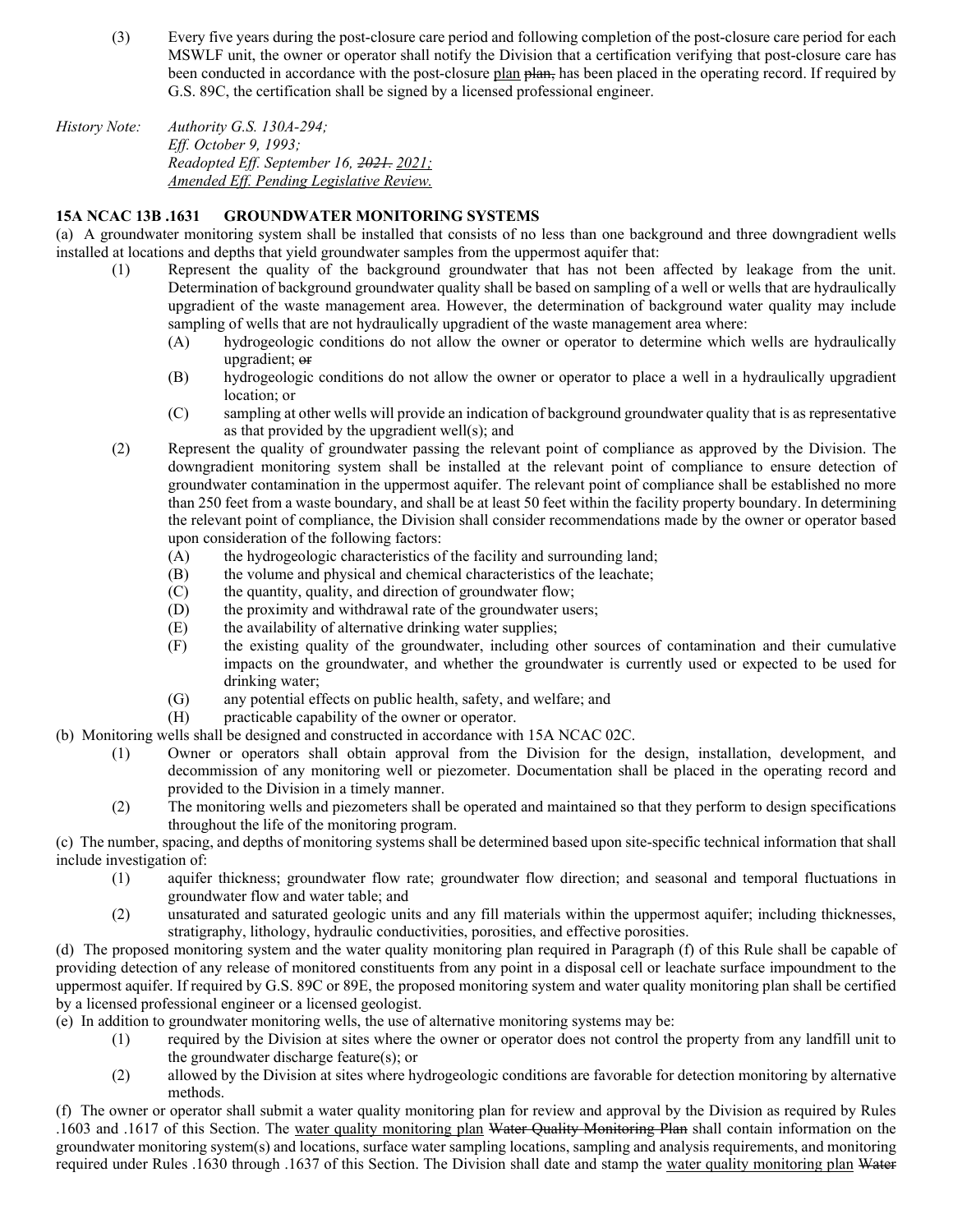Quality Monitoring Plan "approved" if the plan meets the conditions of this Rule. Upon approval by the Division, a copy of the approved water quality monitoring plan Water Quality Monitoring Plan shall be placed in the operating record.

(g) Groundwater quality standards and interim maximum allowable concentrations established under 15A NCAC 02L or groundwater protection standards established in accordance with Rule .1634(b) of this Section shall not be exceeded in the uppermost aquifer at the compliance boundary.

*History Note: Authority G.S. 130A-294; Eff. October 9, 1993; Readopted Eff. September 16, 2021. 2021; Amended Eff. Pending Legislative Review.*

#### **15A NCAC 13B .1632 GROUNDWATER SAMPLING AND ANALYSIS REQUIREMENTS**

(a) The owner or operator shall describe consistent sampling and analysis procedures designed to ensure monitoring results that provide an accurate representation of groundwater quality at the background and downgradient wells in the water quality monitoring plan approved in accordance with Rule .1631(f) of this Section. The plan shall include procedures and techniques for sample collection; sample preservation and shipment; analytical procedures; chain of custody control; and quality assurance and quality control.

(b) The groundwater monitoring program shall include sampling and analytical methods for groundwater sampling that measure monitored constituents and other monitoring parameters in groundwater samples.

(c) The sampling procedures and frequency shall be protective of human health and the environment.

(d) Each time groundwater is sampled, groundwater elevations shall be measured in each well prior to purging. The owner or operator shall determine the rate and direction of groundwater flow each time groundwater is sampled. Groundwater elevations in wells that monitor the same waste management area shall be measured within a 24-hour period of time to avoid temporal variations in groundwater flow that could preclude accurate determination of groundwater flow rate and direction. The owner or operator shall determine groundwater elevation and flow as follows:

- (1) To determine accurate groundwater elevations for each monitoring well, the wells shall have been surveyed. If required by G.S. 89C, a licensed professional land surveyor shall survey the wells. [Note: The North Carolina Board of Examiners for Engineers and Surveyors has determined, via a letter dated July 16, 2010, that the surveying pursuant to this Paragraph constitutes practicing surveying under G.S. 89C.] The survey of the wells shall conform to the following levels of accuracy:
	- (A) the horizontal location to the nearest  $0.1$  foot;<br>(B) the vertical control for the ground surface elevents
	- the vertical control for the ground surface elevation to the nearest 0.01 foot; and
	- (C) the vertical control for the measuring reference point on the top of the inner well casing to the nearest 0.01 foot.
- (2) To determine the rate of groundwater flow, the owner or operator shall provide data for hydraulic conductivity and porosity for the formation materials at each of the well locations.

(e) The owner or operator shall establish background groundwater quality in accordance with Rule .1631(a)(1) of this Section and Paragraphs (f) through (h) of this Rule for each of the monitoring parameters or constituents required in the particular groundwater monitoring program that applies to the MSWLF unit.

(f) The number of samples collected to establish groundwater quality data shall be consistent with the statistical procedures to be used, as provided for in Paragraph (g) of this Rule.

(g) Should the owner or operator choose to perform statistical analysis of groundwater quality data for the purpose of establishing background concentrations or to determine if there is an exceedance of the groundwater quality standards and interim maximum allowable concentrations (IMACs) established in 15A NCAC 02L or the groundwater protection standard established in Rule .1634(b) of this Section, the owner or operator shall select one of the following statistical methods to be used in evaluating groundwater monitoring data for each constituent of concern. The statistical test chosen shall be conducted separately for each constituent of concern in each well.

- (1) A parametric analysis of variance (ANOVA) followed by multiple comparisons procedures to identify statistically significant evidence of contamination. The method shall include estimation and testing of the contrasts between each compliance well's mean and the background mean levels for each constituent.
- (2) A parametric analysis of variance (ANOVA) based on ranks followed by multiple comparisons procedures to identify statistically significant evidence of contamination. The method shall include estimation and testing of the contrasts between each compliance well's median and the background median levels for each constituent.
- (3) A tolerance or prediction interval procedure in which an interval for each constituent is established from the distribution of the background data, and the level of each constituent in each compliance well is compared to the upper tolerance or prediction limit.
- (4) A control chart approach that gives control limits for each constituent.
- (5) Another statistical test method that meets the performance standards of this Rule. The owner or operator shall submit a justification for an alternative test method to the Division for approval to determine compliance with this Rule. The justification shall demonstrate that the alternative statistical test method meets the performance standards of this Rule. If approved, the owner or operator shall place a copy of the justification for an alternative test method in the operating record.
- (h) Any statistical method chosen to evaluate groundwater monitoring data shall comply with the following performance standards:
	- (1) The statistical method used to evaluate groundwater monitoring data shall be appropriate for the distribution of chemical parameters or constituents of concern. If the distribution of the chemical parameters or constituents of concern is shown by the owner or operator, or by the Division, to be inappropriate for a normal theory test, then the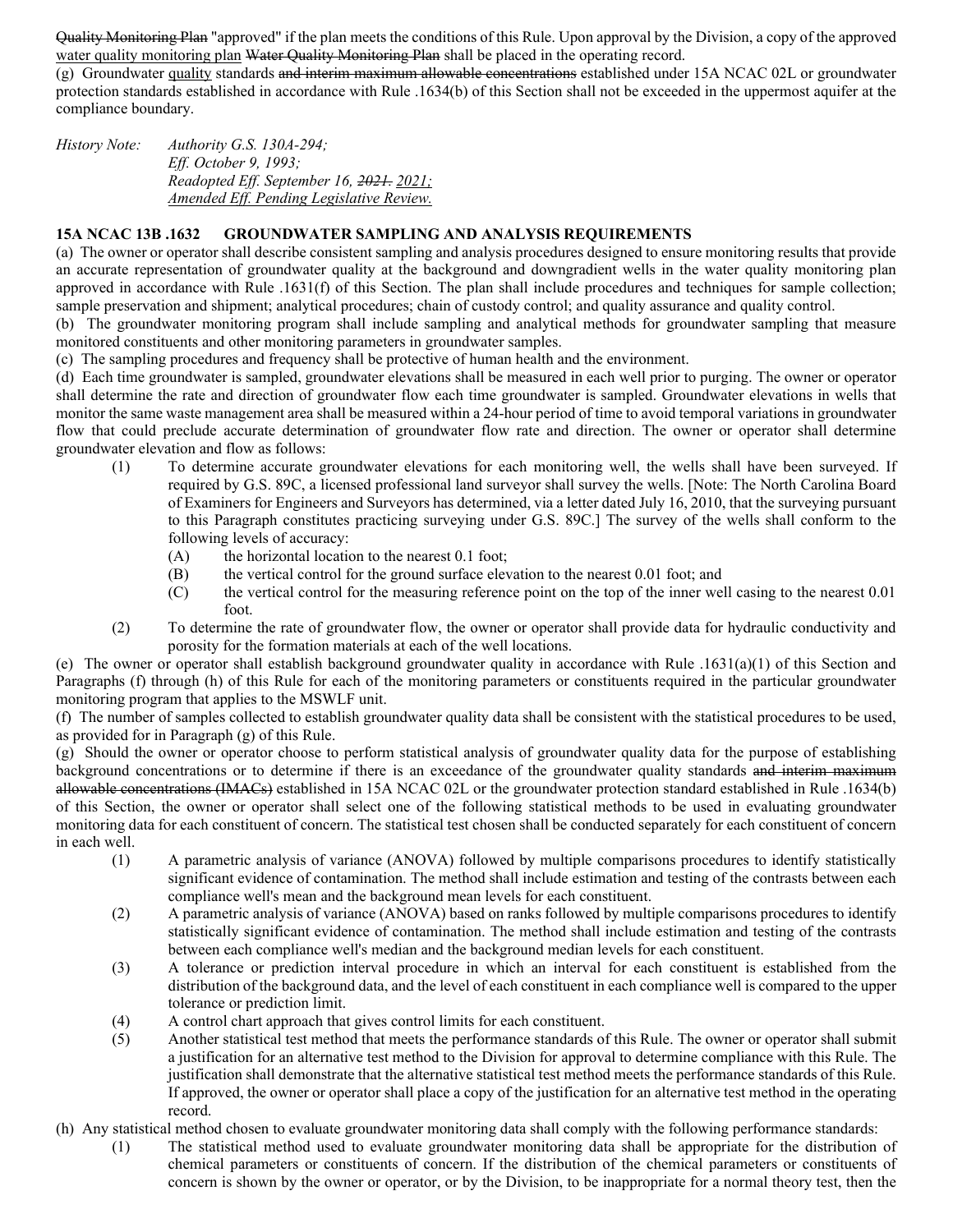data shall be transformed or a distribution-free theory test shall be used. If the distributions for the constituents differ, more than one statistical method shall be considered.

- (2) If an individual well comparison procedure is used to compare an individual compliance well constituent concentration with background constituent concentrations or a groundwater protection standard, the test shall be done at a Type I error level no less than 0.01 for each testing period. If a multiple comparisons procedure is used, the Type I experiment wise error rate for each testing period shall be no less than 0.05; however, the Type I error of no less than 0.01 for individual well comparisons shall be maintained. This performance standard shall not apply to tolerance intervals, prediction intervals, or control charts.
- (3) If a control chart approach is used to evaluate groundwater monitoring data, the specific type of control chart and its associated parameter values shall be protective of human health and the environment. The parameters shall be determined by the analyst after considering the number of samples in the background data base, the data distribution, and the range of the concentration values for each constituent of concern.
- (4) If a tolerance interval or a prediction interval is used to evaluate groundwater monitoring data, the levels of confidence and, for tolerance intervals, the percentage of the population that the interval shall contain, shall be protective of human health and the environment. These parameters shall be determined by the analyst after considering the number of samples in the background database, the data distribution, and the range of the concentration values for each constituent of concern.
- (5) The statistical method shall account for data below the limit of detection with one or more statistical procedures that are protective of human health and the environment. Any practical quantitation limit (pql) that is used in the statistical method shall be the lowest concentration level that can be reliably achieved within specified limits of precision and accuracy during routine laboratory operating conditions that are available to the facility.
- (6) If necessary, as provided for in 40 CFR 258, the statistical method shall include procedures to control or correct for seasonal and spatial variability as well as temporal correlation in the data.

(i) Within 120 days from the date of sampling or as specified in the facility permit, whichever is less, the owner or operator shall submit to the Division a monitoring report in an electronic format that is accessible and viewable by the Division that includes information from the sampling event including field observations relating to the condition of the monitoring wells, field data, the laboratory analytical data report, statistical analysis (if utilized), field sampling methods and quality assurance and quality control data, information on groundwater flow direction, groundwater flow rate, and, for each well, any constituents that exceed groundwater quality standards and IMACs set forth in 15A NCAC 02L .0202 or the groundwater protection standards established in Rule .1634(b) of this Section.

*History Note: Authority G.S. 130A-294; Eff. October 9, 1993; Amended Eff. April 1, 2011; Readopted Eff. September 16, 2021. 2021; Amended Eff. Pending Legislative Review.*

### **15A NCAC 13B .1633 DETECTION MONITORING PROGRAM**

(a) Detection monitoring shall be conducted at MSWLF units at all groundwater monitoring wells that are part of the detection monitoring system as established in the approved water quality monitoring plan. As provided for in 40 CFR 258, the detection monitoring program shall include monitoring for the constituents listed in Appendix I of 40 CFR 258.

(b) The monitoring frequency for all Appendix I detection monitoring constituents shall be no less than semiannual during the active life of the facility and during closure and the post-closure period. To establish the baseline, no less than four independent samples from each background and downgradient monitoring well shall be collected within a six-month period and analyzed for constituents listed in Appendix I of 40 CFR 258, with no less than one sample collected from each new monitoring well before waste placement in each new cell or phase. No less than one sample from each background and downgradient monitoring well shall be collected and analyzed during subsequent semiannual sampling events.

(c) The Division may approve an alternate frequency, no less than annually, for repeated sampling and analysis for constituents required by Paragraph (b) of this Rule, during the active life and post-closure care of the unit considering the following factors:

- (1) lithology of the aquifer and unsaturated zone;
- (2) hydraulic conductivity of the aquifer and unsaturated zone;
- (3) groundwater flow rates;<br>(4) minimum distance betw
- minimum distance between the upgradient edge of the MSWLF unit and the downgradient monitoring well screened interval;
- (5) resource value of the aquifer; and
- (6) nature, fate, and transport of any detected constituents.

(d) If the owner or operator determines that there is an exceedance of the groundwater quality standards or interim maximum allowable concentrations (IMACs) established in accordance with 15A NCAC 02L .0202, or the groundwater protection standards established in accordance with Rule .1634(b) of this Section for one or more of the constituents required to be monitored in Paragraph (a) of this Rule at any monitoring well, the owner or operator:

- (1) shall, within 14 days of this determination, report to the Division and place a notice in the operating record indicating which constituents have exceeded groundwater quality standards or IMACs established in accordance with 15A NCAC 02L .0202, or the groundwater protection standards established in accordance with Rule .1634(b) of this Section;
- (2) shall establish an assessment monitoring program meeting the requirements of Rule .1634 of this Section within 90 days except as provided for in Subparagraph (3) of this Paragraph; and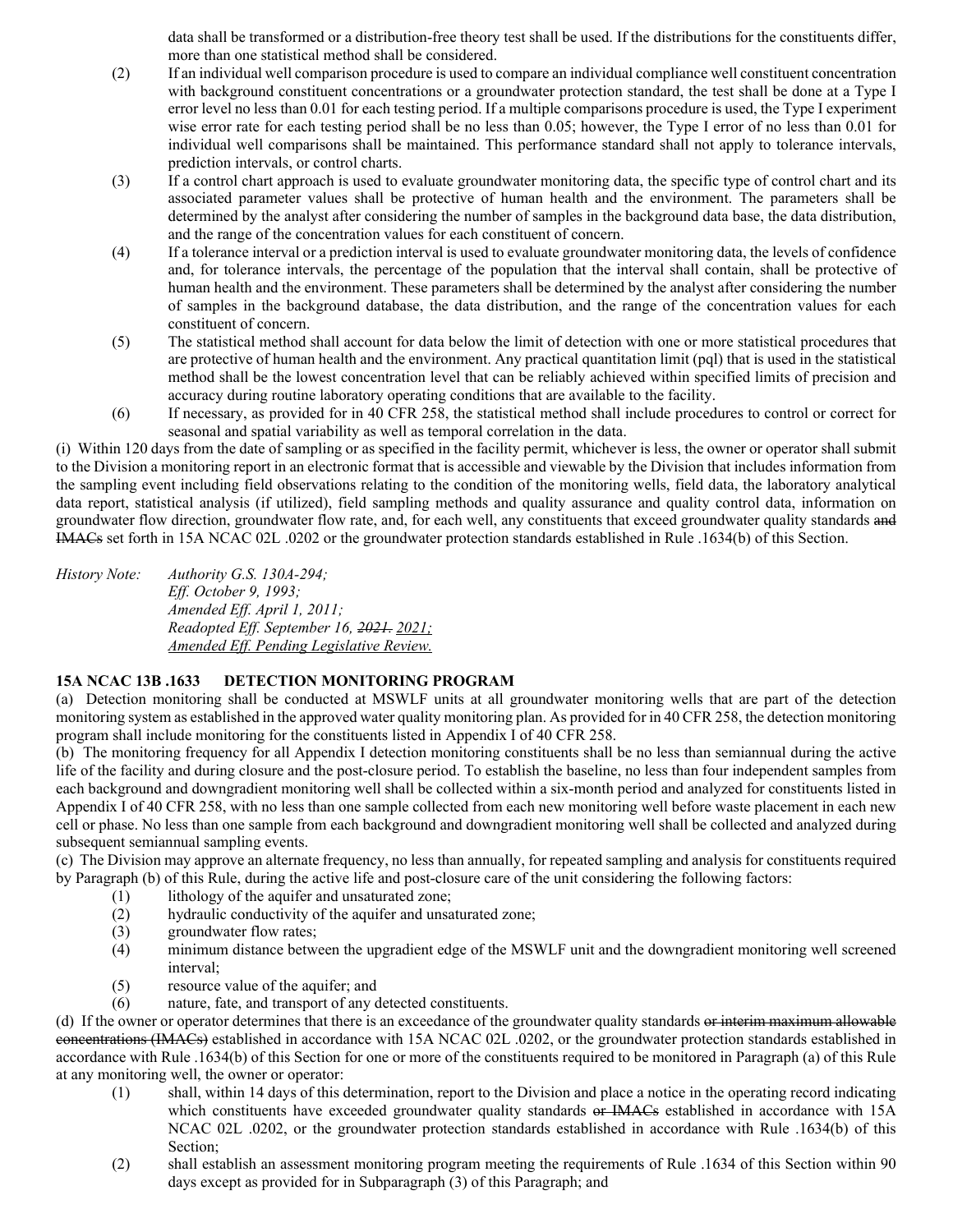(3) may demonstrate that a source other than a MSWLF unit caused the exceedance, or the exceedance resulted from an error in sampling, analysis, statistical evaluation, or natural variation in groundwater quality. A report documenting this demonstration shall be submitted to the Division for approval. If required by G.S. 89C or G.S. 89E, a licensed professional engineer or licensed geologist shall prepare these documents. [Note: The North Carolina Board of Examiners for Engineers and Surveyors and the Board of Licensing of Geologist has determined, via letters dated July 16, 2010 and November 30, 2010 respectively, that preparation of documents pursuant to this Paragraph constitutes practicing engineering or geology under G.S. 89C and G.S. 89E.] A copy of this report shall also be placed in the operating record. If a successful demonstration is made, documented, and approved by the Division, the owner or operator may continue detection monitoring. If after 90 days, a successful demonstration is not made, the owner or operator shall initiate an assessment monitoring program as required by Rule .1634 of this Section.

*History Note: Authority G.S. 130A-294; Eff. October 9, 1993; Amended Eff. April 1, 2011; Readopted Eff. September 16, 2021. 2021; Amended Eff. Pending Legislative Review.*

### **15A NCAC 13B .1634 ASSESSMENT MONITORING PROGRAM**

(a) Assessment monitoring shall be required if, in any sampling event, one or more constituents listed in 40 CFR 258 Appendix I is detected above the groundwater quality standards or interim maximum allowable concentrations (IMACs) established in accordance with 15A NCAC 02L .0202, or the groundwater protection standards established in accordance with Paragraph (b) of this Rule.

(b) Assessment Requirements. Within 90 days of triggering an assessment monitoring program in accordance with Rule .1633(d)(2) of this Section, the owner or operator shall conduct an assessment in accordance with the following:

- (1) Install additional wells downgradient of the compliance wells where exceedances have been detected to characterize the nature and extent of the contamination. The additional wells shall include no less than one additional groundwater monitoring well at the facility's property boundary or the compliance boundary, as defined in 15A NCAC 02L .0102, in the direction of contaminant migration most likely to show impact based on the established geology and hydrogeology.
- (2) Collect no less than one groundwater sample from each downgradient monitoring well, including any well installed in accordance with Subparagraph (1) of this Paragraph, and analyze for the constituents listed in 40 CFR 258 Appendix II. The Division may remove any of the 40 CFR 258 Appendix II constituents, not also listed in Appendix I, from the monitoring list for a MSWLF unit if the owner or operator can show that the constituents proposed for removal are not expected to be in or derived from the waste contained in the unit. After the initial sampling event, for any constituent detected in the downgradient wells as a result of the Appendix II analysis, no less than three additional independent samples from each downgradient monitoring well and no less than four independent samples from each background well shall be collected and analyzed to establish a baseline for the new detected constituents. Once determined, baseline data for the new detected constituents shall be reported to the Division.
- (3) For constituents that do not have a groundwater quality standard or IMAC established in accordance with 15A NCAC 02L .0202, the Division shall establish a groundwater protection standard for each constituent detected in groundwater. The groundwater protection standard shall be the most protective of the following:
	- (A) for constituents for which a maximum contaminant level (MCL) has been promulgated under 40 CFR 141, the MCL for that constituent;
	- (B) for constituents for which a public water quality standard has been established under 15A NCAC 18C, the public water quality standard for that constituent; or
	- (C) for constituents for which no MCLs or public water quality standards have been promulgated, the background concentration for the constituent established from the monitoring wells required in accordance with Rules .1631(a)(1) and .1632 of this Section.
- (4) The Division may establish an alternative groundwater protection standard for constituents for which no MCL or public water quality standard have been established. These groundwater protection standards shall be health-based levels that satisfy the following criteria:
	- (A) the level is derived in a manner consistent with U.S. E.P.A. guidelines provided in 40 CFR 258.55(i)(1) for assessing the health risks of environmental pollutants;
	- (B) the level is based on scientifically valid studies conducted in accordance with 40 CFR 792;
	- (C) for carcinogens, the level represents a concentration associated with an excess lifetime cancer risk level due to continuous lifetime exposure of  $1 \times 10^{-6}$ ; and
	- (D) for systemic toxicants, the level represents a concentration to which the human population, including sensitive subgroups, could be exposed on a daily basis that is likely to be without appreciable risk of deleterious effects during a lifetime. For the purposes of this Rule, systemic toxicants include toxic chemicals that cause effects other than cancer or mutation.
- (5) In establishing groundwater protection standards under this Paragraph, the Division shall consider the following:
	- multiple contaminants in the groundwater;
	- (B) exposure threats to sensitive environmental receptors; and
	- (C) other site-specific exposure or potential exposure to groundwater.
- (6) The owner or operator may request that the Division approve a background level for the unit that is higher than the groundwater quality standard or IMAC established in 15A NCAC 02L .0202 or the groundwater protection standard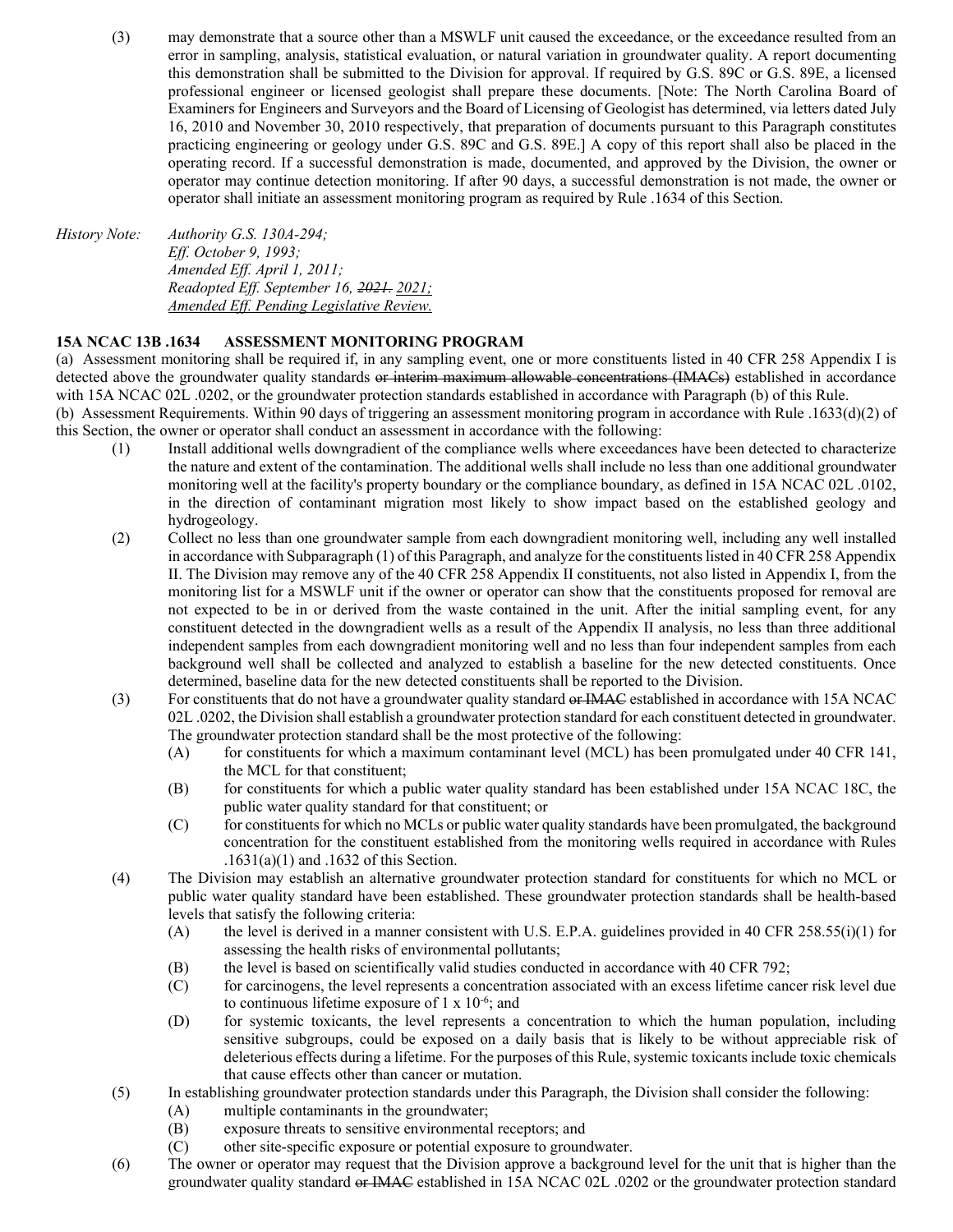established in Subparagraph (3) or (4) of this Paragraph. The background level shall be established in accordance with Rule .1632(e) of this Section. The approved background level shall be the established groundwater protection standard. (c) Assessment Monitoring. After obtaining the results from the initial sampling event required in Subparagraph (b)(2) of this Rule, the owner or operator shall perform assessment monitoring in accordance with the following:

- (1) For each assessment monitoring event, the owner or operator shall submit a monitoring report to the Division as required by Rule .1632(i) of this Section and, if required by G.S. 89E, the report shall be certified by a licensed geologist. Any monitoring report submitted during assessment shall contain a summary description of assessment activities conducted in accordance with Paragraph (b) of this Rule that have not previously been reported to the Division, including boring logs and well installation records.
- (2) Within 30 days of obtaining the results of the sampling event, the owner or operator shall notify all persons who own land or reside on land that overlies any part of the plume of contamination if contaminants have migrated off-site.
- (3) Within 14 days of receipt of the analytical results, the owner or operator shall submit notice to the Division in writing and place the notice in the operating record identifying the 40 CFR 258 Appendix II constituents that have not previously been detected and reported to the Division.
- (4) Within 90 days, and no less than semiannually thereafter until the Division approves a return to detection monitoring in accordance with Paragraph (e) of this Rule, the owner or operator shall sample all of the monitoring wells for the unit in the monitoring system established in Rule .1633 of this Section and in Subparagraph (b)(1) of this Rule for all constituents listed in 40 CFR 258 Appendix I, and for those constituents in Appendix II not listed in Appendix I that have been detected. Any well with a reported groundwater standard exceedance shall be sampled for all constituents in 40 CFR 258 Appendix II no less than annually unless otherwise approved in accordance with Subparagraph (6) of this Paragraph or Subparagraph (b)(2) of this Rule. A report from each sampling event shall be submitted to the Division and placed in the facility operating record. No less than one sample from each background and downgradient monitoring well shall be collected and analyzed during each of these sampling events.
- (5) The owner or operator shall establish and report to the Division the background or baseline concentrations for any constituents detected.
- (6) The Division may approve an alternate frequency, no less than annually, or an alternate subset of wells for repeated sampling and analysis for constituents required by Paragraph (b) of this Rule, during the active life and post-closure care of the unit considering the following factors:
	- (A) lithology of the aquifer and unsaturated zone;
	- (B) hydraulic conductivity of the aquifer and unsaturated zone;
	- (C) groundwater flow rates;
	- (D) minimum distance between the upgradient edge of the MSWLF unit and the downgradient monitoring well screened interval;
	- (E) resource value of the aquifer; and
	- (F) nature, fate, and transport of any detected constituents.

(d) During assessment monitoring, the owner or operator may demonstrate, in accordance with Rule .1633(d)(3) of this Section for any constituent not previously reported to have a groundwater standard exceedance, that a source other than a MSWLF unit caused the exceedance of the groundwater quality standards and IMACs established in accordance with 15A NCAC 02L .0202 or the groundwater protection standards established in accordance with Paragraph (b) of this Rule, or that the exceedance resulted from error in sampling, analysis, or natural variation in groundwater quality. If a successful demonstration is made for each exceedance, the owner or operator shall continue the existing assessment monitoring that was required by Paragraph (c) of this Rule unless and until the requirements of Paragraph (e) of this Rule are met.

(e) The Division shall give approval to the owner or operator to return to detection monitoring in accordance with Rule .1633 of this Section if all of the following are met:

- (1) for two consecutive sampling events, the concentrations of the constituents are shown to be at or below groundwater quality standards and IMACs established in 15A NCAC 02L .0202, or the groundwater protection standards established in accordance with Paragraph (b) of this Rule;
- (2) the plume is not migrating horizontally or vertically; and  $(3)$  the plume has not exceeded the compliance boundary.
- the plume has not exceeded the compliance boundary.

(f) If one or more Appendix II constituents are detected for two consecutive sampling events above background, the groundwater quality standards and IMACs established in 15A NCAC 02L .0202, or the groundwater protection standards established in accordance with Paragraph (b) of this Rule, the owner or operator shall initiate assessment of corrective measures in accordance with Rule .1635 of this Section.

| History Note: | Authority G.S. $130A-294$ ;              |
|---------------|------------------------------------------|
|               | <i>Eff. October 9, 1993;</i>             |
|               | Amended Eff. April 1, 2011;              |
|               | Readopted Eff. September 16, 2021, 2021; |
|               | Amended Eff. Pending Legislative Review. |
|               |                                          |

# **15A NCAC 13B .1635 ASSESSMENT OF CORRECTIVE MEASURES**

(a) Within 90 days of finding that one or more Appendix II constituents exceeded, for two consecutive sampling events, either the groundwater quality standards or IMACs established in 15A NCAC 02L .0202, the groundwater protection standards established in accordance with Rule .1634(b) of this Section, or an approved background value, the owner or operator shall initiate assessment of corrective action measures. Such an assessment shall be completed within 120 days.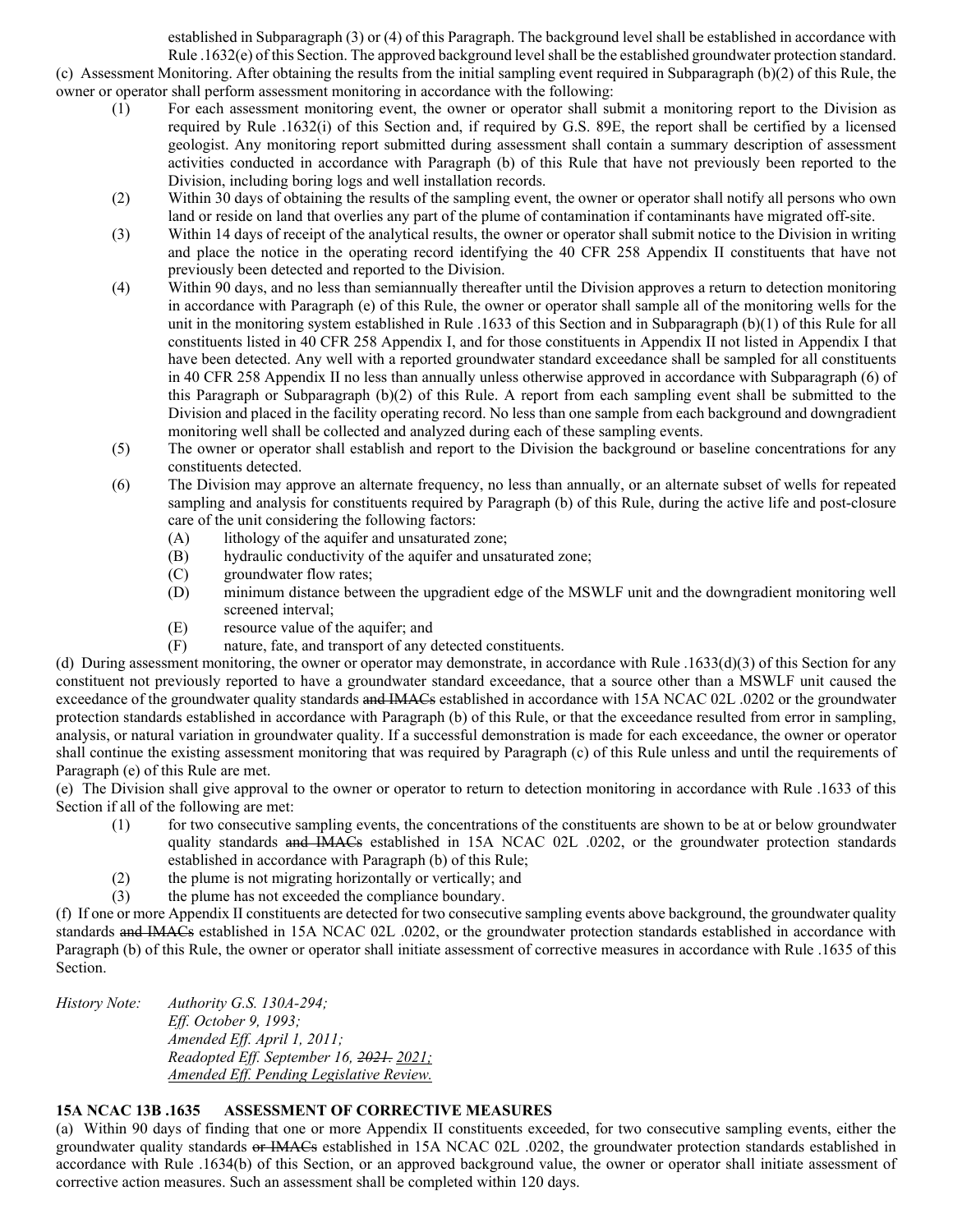(b) The owner or operator shall continue to monitor in accordance with the approved assessment monitoring program.

(c) The owner or operator shall analyze the effectiveness of potential corrective measures in meeting all of the requirements and objectives of the remedy as described under Rule .1636 of this Section. The owner or operator shall address the following, as provided for in 40 CFR 258:

- (1) the performance, reliability, ease of implementation, and potential impacts of potential remedies, including safety impacts, cross-media impacts, and control of exposure to any residual contamination;
- (2) the time required to begin and complete the remedy;
- (3) the costs of remedy implementation; and
- (4) the institutional requirements such as State and local permit requirements or other environmental or public health requirements that may affect implementation of the remedy(s).

(d) Within 120 days of completion of the assessment of corrective measures as set forth in Paragraph (a) of this Rule and prior to the selection of a remedy, the owner or operator shall discuss the results of the assessment of corrective measures measures, in a public meeting with interested and affected parties. The owner or operator shall provide a public notice of the meeting at least 30 days prior to the meeting. The notice shall include the time, place, date, and purpose of the public meeting. A copy of the public notice shall be forwarded to the Division at least five days prior to publication. Public notice shall be provided to interested and affected parties by the following methods:

- (1) publication on the owner or operator's official business website and social media websites;
- (2) posting in the post office and public places of the municipalities nearest the site under consideration, or on the websites of these public places;
- (3) a news release by a local news organization serving the county where the site under consideration is located; and
- (4) to persons requesting notification, sending to the mailing address or e-mail address provided by those persons.

*History Note: Authority G.S. 130A-294; Eff. October 9, 1993; Amended Eff. May 1, 2011; Readopted Eff. September 16, 2021. 2021; Amended Eff. Pending Legislative Review.*

### **15A NCAC 13B .1636 SELECTION OF REMEDY**

(a) Based on the results of the assessment of corrective measures in accordance with Rule .1635 of this Section, the owner or operator shall select a remedy that that, meets the standards listed in Paragraph (b) of this Rule. Within 14 days of selecting a remedy, the permittee shall submit an application to modify the permit describing the selected remedy to the Division for review and approval that the remedy complies with this Rule. The application shall be subject to the processing requirements set forth in Rule .1603(c) of this Section. The application shall include the demonstrations necessary to comply with the financial assurance requirements set forth in Rule .1628 of this Section and Section .1800 of this Subchapter.

(b) Remedies shall:

- (1) be protective of human health and the environment;
- (2) attain the approved groundwater quality standards and IMACs established in accordance with 15A NCAC 02L .0202, or the groundwater protection standards established in accordance with Rule .1634(b) of this Section;
- (3) control the source(s) of releases to reduce or eliminate, to the maximum extent practicable, further releases of 40 CFR 258 Appendix II constituents into the environment; and

(4) comply with standards for management of wastes as specified in Rule .1637(e) of this Section.

(c) In selecting a remedy that meets the standards of Paragraph (b) of this Rule, the owner or operator shall consider the following factors:

- (1) The long-term and short-term effectiveness and protectiveness of the potential remedy(s), along with the degree of certainty that the remedy will prove successful based on consideration of the following:
	- (A) magnitude of reduction of existing risks;
	- (B) magnitude of residual risks in terms of likelihood of further releases due to wastes remaining following implementation of a remedy;
	- (C) the type and degree of long-term management required, including monitoring, operation, and maintenance;
		- (D) short-term risks that might be posed to the community, to workers, or to the environment during implementation of such a remedy, including potential threats to human health and the environment associated with excavation, transportation, and redisposal or containment;
		- (E) time until full protection is achieved;
	- (F) potential for exposure of humans and environmental receptors to remaining wastes, considering the potential threat to human health and the environment associated with excavation, transportation, redisposal, or containment;
	- (G) long-term reliability of the engineering and institutional controls; and
	- (H) potential need for replacement of the remedy.
- (2) The effectiveness of the remedy in controlling the source to reduce further releases based on consideration of the extent to which containment practices will reduce further releases, and the extent to which treatment technologies may be used.
- (3) The ease or difficulty of implementing a potential remedy based on consideration of the following types of factors:
	- (A) the degree of difficulty associated with constructing the technology;
	- (B) the expected operational reliability of the technologies;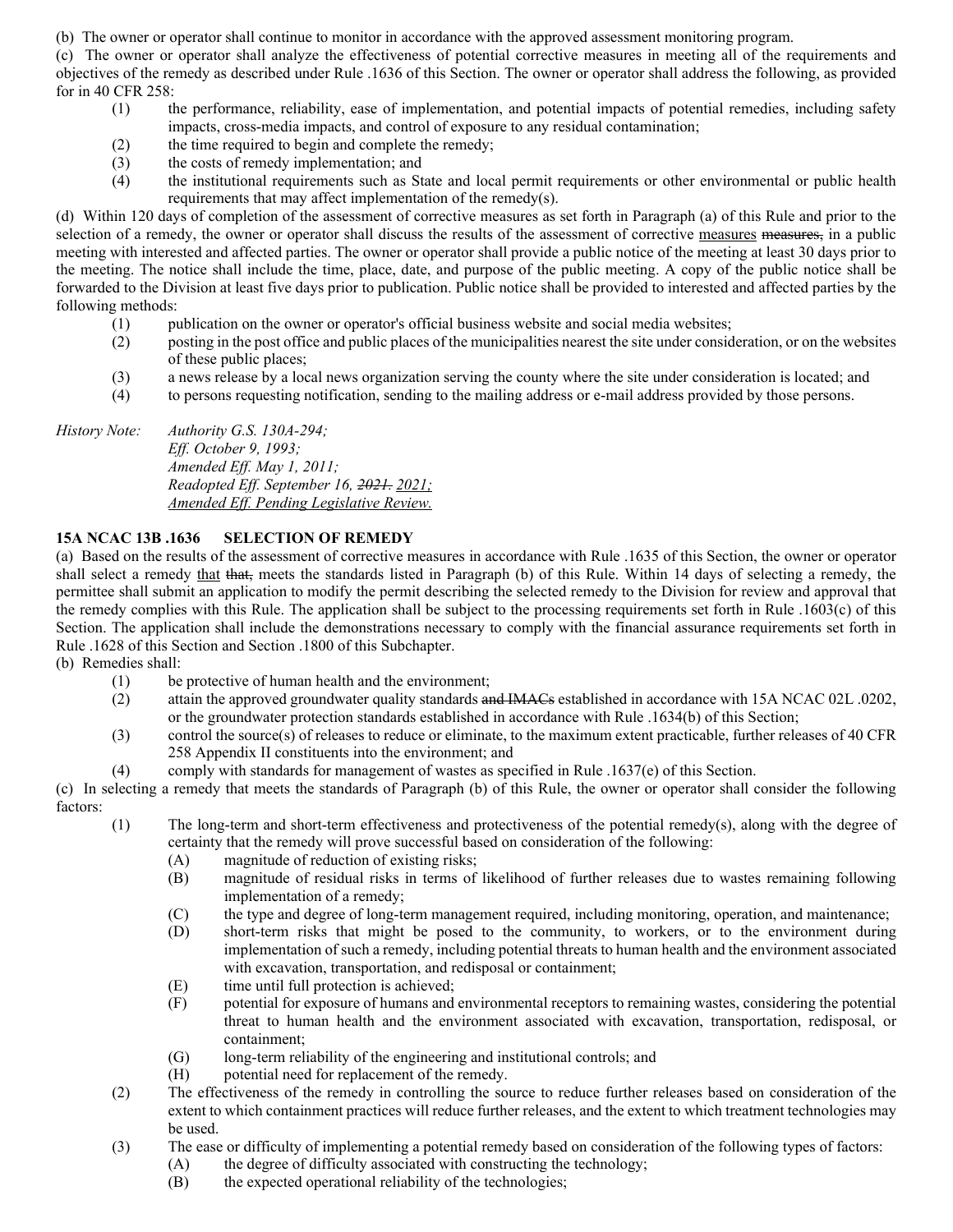- (C) the need to coordinate with and obtain necessary approvals and permits from other agencies;
- (D) the availability of necessary equipment and specialists; and
- (E) the available capacity and location of needed treatment, storage, and disposal services.
- (4) The practicable capability of the owner or operator, including a consideration of the technical and economic capability.

(5) The degree to which community concerns are addressed by a potential remedy.

(d) The owner or operator shall specify as part of the selected remedy a schedule for initiating and completing remedial activities. This schedule shall be submitted to the Division for review and approval to determine compliance with this Rule. The owner or operator shall consider the following factors in determining the schedule of remedial activities:

- (1) nature and extent of contamination;
- (2) practical capabilities of remedial technologies in achieving compliance with the approved groundwater protection standards and other objectives of the remedy;
- (3) availability of treatment or disposal capacity for wastes managed during implementation of the remedy;<br>(4) desirability of utilizing technologies that are not currently available, but which may offer advantages
- desirability of utilizing technologies that are not currently available, but which may offer advantages over already available technologies in terms of effectiveness, reliability, safety, or ability to achieve remedial objectives;
- (5) potential risks to human health and the environment from exposure to contamination prior to completion of the remedy;
- (6) resource value of the aquifer including:
	- (A) current and future uses;<br>(B) proximity and withdraw
	- proximity and withdrawal rate of users;
	- (C) groundwater quantity and quality;
	- (D) the potential damage to wildlife, crops, vegetation, and physical structures caused by exposure to contaminants;
	- (E) the hydrogeologic characteristics of the facility and surrounding land;
	- $(F)$  groundwater removal and treatment costs; and  $(G)$  the costs and availability of alternative water so
	- the costs and availability of alternative water supplies; and
- (7) practical capability of the owner or operator.

(e) The Division may determine that active remediation of a release of a 40 CFR 258 Appendix II constituent from a MSWLF unit is not necessary if the owner or operator demonstrates to the Division that:

- (1) the groundwater is contaminated by substances that have originated from a source other than a MSWLF unit and those substances are present in concentrations such that active cleanup of the release from the MSWLF unit would provide no reduction in risk to actual or potential receptors; or
- (2) the constituent or constituents are present in groundwater that:
	- (A) is not currently or expected to be a source of drinking water; and
	- (B) is not hydraulically connected with water to which the constituents are migrating or are likely to migrate in concentrations that would exceed the approved groundwater protection standards; or
- (3) remediation of the releases is technically impracticable; or
- (4) remediation results in unacceptable cross-media impacts.

(f) A determination by the Division pursuant to Paragraph (e) of this Rule shall not affect the authority of the State to require the owner or operator to undertake source control measures or other measures that may be necessary to eliminate or minimize further releases to groundwater, to prevent exposure to groundwater, or to remediate groundwater to concentrations that are technically practicable and reduce threats to human health or the environment.

*History Note: Authority G.S. 130A-294; Eff. October 9, 1993; Readopted Eff. September 16, 2021. 2021; Amended Eff. Pending Legislative Review.*

# **15A NCAC 13B .1637 IMPLEMENTATION OF THE CORRECTIVE ACTION PROGRAM**

(a) Based on the approved schedule for initiation and completion of remedial activities, the owner or operator shall:

- (1) within 120 days after the approval of the selected remedy or as approved by the Division, submit a corrective action plan that establishes and implements a corrective action groundwater monitoring program that:
	- (A) meets the requirements of an assessment monitoring program under Rule .1634 of this Section;
	- (B) indicates the effectiveness of the corrective action remedy; and
	- (C) demonstrates compliance with groundwater quality standards and interim maximum allowable concentrations (IMACs) established in accordance with 15A NCAC 02L .0202 or the groundwater protection standards established in accordance with Rule .1634(b) of this Section pursuant to Paragraph (f) of this Rule.
- (2) implement the approved corrective action remedy; and <br>(3) take any interim measures necessary to ensure the prote
- take any interim measures necessary to ensure the protection of human health and the environment. Interim measures shall be consistent with the objectives of and contribute to the performance of any remedy that may be required. The following factors shall be considered by an owner or operator in determining whether interim measures are necessary:
	- (A) the time required to develop and implement a final remedy;
	- (B) actual or potential exposure of nearby populations or environmental receptors to constituents of concern;
	- (C) actual or potential contamination of drinking water supplies or sensitive ecosystems;<br>(D) further degradation of the groundwater that may occur if remedial action is not initiat
	- further degradation of the groundwater that may occur if remedial action is not initiated;
	- (E) weather conditions that may cause constituents of concern to migrate or be released;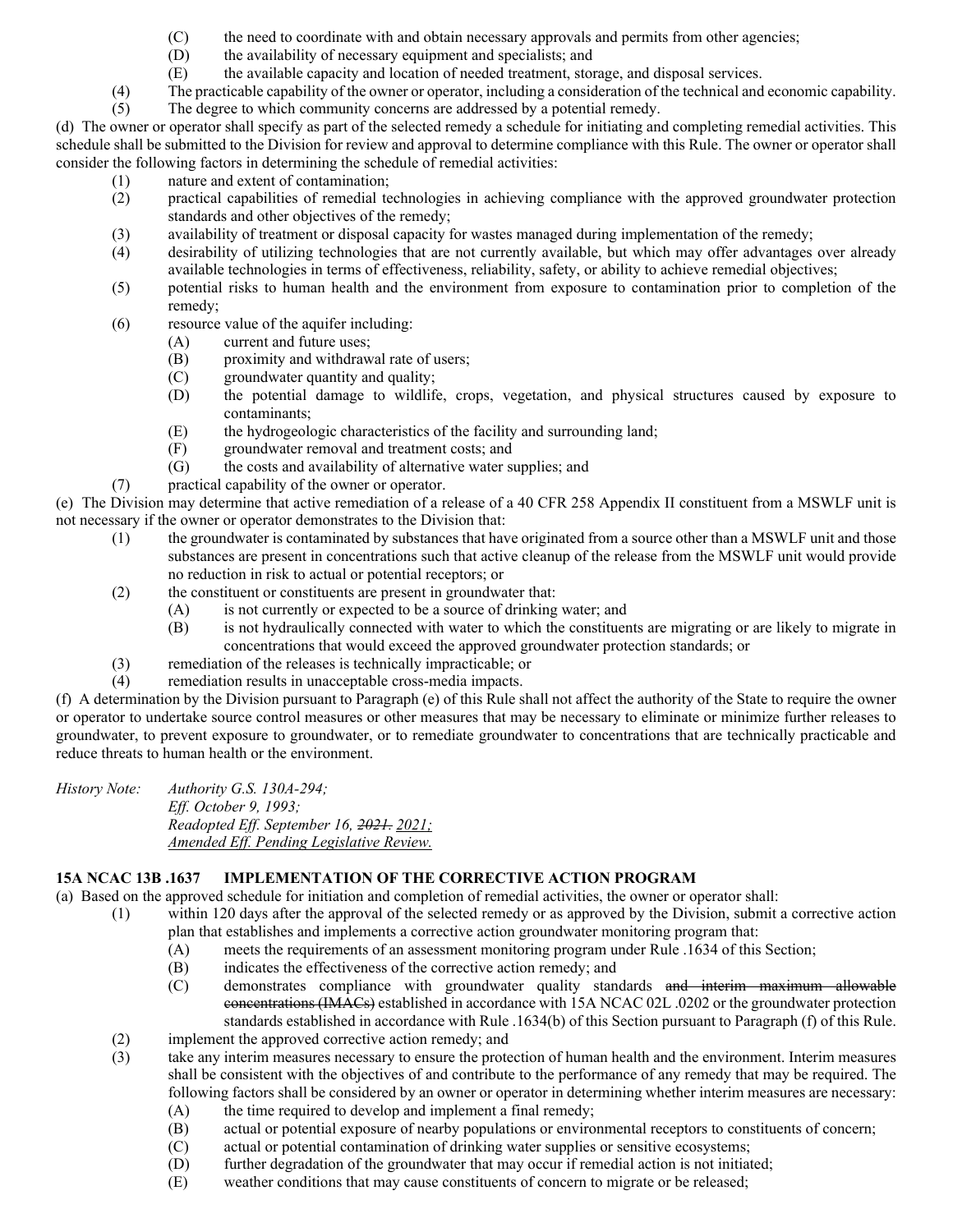- (F) risks of fire or explosion, or potential for exposure to constituents of concern resulting from an accident or failure of a container or handling system; and
- (G) other situations that may pose threats to human health or the environment.

(b) The owner or operator shall submit a corrective action evaluation report to the Division in an electronic format that is accessible and viewable by the Division no less than once every five calendar years until the owner or operator are released from the corrective action program in accordance with Paragraph (g) of this Rule. The report shall contain a description of the corrective measure remedies that have been implemented or completed since the initiation of the corrective action program; and an evaluation of the effectiveness of the corrective action program. The owner or operator may request to submit the corrective action evaluation report Corrective Action Evaluation Report to the Division on an alternate schedule. The owner or operator shall submit the request in writing to the Division, and the request shall include a justification for the alternate schedule. In making the determination on approval of the request, the Division shall consider the following factors:

- (1) the schedules for corrective action established in the corrective action plan Corrective Action Plan and changes to corrective actions;
- (2) the justification submitted by the owner or operator;
- (3) the size, direction, and rate of travel of the contaminant plume;
- (4) the circumstances and use of properties, groundwater, and surface water downgradient of the contaminant plume; and
- (5) whether the alternate schedule complies with Article 9 of Chapter 130A of the General Statutes and the rules adopted thereunder.

(c) The owner or operator or the Division may determine, based on information developed after implementation of the remedy has begun or other information, that compliance with requirements of Rule .1636(b) of this Section are not being achieved through the remedy selected. In such cases, the owner or operator shall implement other methods or techniques to comply with Rule .1636 of this Section unless the Division determines that active remediation is not necessary in accordance with Rule .1636(e) of this Section.

(d) If the owner or operator or the Division determines that compliance with requirements under Rule .1636(b) of this Section cannot be achieved with any currently available methods, the owner or operator shall:

- (1) submit a written report that documents that compliance with the requirements under Rule .1636(b) of this Section cannot be achieved with any currently available methods and gain approval from the Division. If required by G.S. 89C or G.S. 89E, a licensed professional engineer or licensed geologist shall prepare these documents. [Note: The North Carolina Board of Examiners for Engineers and Surveyors and the Board of Licensing of Geologist has determined, via letters dated July 16, 2010 and November 30, 2010, that preparation of documents pursuant to this Paragraph constitutes practicing engineering or geology under G.S. 89C and G.S. 89E.];
- (2) implement alternate measures to control exposure of humans or the environment to residual contamination, as necessary to protect human health and the environment; and
- (3) implement alternate measures for control of the sources of contamination, or for removal or decontamination of equipment, units, devices, or structures that are technically practicable and consistent with the overall objective of the remedy; and
- (4) submit a report justifying the alternative measures to the Division for review. The Division shall date and stamp the report "approved" if the conditions of this Paragraph are satisfied. The approved report shall be placed in the operating record prior to implementing the alternative measures.

(e) All solid wastes that are managed pursuant to a remedy required under Rule .1636 of this Section, or an interim measure required under Paragraph (a) of this Rule, shall be managed in a manner that is protective of human health and the environment; and that complies with applicable Resource Conservation and Recovery Act requirements.

(f) Remedies selected pursuant to Rule .1636 of this Section shall be considered complete when:

- (1) the owner or operator complies with the groundwater quality and groundwater protection standards at all points within the plume of contamination that lie beyond the relevant point of compliance;
- (2) compliance with the groundwater quality standards and IMACs established in accordance with 15A NCAC 02L .0202 or the groundwater protection standards established in accordance with Rule .1634(b) of this Section has been achieved by demonstrating that concentrations of 40 CFR 258 Appendix II constituents have not exceeded these standards for a period of three consecutive years, consistent with performance standards in Rule .1636(b) of this Section; and
- (3) all actions required to complete the remedy have been satisfied.

(g) Upon completion of the remedy, the owner or operator shall submit a report to the Division documenting that the remedy has been completed in compliance with Paragraph (f) of this Rule. This report shall be signed by the owner or operator and by the preparer of the report. If required by G.S. 89C or G.S. 89E, a licensed professional engineer or licensed geologist shall prepare these documents. [Note: The North Carolina Board of Examiners for Engineers and Surveyors and the Board of Licensing of Geologist has determined, via letters dated July 16, 2010 and November 30, 2010, that preparation of documents pursuant to this Paragraph constitutes practicing engineering or geology under G.S. 89C and G.S. 89E.] Upon approval by the Division, this report shall be placed in the operating record.

(h) When, upon completion of the certification, the Division determines that the corrective action remedy has been completed in accordance with Paragraph (f) of this Rule, the owner or operator shall be released from the requirements for financial assurance for the corrective action program under Rule .1628 of this Section and Section .1800 of this Subchapter. Nothing in this Paragraph shall release the owner or operator from the requirements for financial assurance for closure, post-closure care, or potential assessment and corrective action in accordance with Rule .1628 of this Section and Section .1800 of this Subchapter.

*History Note: Authority G.S. 130A-294; Eff. October 9, 1993; Amended Eff. April 1, 2011; Readopted Eff. September 16, 2021. 2021;*